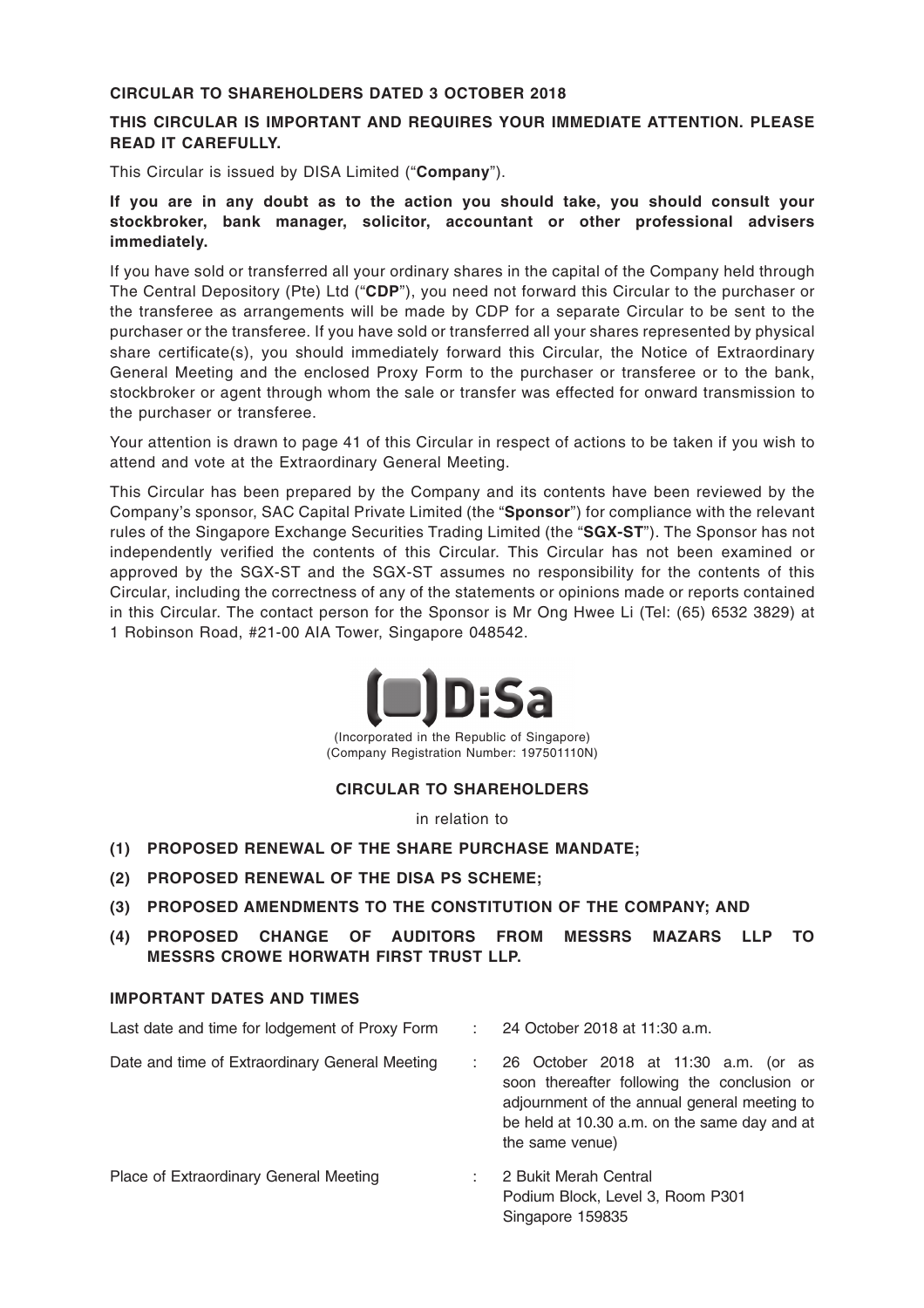# **TABLE OF CONTENTS**

|                                               |                                                                                                          | $\overline{2}$ |  |  |  |
|-----------------------------------------------|----------------------------------------------------------------------------------------------------------|----------------|--|--|--|
|                                               |                                                                                                          | 6              |  |  |  |
| 1.                                            |                                                                                                          | 6              |  |  |  |
| 2.                                            | THE PROPOSED RENEWAL OF THE SHARE PURCHASE MANDATE                                                       | $\overline{7}$ |  |  |  |
| 3 <sub>1</sub>                                | THE PROPOSED RENEWAL OF THE DISA PS SCHEME                                                               | 21             |  |  |  |
| 4.                                            | THE PROPOSED AMENDMENTS TO THE CONSTITUTION OF THE COMPANY                                               | 35             |  |  |  |
| 5.                                            | THE PROPOSED CHANGE OF AUDITORS FROM MESSRS MAZARS LLP TO<br><b>MESSRS CROWE HORWATH FIRST TRUST LLP</b> | 39             |  |  |  |
| 6.                                            | DIRECTORS' AND SUBSTANTIAL SHAREHOLDERS' INTERESTS                                                       | 41             |  |  |  |
| $\mathbf{7}$ .                                |                                                                                                          | 42             |  |  |  |
| 8.                                            | ACTION TO BE TAKEN BY SHAREHOLDERS                                                                       | 42             |  |  |  |
| 9.                                            |                                                                                                          | 42             |  |  |  |
|                                               |                                                                                                          | 43             |  |  |  |
|                                               | APPENDIX 1 – PROPOSED AMENDMENTS TO THE CONSTITUTION                                                     | 57             |  |  |  |
| NOTICE OF EXTRAORDINARY GENERAL MEETING<br>61 |                                                                                                          |                |  |  |  |
|                                               | <b>PROXY FORM</b>                                                                                        |                |  |  |  |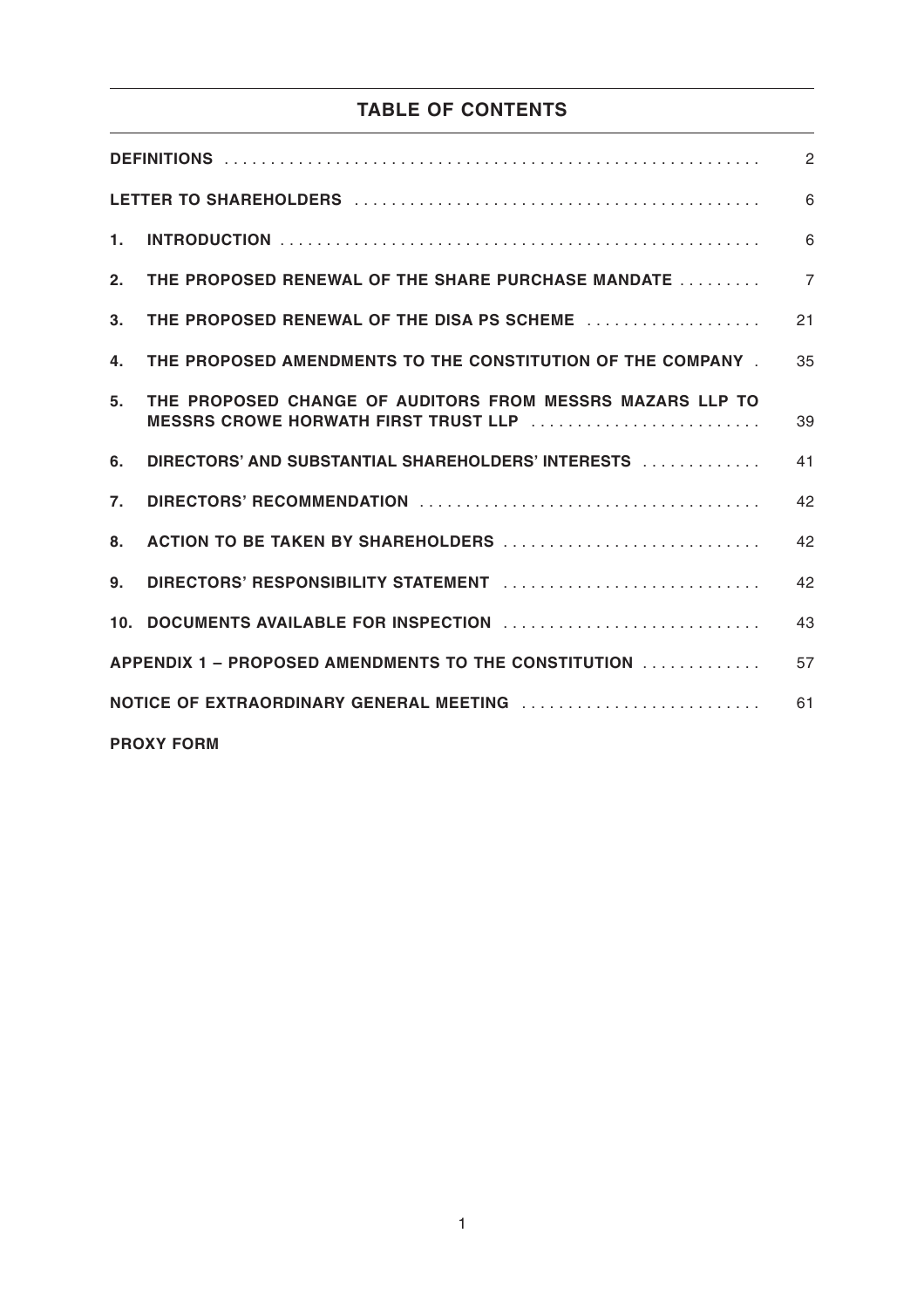## **DEFINITIONS**

In this Circular, the following definitions shall apply throughout unless the context otherwise requires or otherwise stated:

| "2014 Amendment Act" | ÷  | The Companies (Amendment) Act 2014 of Singapore which<br>was passed in Parliament on 8 October 2014 and took effect<br>in two phases on 1 July 2015 and 3 January 2016,<br>respectively       |
|----------------------|----|-----------------------------------------------------------------------------------------------------------------------------------------------------------------------------------------------|
| "2017 Amendment Act" | ÷  | The Companies (Amendment) Act 2017 of Singapore which<br>was passed in Parliament on 10 March 2017 and took effect in<br>phases starting from 31 March 2017                                   |
| "ACRA"               | ÷. | The Accounting and Corporate Regulatory Authority of<br>Singapore                                                                                                                             |
| "Act"                | ÷. | The Companies Act (Cap. 50) of Singapore as amended or<br>modified from time to time                                                                                                          |
| "Auditors"           | ÷  | The auditors of the Company for the time being                                                                                                                                                |
| "AGM"                |    | An annual general meeting of the Company                                                                                                                                                      |
| "Annual Report 2018" | ÷  | The annual report of the Company for FY2018                                                                                                                                                   |
| "associated company" | ÷  | A company in which at least twenty per cent. (20%) but not<br>more than fifty per cent. (50%) of its shares are held by the<br>Company or the Group and over which the Company has<br>control |
| "Awards"             | ÷  | Awards granted under the DISA PS Scheme                                                                                                                                                       |
| "Board"              | ÷  | The board of Directors of the Company from time to time                                                                                                                                       |
| "Catalist"           |    | The sponsor-supervised listing platform of the SGX-ST                                                                                                                                         |
| "CDP"                | ÷  | The Central Depository (Pte) Limited                                                                                                                                                          |
| "Circular"           |    | This circular to Shareholders dated 3 October 2018                                                                                                                                            |
| "Committee"          |    | The committee administering the DISA PS Scheme                                                                                                                                                |
| "Company"            |    | <b>DISA Limited</b>                                                                                                                                                                           |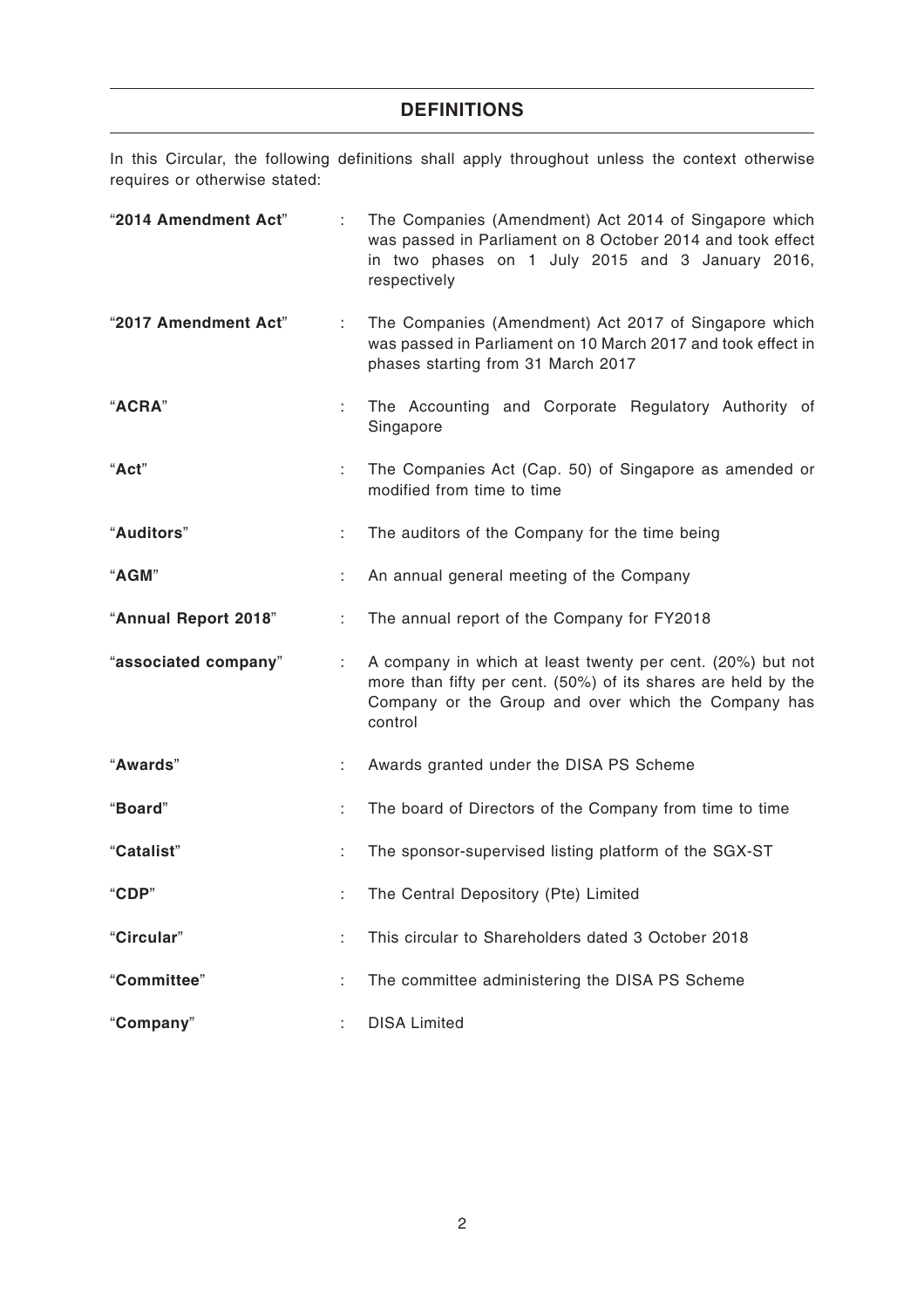|                           |    | <b>DEFINITIONS</b>                                                                                                                                                           |  |  |  |
|---------------------------|----|------------------------------------------------------------------------------------------------------------------------------------------------------------------------------|--|--|--|
| "Controlling Shareholder" | ÷. | A person who:                                                                                                                                                                |  |  |  |
|                           |    | holds directly or indirectly fifteen per cent. (15%) or more<br>(a)<br>of the nominal amount of all voting shares in the<br>Company; or                                      |  |  |  |
|                           |    | (b)<br>in fact exercises control over the Company                                                                                                                            |  |  |  |
| "Constitution"            | ÷  | The constitution of the Company, previously known as its<br>memorandum and articles of association currently in force                                                        |  |  |  |
| "Crowe Horwath"           |    | Crowe Horwath First Trust LLP                                                                                                                                                |  |  |  |
| "Director"                | ÷. | A director of the Company (whether executive<br>or<br>non-executive) as at the date of this Circular                                                                         |  |  |  |
| "DISA ESOS"               | ÷. | The DISA Employee Share Option Scheme, formerly known<br>as the Equation Employee Share Option Scheme                                                                        |  |  |  |
| "DISA PS Scheme"          | ÷. | The DISA Performance Shares Scheme, formerly known as<br>the ECL Performance Shares Scheme                                                                                   |  |  |  |
| "EGM"                     |    | An extraordinary general meeting of the Company                                                                                                                              |  |  |  |
| "EPS"                     | ÷. | Earnings per Share                                                                                                                                                           |  |  |  |
| "FY2018"                  | ÷  | The financial year ended 30 June 2018                                                                                                                                        |  |  |  |
| "Group"                   |    | The Company and its subsidiaries                                                                                                                                             |  |  |  |
| "Latest Practicable Date" |    | 14 September 2018, being the latest practicable date prior to<br>the printing of this Circular                                                                               |  |  |  |
| "Market Day"              |    | A day on which the SGX-ST is open for securities trading                                                                                                                     |  |  |  |
| "Market Purchase"         | ÷  | An on-market purchase of Shares by the Company effected<br>on Catalist through one or more duly licensed stockbrokers or<br>dealers appointed by the Company for the purpose |  |  |  |
| "Mazars"                  |    | <b>Messrs Mazars LLP</b>                                                                                                                                                     |  |  |  |
| "Non-Executive Director"  |    | A director (including an independent director) who does not<br>perform any executive function in the Company or its<br>subsidiaries                                          |  |  |  |
| "Notice of EGM"           |    | The notice of EGM as set out in this Circular                                                                                                                                |  |  |  |
| "NTA"                     |    | Net tangible assets                                                                                                                                                          |  |  |  |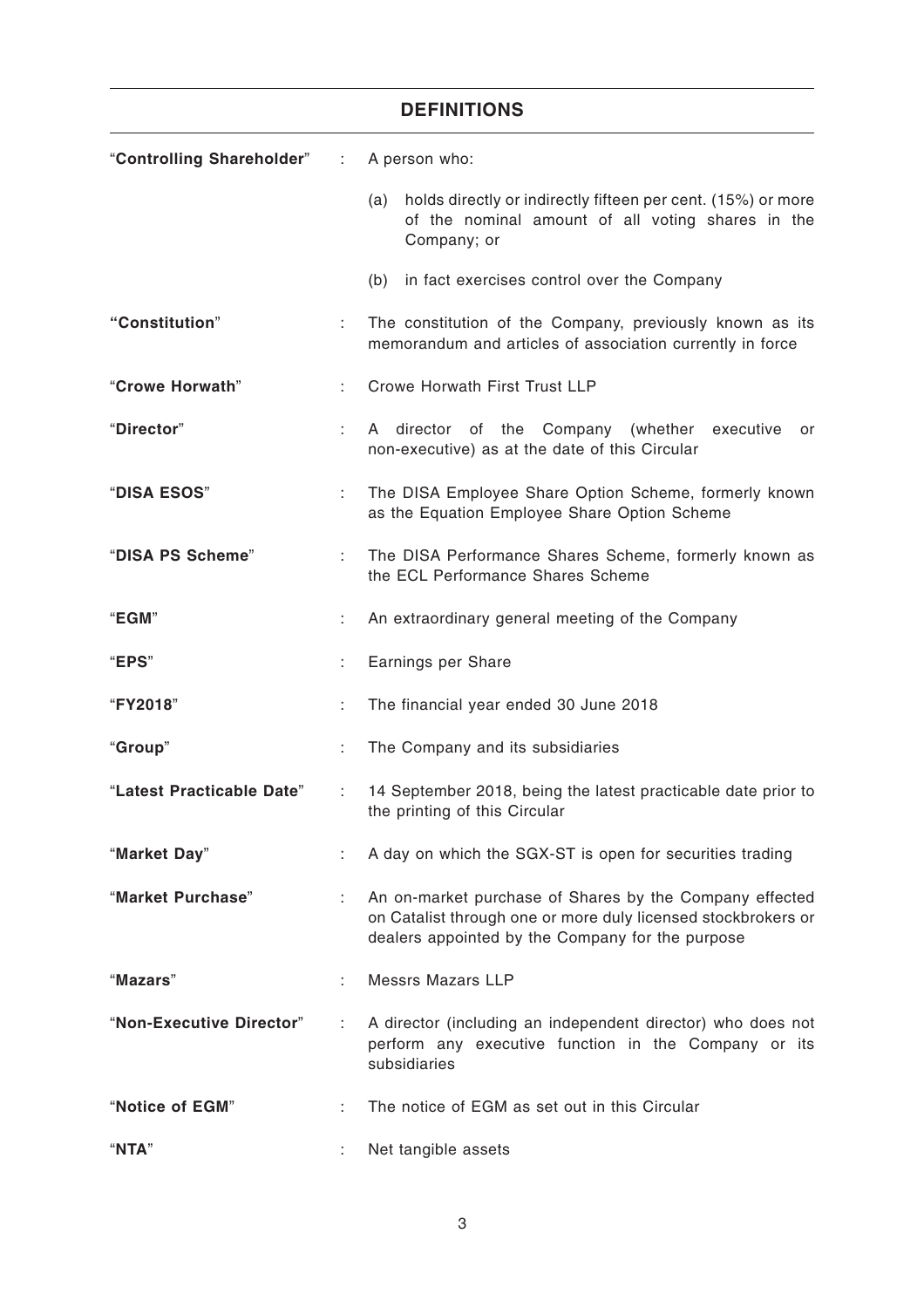### **DEFINITIONS**

| "Off-Market Purchase"       |    | An off-market purchase of Shares by the Company, otherwise<br>than on a stock exchange, in accordance with an equal<br>access scheme as may be determined or formulated by the<br>Directors as they may consider fit, which scheme shall satisfy<br>all the conditions prescribed by the Act and the Rules of<br>Catalist                                                                                                                                                        |  |  |
|-----------------------------|----|----------------------------------------------------------------------------------------------------------------------------------------------------------------------------------------------------------------------------------------------------------------------------------------------------------------------------------------------------------------------------------------------------------------------------------------------------------------------------------|--|--|
| "Participant"               |    | A participant in the DISA PS Scheme                                                                                                                                                                                                                                                                                                                                                                                                                                              |  |  |
| "PDPA"                      |    | The Personal Data Protection Act 2012 (No. 26 of 2012) of<br>Singapore, as amended, modified or supplemented from time<br>to time                                                                                                                                                                                                                                                                                                                                                |  |  |
| "Proxy Form"                | t. | The proxy form as set out in this Circular                                                                                                                                                                                                                                                                                                                                                                                                                                       |  |  |
| "Rules"                     |    | The rules of the DISA PS Scheme                                                                                                                                                                                                                                                                                                                                                                                                                                                  |  |  |
| "Rules of Catalist"         | t  | The Listing Manual Section B: Rules of Catalist of the<br>SGX-ST, as amended or modified from time to time                                                                                                                                                                                                                                                                                                                                                                       |  |  |
| "Securities Account"        | ÷. | A securities account maintained by a Depositor with CDP                                                                                                                                                                                                                                                                                                                                                                                                                          |  |  |
| "SFA"                       | ÷. | The Securities and Futures Act (Cap. 289) of Singapore as<br>amended or modified from time to time                                                                                                                                                                                                                                                                                                                                                                               |  |  |
| "SGX-ST"                    | ÷. | Singapore Exchange Securities Trading Limited                                                                                                                                                                                                                                                                                                                                                                                                                                    |  |  |
| "Shareholders"              | ÷  | Registered holders of Shares in the Register of Members<br>maintained by the Company, except that where the registered<br>holder is CDP, the term "Shareholders" shall, in relation to<br>such Shares, mean the persons to whose direct securities<br>accounts maintained with CDP are credited with the Shares<br>and any reference to Shares held by Shareholders shall<br>include Shares standing to the credit of the respective<br><b>Shareholders' Securities Accounts</b> |  |  |
| "Share(s)"                  |    | Ordinary share(s) in the capital of the Company                                                                                                                                                                                                                                                                                                                                                                                                                                  |  |  |
| "Share Purchase"            | ÷. | A purchase of Shares by the Company pursuant to the Share<br>Purchase Mandate                                                                                                                                                                                                                                                                                                                                                                                                    |  |  |
| "Share Purchase<br>Mandate" |    | A general mandate given by the Shareholders at a general<br>meeting of the Company, authorising the Directors to<br>purchase Shares or otherwise acquire its issued Shares in<br>accordance with and in the manner prescribed by the Act and<br>the Rules of Catalist and such other laws and regulations as<br>may, for the time being, be applicable                                                                                                                           |  |  |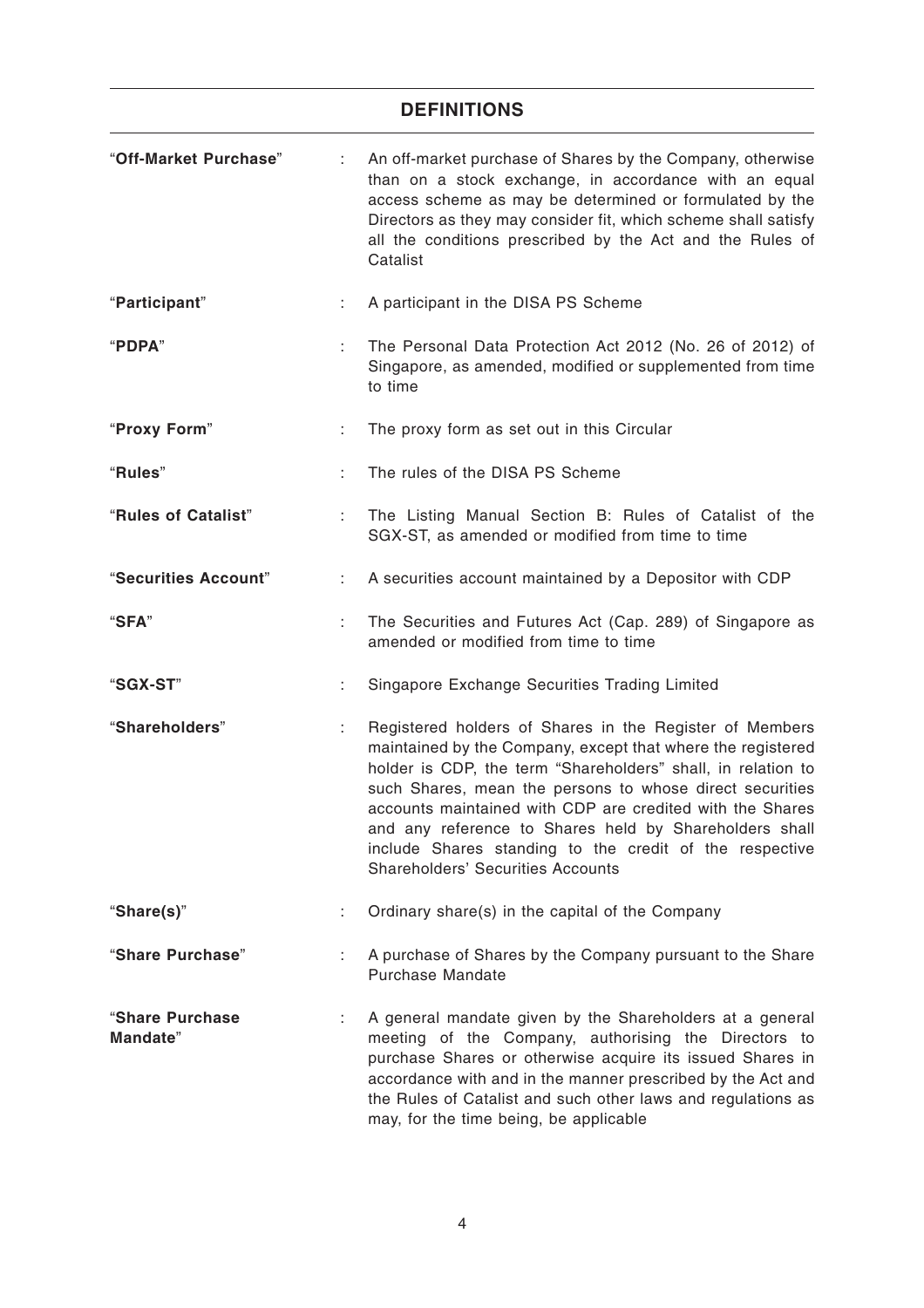| <b>DEFINITIONS</b>        |    |                                                                                                        |  |  |
|---------------------------|----|--------------------------------------------------------------------------------------------------------|--|--|
| "Sponsor"                 |    | SAC Capital Private Limited, being the continuing sponsor of<br>the Company                            |  |  |
| "Substantial Shareholder" |    | : A person who has an interest in not less than five per cent.<br>(5%) of all the issued voting Shares |  |  |
| "Take-over Code"          | ÷. | The Singapore Code on Take-overs and Mergers                                                           |  |  |
| "treasury shares"         |    | Has the meaning ascribed to it in Section 4 of the Act                                                 |  |  |
| "S\$" or "cents"          | ÷. | Singapore dollars and cents respectively                                                               |  |  |
| "%" or "per cent."        |    | : Per centum or percentage                                                                             |  |  |

The terms "**Depositor**", "**Depository Agent**" and "**Depository Register**" shall have the meanings ascribed to them respectively in Section 81SF of the SFA or any statutory modification thereof, as the case may be.

The term "**subsidiary**" shall have the meaning ascribed to it in Section 5 of the Act. The term "**subsidiary holdings**" means shares referred to in Sections 21(4), 21(4B), 21(6A) and 21(6C) of the Act.

Words importing the singular shall, where applicable, include the plural and vice versa, and words importing the one gender shall, where applicable, include all other and neuter genders. References to natural persons shall include corporations.

Any reference in this Circular to any enactment is a reference to that enactment as for the time being amended or re-enacted. Any term defined under the Act, the SFA or the Rules of Catalist or any statutory modification thereof and used in this Circular shall, unless otherwise provided, have the meaning ascribed to it under the Act, the SFA or the Rules of Catalist or such modification thereof, as the case may be.

The headings in this Circular are inserted for convenience only and shall be ignored in construing this Circular.

Any reference to a time of day in this Circular shall be a reference to Singapore time unless otherwise stated. Any discrepancies in the tables in this Circular between the listed amounts and the totals thereof are due to rounding.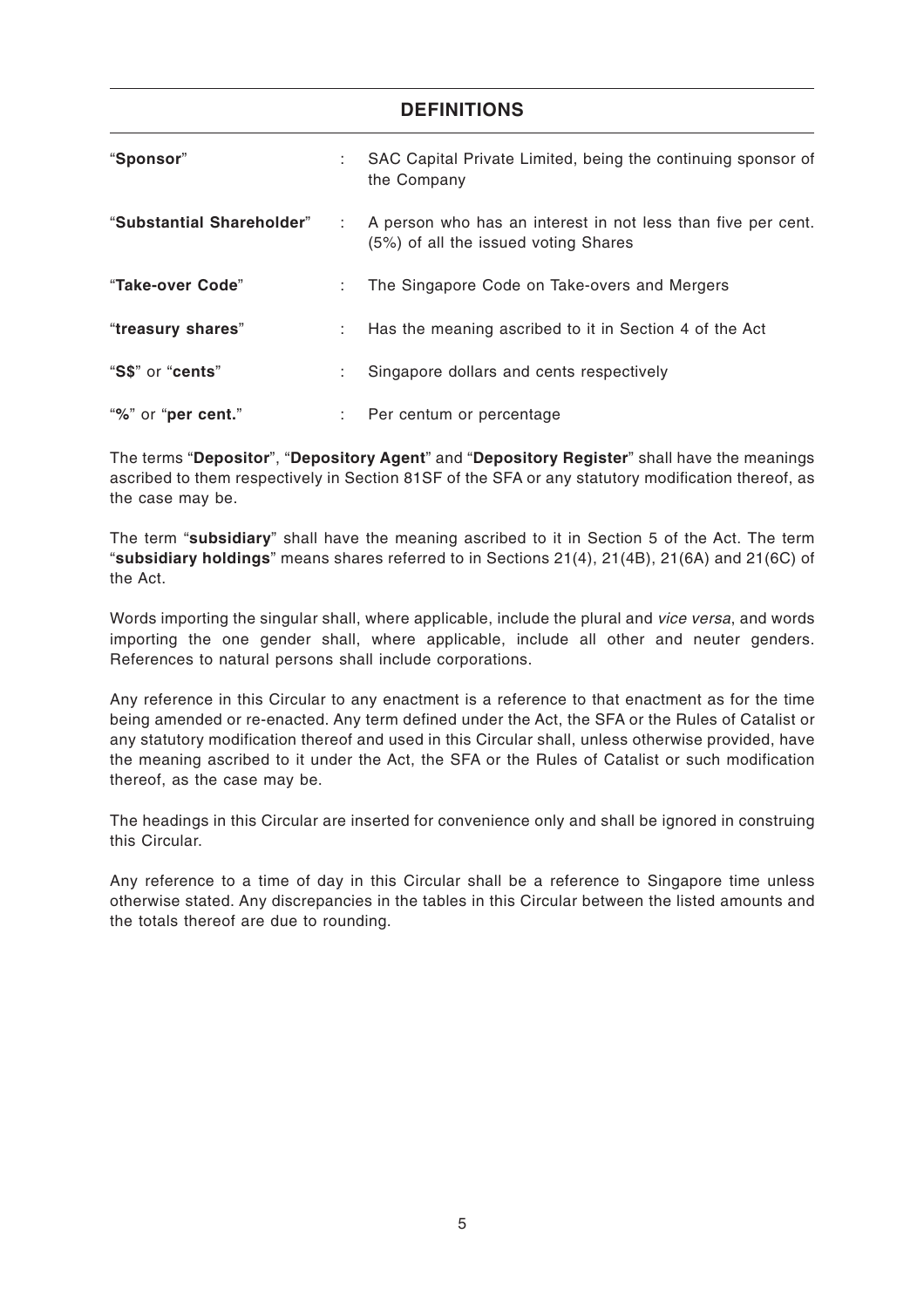### **DISA LIMITED**

(Incorporated in the Republic of Singapore) (Company Registration Number: 197501110N)

### **Board of Directors:**

**Registered Office:**

6 Battery Road #10-01 Singapore 049909

Toh Hock Ghim (Non-Executive Chairman and Independent Director) Chng Weng Wah (Chief Executive Officer and Managing Director) Lau Kay Heng (Independent Director) Kan Ah Chye (Independent Director) Lim Soon Hock (Non-Executive Non-Independent Director) Loh Eu Tse Derek (Independent Director)

3 October 2018

To: The Shareholders of DISA Limited ("**Company**")

Dear Sir/Madam,

- **(1) PROPOSED RENEWAL OF THE SHARE PURCHASE MANDATE**
- **(2) PROPOSED RENEWAL OF THE DISA PS SCHEME**
- **(3) PROPOSED AMENDMENTS TO THE CONSTITUTION OF THE COMPANY**
- **(4) PROPOSED CHANGE OF AUDITORS FROM MESSRS MAZARS LLP TO MESSRS CROWE HORWATH FIRST TRUST LLP**

### **1. INTRODUCTION**

The Directors of the Company intend to seek the approval of Shareholders for the following:–

- (a) Proposed Renewal of the Share Purchase Mandate;
- (b) Proposed Renewal of the DISA PS Scheme;
- (c) Proposed Amendments to the Constitution of the Company; and
- (d) Proposed Change of Auditors from Messrs Mazars LLP to Messrs Crowe Horwath First Trust LLP.

The purpose of this Circular is to provide Shareholders with information in relation to the above matters and to seek their approval for the same at the 2018 EGM (as defined below) to be convened.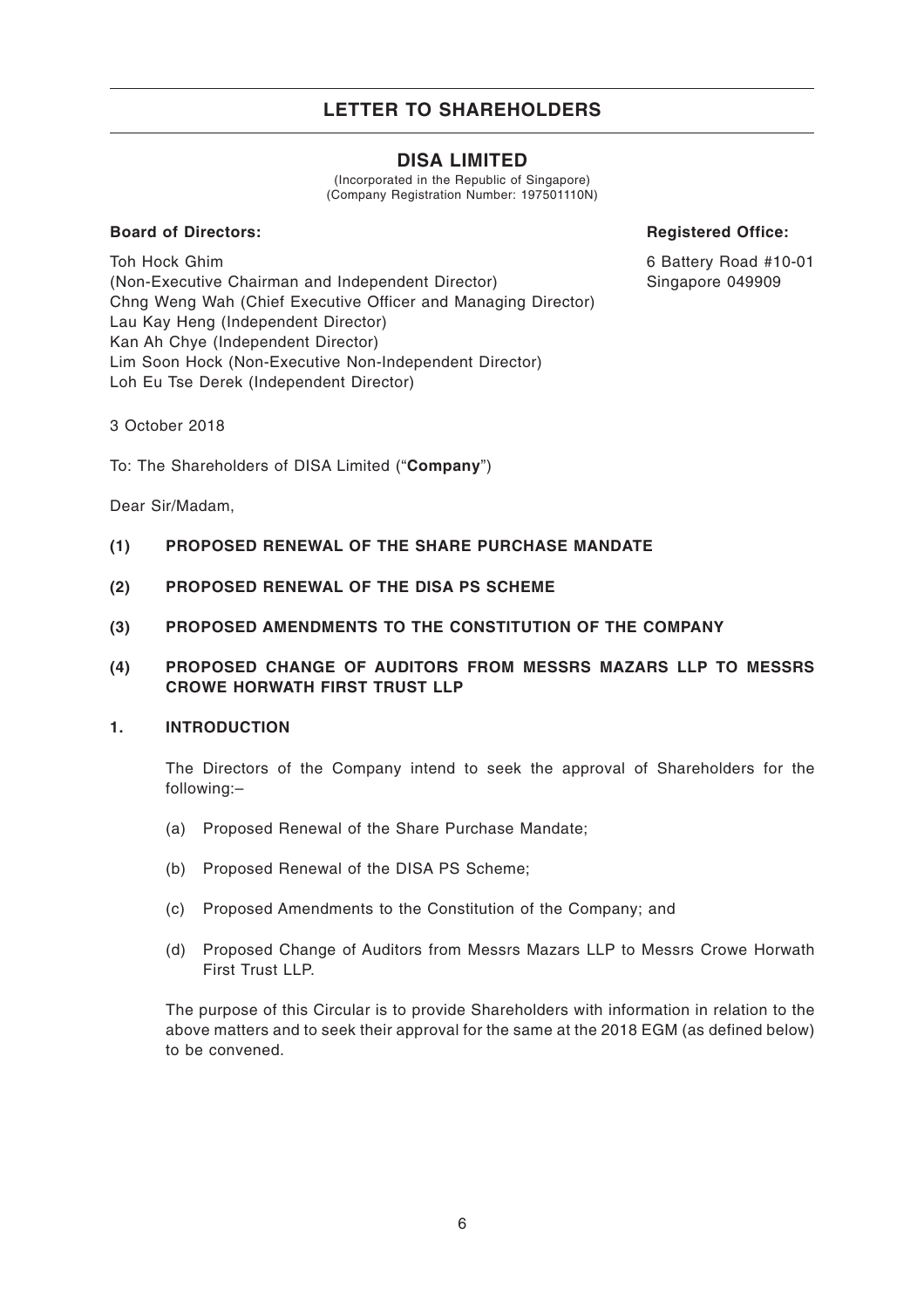### **2. THE PROPOSED RENEWAL OF THE SHARE PURCHASE MANDATE**

### **2.1 Background**

At the Company's AGM held on 27 October 2017 ("**2017 AGM**"), the Shareholders approved, inter alia, the renewal of the Share Purchase Mandate which was first approved by the Shareholders on 31 October 2008.

The Share Purchase Mandate will expire on the date of the forthcoming AGM of the Company, which is scheduled to be held on 26 October 2018 at 10.30 am ("**2018 AGM**"). Accordingly, the Company is proposing to seek Shareholders' approval for the renewal of the Share Purchase Mandate at the EGM to be held immediately after the 2018 AGM (the "**2018 EGM**").

If approved at the 2018 EGM, the authority conferred by the Share Purchase Mandate will continue in force until the date the next AGM of the Company is held or is required by law to be held, whichever is earlier (whereupon it will lapse, unless renewed at such meeting) or until it is varied or revoked by the Company in a general meeting.

The Company has not undertaken any purchase or acquisition of Shares pursuant to the Share Purchase Mandate approved by Shareholders at the 2017 AGM up to the Latest Practicable Date.

The resolution to approve the proposed renewal of the Share Purchase Mandate is set out under Resolution 1 of the Notice of EGM.

### **2.2 Rationale for the Share Purchase Mandate**

The rationale for the Company to undertake the purchase or acquisition of its issued Shares is as follows:

- (a) In managing the business of the Group, the Directors strive to increase Shareholders' value by improving, inter alia, the return on equity of the Group. Share purchase is one of the ways through which the return on equity of the Group can be enhanced.
- (b) Share purchases or acquisitions are an efficient, expedient and cost-efficient way for the Company to return surplus cash which is in excess of the capital requirements and possible investment needs of the Group to the Shareholders. In addition, the Share Purchase Mandate will allow the Company to have greater flexibility over, inter alia, the Company's share capital structure, cash reserves and its dividend policy.
- (c) Share repurchases or acquisitions also help buffer short-term share price volatility and offset the effects of short-term speculators and investors and, in turn, bolster Shareholder confidence and employee morale.
- (d) Repurchased Shares which are held in treasury may be transferred for the purposes of or pursuant to any employees' share or share option schemes as may be implemented by the Company.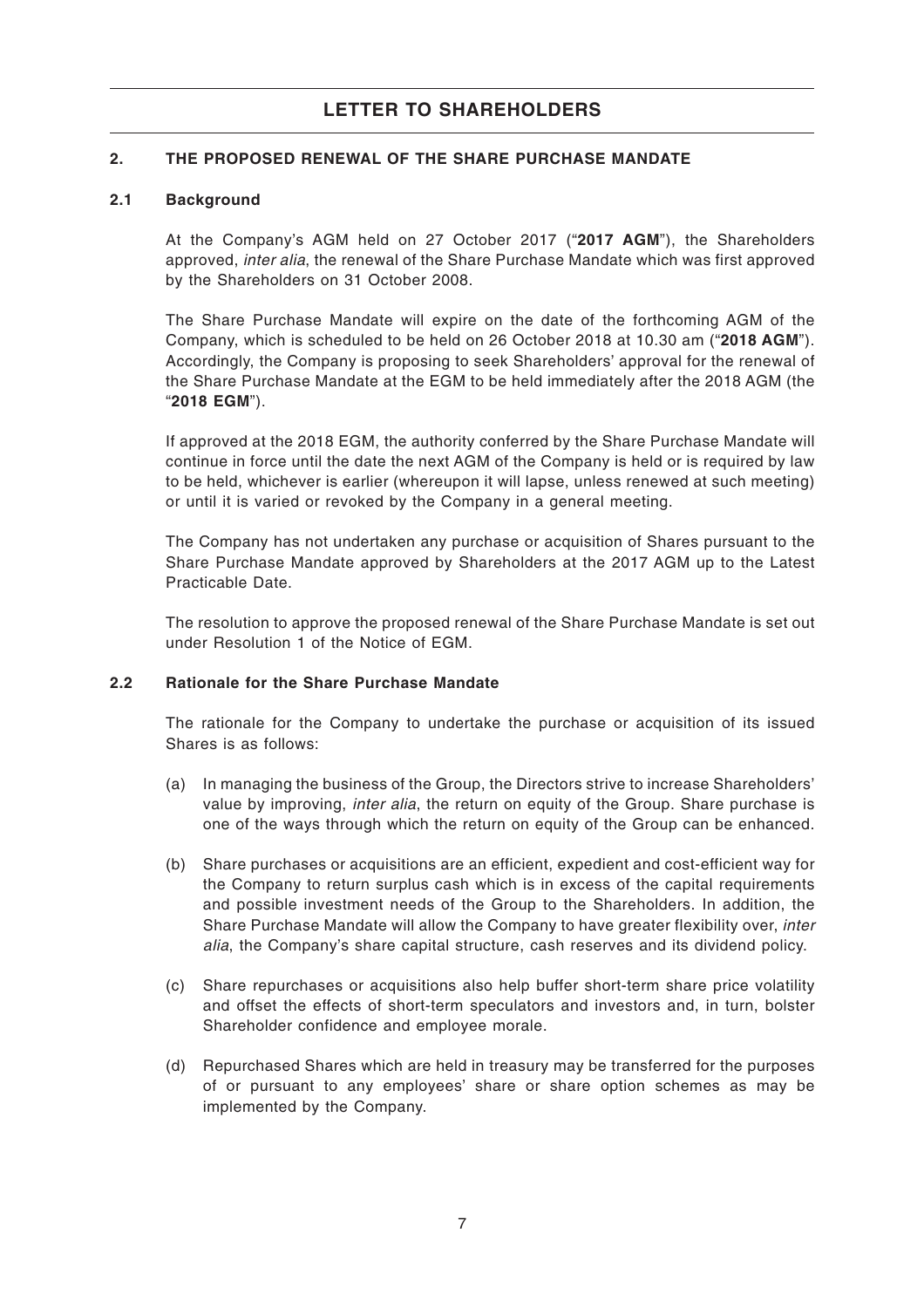The Share Purchase Mandate would afford the Company the flexibility to undertake share purchases or acquisitions at any time, up to the ten per cent. (10%) limit described in paragraph 2.3(a) below, and subject to market conditions, during the period when the Share Purchase Mandate is in force. The purchases or acquisitions of Shares may, depending on market conditions and funding arrangements at the time, enhance the EPS of the Company, and will only be made when the Directors believe that such purchases or acquisitions would benefit the Company and its Shareholders and in circumstances which would not have a material adverse effect on the financial position of the Company.

While the proposed renewal of the Share Purchase Mandate would authorise a purchase or acquisition of Shares by the Company up to the ten per cent. (10%) limit described in paragraph 2.3(a) below, Shareholders should note that the purchase or acquisition of Shares pursuant to the Share Purchase Mandate might not be carried out by the Company to the full ten per cent. (10%) limit as authorised.

### **2.3 Authority and Limits of the Share Purchase Mandate**

The terms of the Share Purchase Mandate, if renewed at the 2018 EGM, are substantially the same as previously approved by Shareholders at the 2017 AGM. The authority for and limitations placed on purchases or acquisitions of Shares by the Company under the Share Purchase Mandate are as follows:

### (a) **Maximum Number of Shares**

Only Shares which are issued and fully paid-up may be purchased or acquired by the Company.

In accordance with Rule 867 of the Rules of Catalist, the total number of Shares that may be purchased or acquired by the Company pursuant to the Share Purchase Mandate is limited to that number of Shares representing not more than ten per cent. (10%) of the total number of issued Shares of the Company, ascertained as at the date of the general meeting at which the Share Purchase Mandate is approved, i.e. the date of the 2018 EGM, unless:

- (i) the Company has, at any time during the period commencing from the date on which the last AGM of the Company was held or if no such meeting was held, the date it was required by law to be held before the resolution for the Share Purchase Mandate is passed, and expiring on the date on which the next AGM of the Company is held or is required by law to be held, whichever is the earlier, after the resolution for the Share Purchase Mandate is passed ("**Relevant Period**"), reduced its share capital by a special resolution under 78C of the Act; or
- (ii) the High Court of the Republic of Singapore has, at any time during the Relevant Period, made an order under Section 78G and 78I of the Act approving the reduction of share capital of the Company.

Any Shares which are held as treasury shares and subsidiary holdings will be disregarded for purposes of computing the ten per cent. (10%) limit.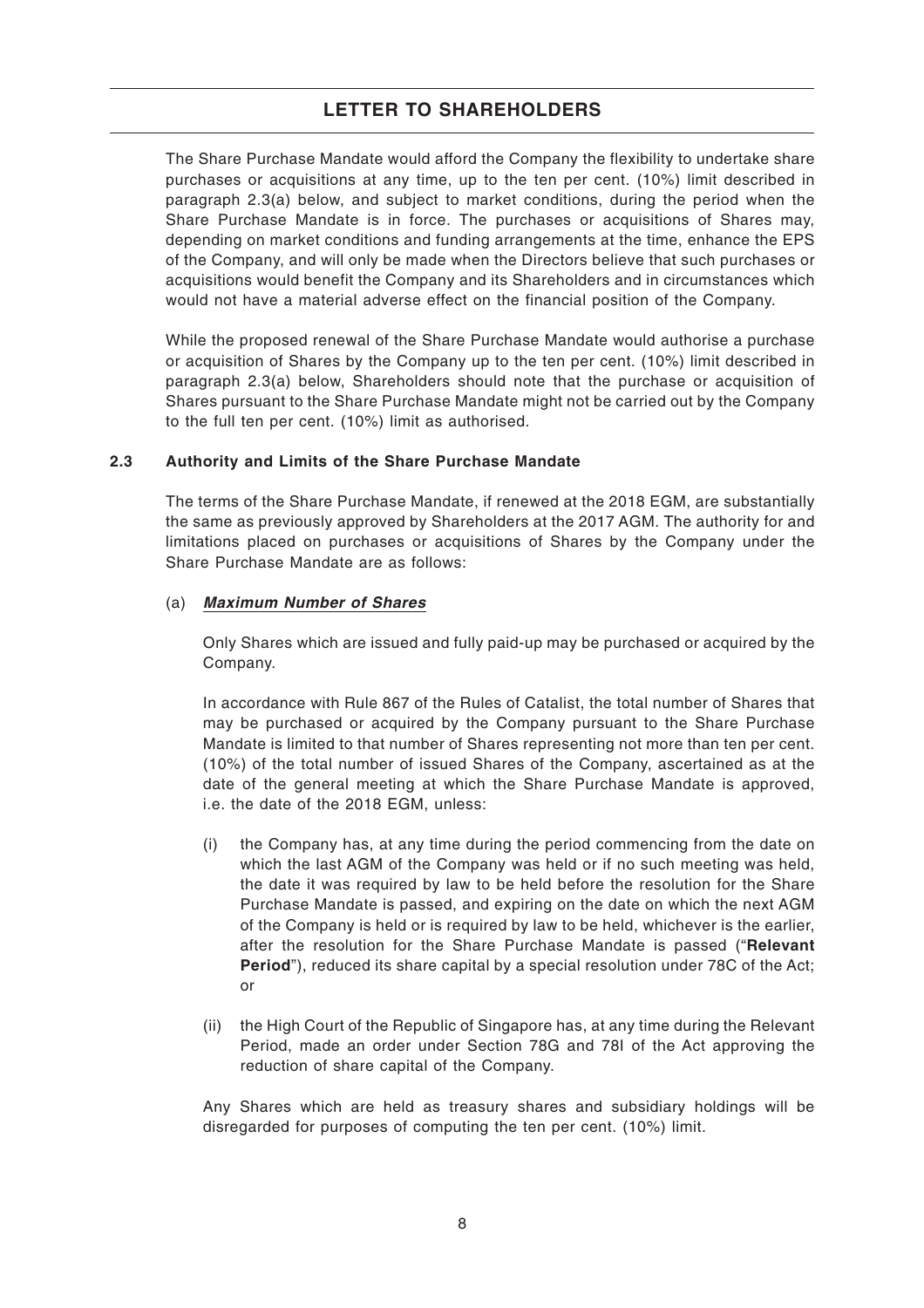For illustrative purposes only, based on the issued and paid-up share capital of the Company as at the Latest Practicable Date, comprising 10,038,683,403 Shares, and assuming that no further Shares are issued on or prior to the date of the 2018 EGM, not more than 1,003,868,340 Shares (representing ten per cent. (10%) of the total number of issued Shares of the Company as at that date) may be purchased or acquired by the Company pursuant to the Share Purchase Mandate.

### (b) **Duration of Authority**

Purchases or acquisitions of Shares may be made, at any time and from time to time, on and from the date of the 2018 EGM, at which the proposed renewal of the Share Purchase Mandate is approved, up to the earlier of:

- (i) the date on which the next AGM is held or required by law to be held; or
- (ii) the date on which the aggregate purchases or acquisitions of the Shares pursuant to the Share Purchase Mandate are carried out to the full extent mandated as described in paragraph 2.3(a) above; or
- (iii) the date on which the authority conferred by the Share Purchase Mandate is revoked or varied by Shareholders in a general meeting,

whichever is the earliest.

### (c) **Solvency**

Purchases or acquisitions of Shares may only be made if the Company is solvent.

The Company is considered solvent if:

- (i) there is no ground on which the Company could be found to be unable to pay its debts;
- (ii) if it is intended to commence winding up of the Company within the period of twelve (12) months immediately after the date of the payment, the Company will be able to pay its debts in full within the period of twelve (12) months after the date of commencement of the winding up or if it is not intended so to commence winding up, the Company will be able to pay its debts as they fall due during the period of twelve (12) months immediately after the date of the payment; and
- (iii) the value of the Company's assets is not less than the value of its liabilities (including contingent liabilities) and will not after the proposed purchase or acquisition become less than the value of its liabilities (including contingent liabilities).

### (d) **Manner of Share Purchase or Acquisition of Shares**

Purchases or acquisitions of Shares may be made by way of:

- (i) Market Purchases, and/or
- (ii) Off-Market Purchases.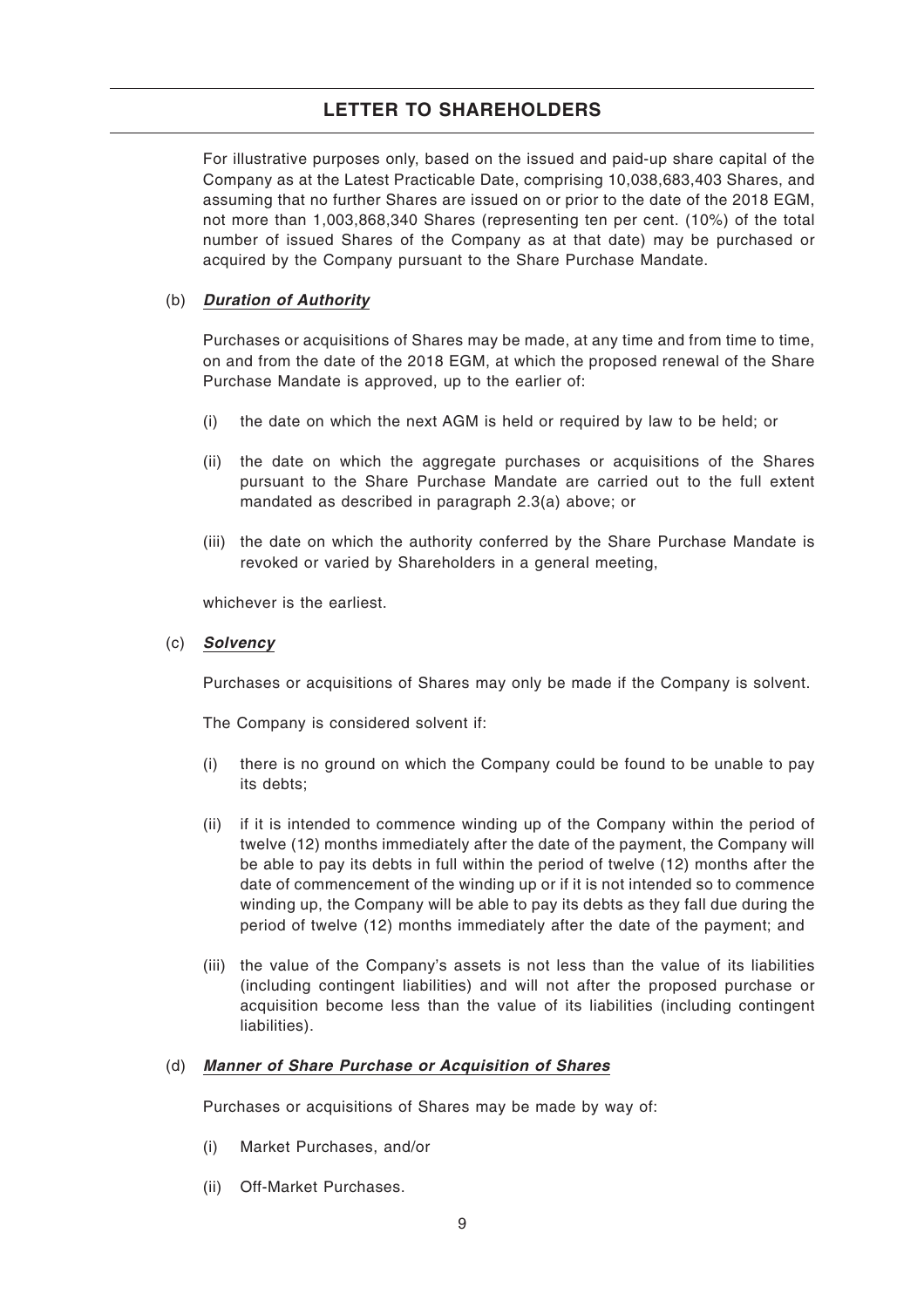For Off-Market Purchases, the Directors may impose such terms and conditions which are not inconsistent with the Share Purchase Mandate, the Rules of Catalist and the Act as they consider fit in the interests of the Company in connection with or in relation to any equal access scheme or schemes. Such scheme or schemes must, however, satisfy all the following conditions:

- (i) offers for the purchase or acquisition of Shares shall be made to every person who holds Shares to purchase or acquire the same percentage of their Shares;
- (ii) all of those persons shall be given a reasonable opportunity to accept the offers made; and
- (iii) the terms of all the offers shall be the same, except that there shall be disregarded (1) differences in consideration attributable to the fact that offers may relate to Shares with different accrued dividend entitlements; (2) differences in consideration attributable to the fact that the offers relate to Shares with different amounts remaining unpaid; and (3) differences in the offers introduced solely to ensure that each person is left with a whole number of Shares.

If the Company wishes to make an Off-Market Purchase in accordance with an equal access scheme, it will issue an offer document to all Shareholders containing at least the following information:

- (i) terms and conditions of the offer;
- (ii) period and procedures for acceptances;
- (iii) the reasons for the proposed Share purchase or acquisition;
- (iv) the consequences, if any, of Share purchases or acquisitions by the Company that will arise under the Take-over Code or other applicable take-over rules;
- (v) whether the Share purchase or acquisition, if made, would have any effect on the listing of the Shares on Catalist;
- (vi) details of any Share purchases or acquisitions made by the Company in the previous twelve (12) months (whether Market Purchases or Off-Market Purchases in accordance with an equal access scheme), giving the total number of Shares purchased or acquired, the purchase or acquisition price per Share or the highest and lowest prices paid for the purchases or acquisitions, where relevant, and the total consideration paid for the purchases or acquisitions; and
- (vii) whether the Shares purchased by the Company will be cancelled or kept as treasury shares.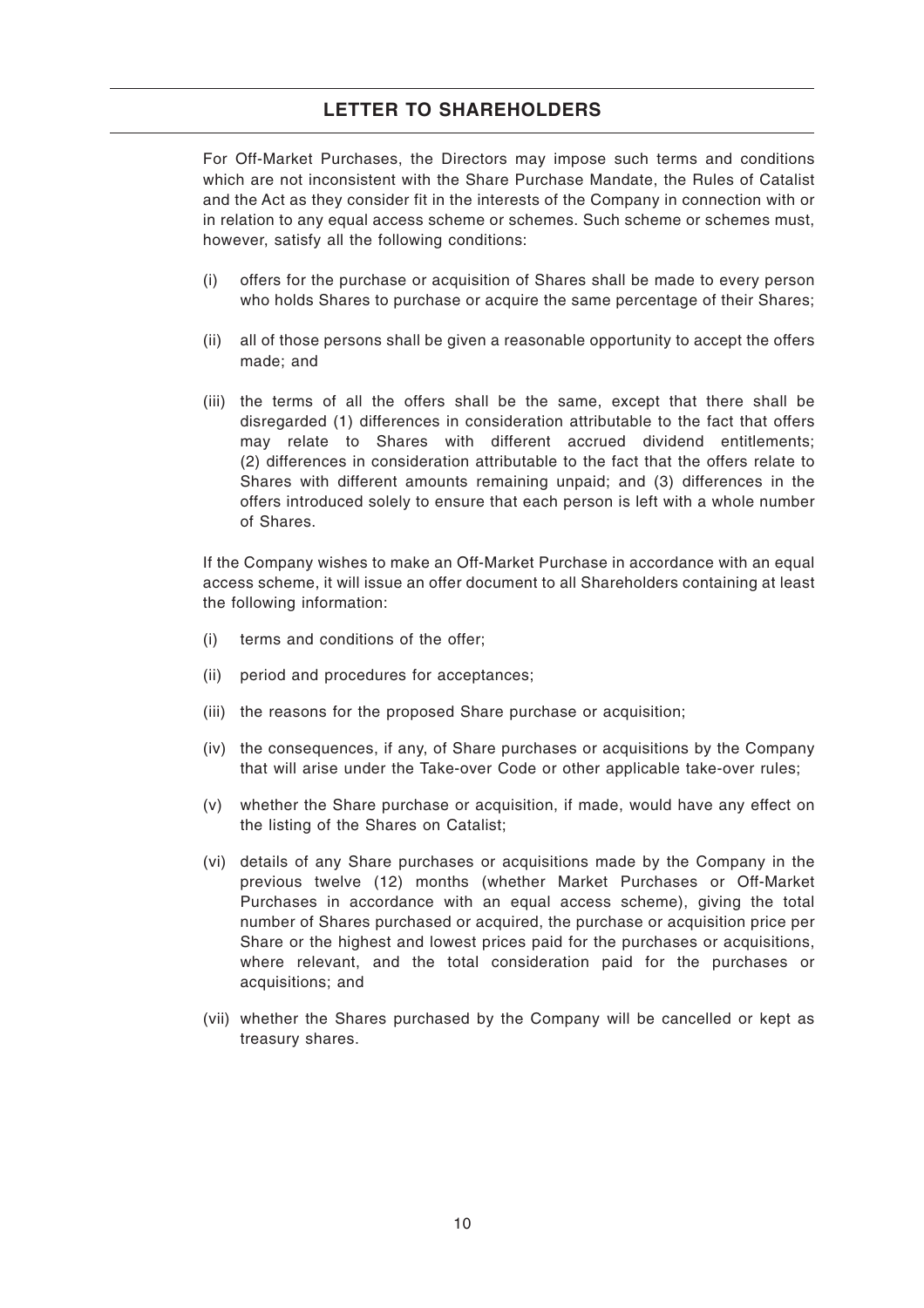### (e) **Purchase Price**

The purchase price (excluding brokerage, commission, applicable goods and services tax and other related expenses) to be paid for a Share will be determined by the Directors. The purchase price to be paid by the Company for the Shares as determined by the Directors ("**Maximum Price**", in each case below) must not exceed:

- (i) in the case of a Market Purchase, one hundred and five per cent. (105%) of the Average Closing Price (as defined below) of the Shares, and
- (ii) in the case of an Off-Market Purchase, one hundred and ten per cent. (110%) of the Average Closing Price (as defined below) of the Shares,

in either case, excluding related expenses of the purchase or acquisition.

For the above purposes:

"**Average Closing Price**" means the average of the last dealt prices (excluding any transaction that the SGX-ST requires to be excluded for this purpose) of a Share for the five (5) consecutive Market Days on which the Shares are transacted on Catalist, immediately preceding the date of the Market Purchase by the Company or, as the case may be, the date of the making of the offer (pursuant to an Off-Market Purchase), and deemed to be adjusted in accordance with the Rules of Catalist for any corporate action which occurs after the relevant five-day period, and

"**date of the making of the offer**" means the date on which the Company makes an offer for the purchase or acquisition of Shares from Shareholders, stating therein the purchase price (which shall not be more than the Maximum Price calculated on the foregoing basis for each Share and the relevant terms of the equal access scheme for effecting the Off-Market Purchase.

### **2.4 Status of Purchased Shares**

Shares purchased or acquired by the Company pursuant to the Share Purchase Mandate are deemed cancelled immediately on purchase or acquisition (and all rights and privileges attached to the Shares will expire on such cancellation) unless such Shares are held by the Company as treasury shares in accordance with the Act. The total number of issued Shares will be diminished by the number of Shares purchased or acquired by the Company, and which are not held as treasury shares.

#### **2.5 Treasury Shares**

Under the Act, Shares purchased or acquired by the Company may be held or dealt with as treasury shares. Some of the provisions on treasury shares under the Act are summarised below:

#### (a) **Maximum Holdings**

The number of Shares held as treasury shares cannot at any time exceed ten per cent. (10%) of the total number of issued Shares.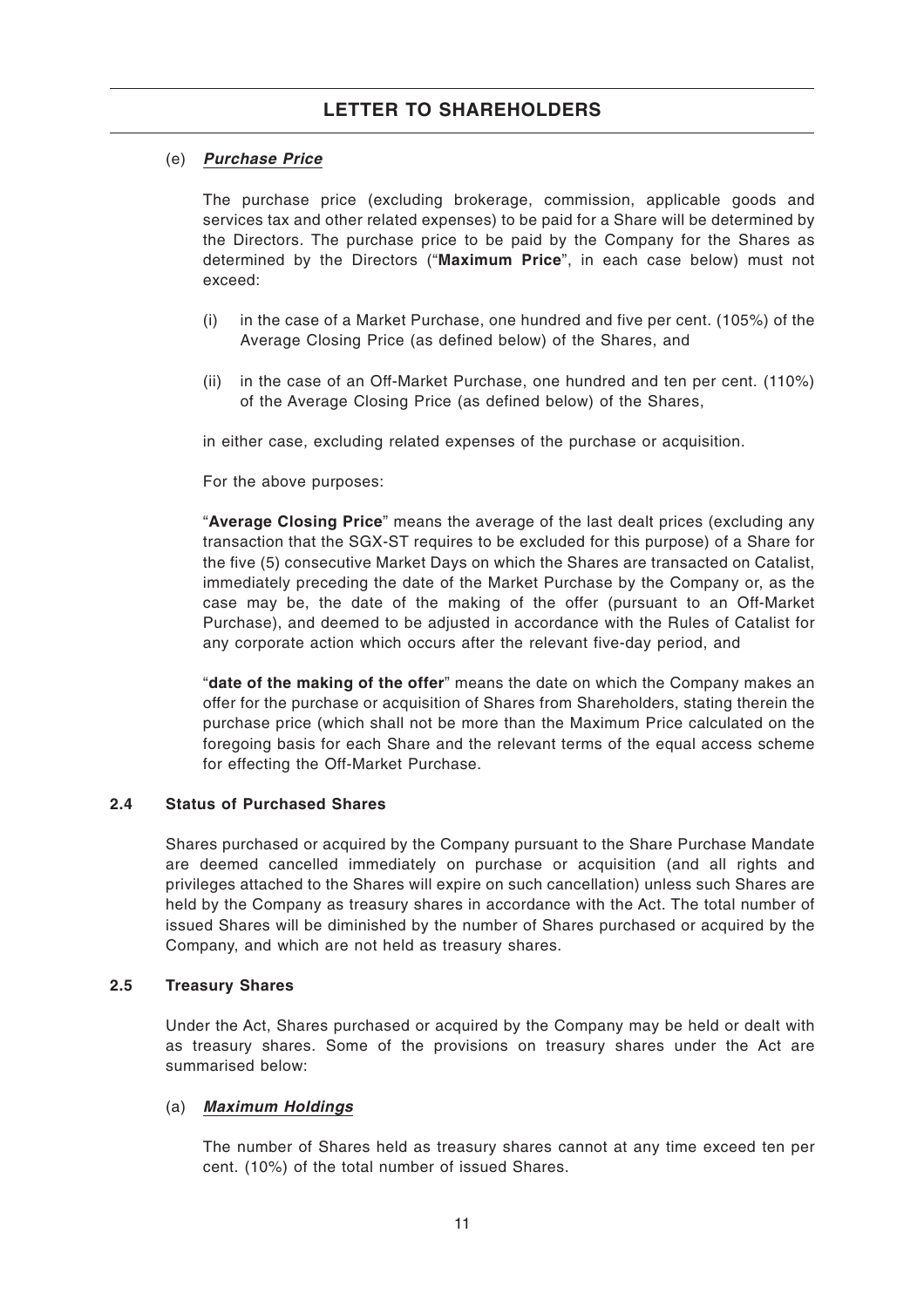### (b) **Voting and Other Rights**

The Company cannot exercise any right in respect of treasury shares. In particular, the Company cannot exercise any right to attend or vote at meetings and for the purposes of the Act, the Company shall be treated as having no right to vote and the treasury shares shall be treated as having no voting rights.

In addition, no dividend may be paid, and no other distribution of the Company's assets may be made, to the Company in respect of treasury shares. However, the allotment of shares as fully paid bonus shares in respect of treasury shares is allowed. A subdivision or consolidation of any treasury share into treasury shares of a smaller amount is also allowed so long as the total value of the treasury shares after the subdivision or consolidation is the same as before.

### (c) **Disposal and Cancellation**

Where Shares are held as treasury shares, the Company may at any time, but subject always to the Take-over Code:

- (i) sell the treasury shares for cash;
- (ii) transfer the treasury shares for the purposes of or pursuant to any share scheme, whether for employees, directors or other persons;
- (iii) transfer the treasury shares as consideration for the acquisition of shares in or assets of another company or assets of a person;
- (iv) cancel the treasury shares; or
- (v) sell, transfer or otherwise use the treasury shares for such other purposes as may be prescribed by the Minister for Finance.

In addition, under the Rules of Catalist, an immediate announcement must be made of any sale, transfer, cancellation and/or use of treasury shares. Such announcement must include details such as the date of the sale, transfer, cancellation and/or use of such treasury shares, the purpose of such sale, transfer, cancellation and/or use of such treasury shares, the number of treasury shares which have been sold, transferred, cancelled and/or used, the number of treasury shares before and after such sale, transfer, cancellation and/or use, the percentage of the number of treasury shares against the total number of shares outstanding in a class that is listed before and after such sale, transfer, cancellation and/or use, and the value of the treasury shares if they are used for a sale or transfer, or cancelled.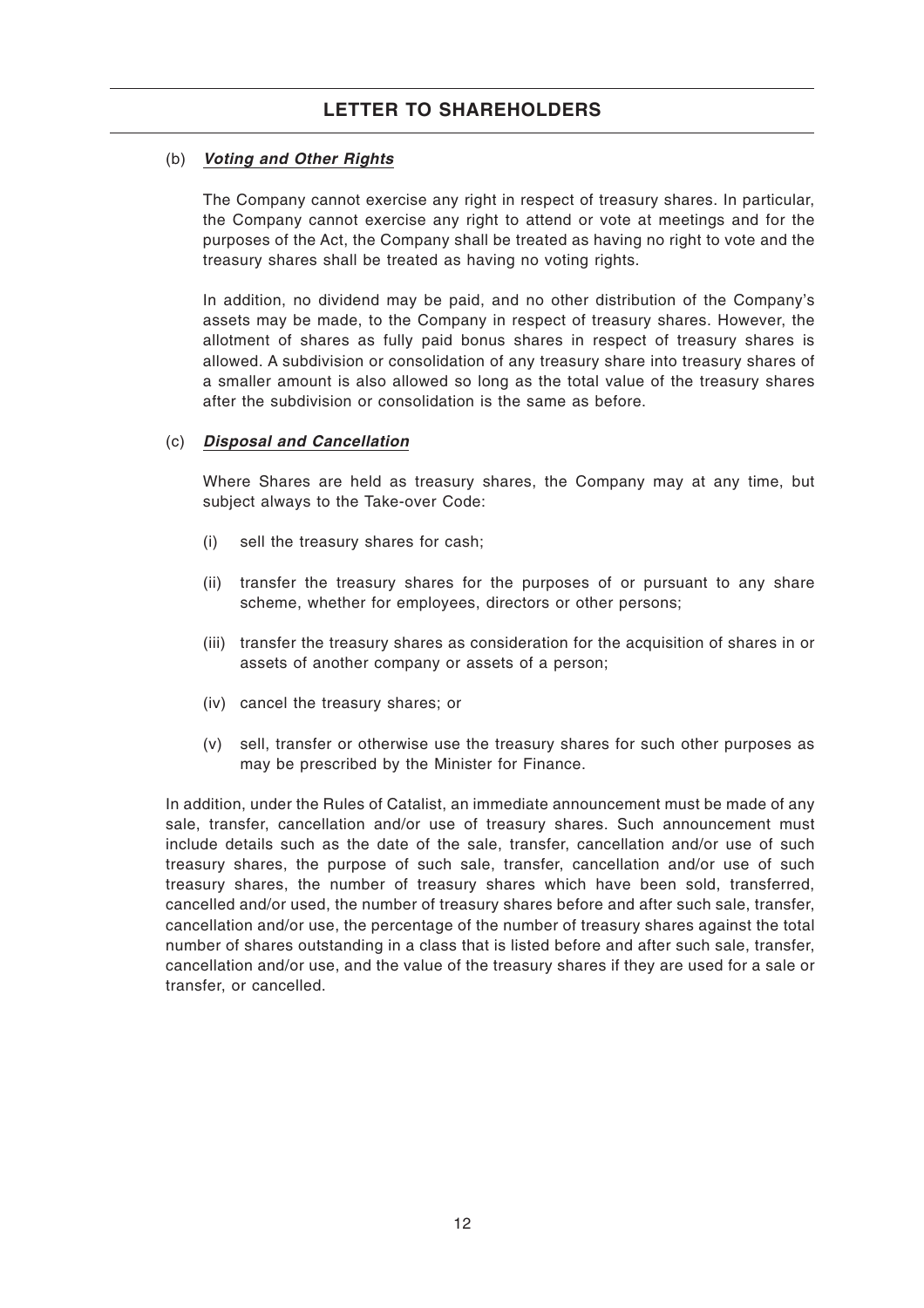### **2.6 Source of Funds**

Any purchase or acquisition of Shares must be made out of the Company's profits and/or capital as long as the Company is solvent, and the Company may use internal sources of funds, external borrowings, or a combination of internal resources and external borrowings, to finance such purchase or acquisition. However, in considering the option of external financing, the Directors will also consider the financial position of the Group, particularly the prevailing gearing level of the Group. The Directors will only make purchases or acquisitions of the Shares in circumstances that they believe will not result in any material adverse effect to the liquidity (for example, share trading volume), working capital and the overall financial position of the Group.

### **2.7 Financial Effects**

The financial effects on the Company and the Group arising from purchases or acquisitions of Shares which may be made pursuant to the Share Purchase Mandate will depend on, inter alia, whether the Shares are purchased or acquired out of profits and/or capital of the Company, the number of Shares purchased or acquired and the price paid for such Shares and whether the Shares purchased or acquired are held in treasury or cancelled.

Where the Company finances the purchase or acquisition of Shares through external borrowings, the gearing level of the Group will increase and the current ratio of the Group will decrease.

Where the consideration paid by the Company for the purchase or acquisition of Shares is made out of profits, such consideration (excluding brokerage, commission, goods and services tax and other related expenses) will correspondingly reduce the amount available for the distribution of cash dividends by the Company. Where the consideration paid by the Company for the purchase or acquisition of Shares is made out of capital, the amount available for the distribution of cash dividends by the Company will not be reduced.

Where the Shares purchased or acquired by the Company are subsequently cancelled by the Company, the share capital of the Company will be correspondingly reduced. Where the Shares purchased or acquired by the Company are held as treasury shares, the total number of issued Shares would remain unchanged.

The illustrative financial effects on the Group, based on the audited financial statements of the Group for the FY2018, are based on the assumptions set out below:

### (a) **Share Purchase Mandate**

It has been assumed that the Share Purchase Mandate was effective as at the Latest Practicable Date.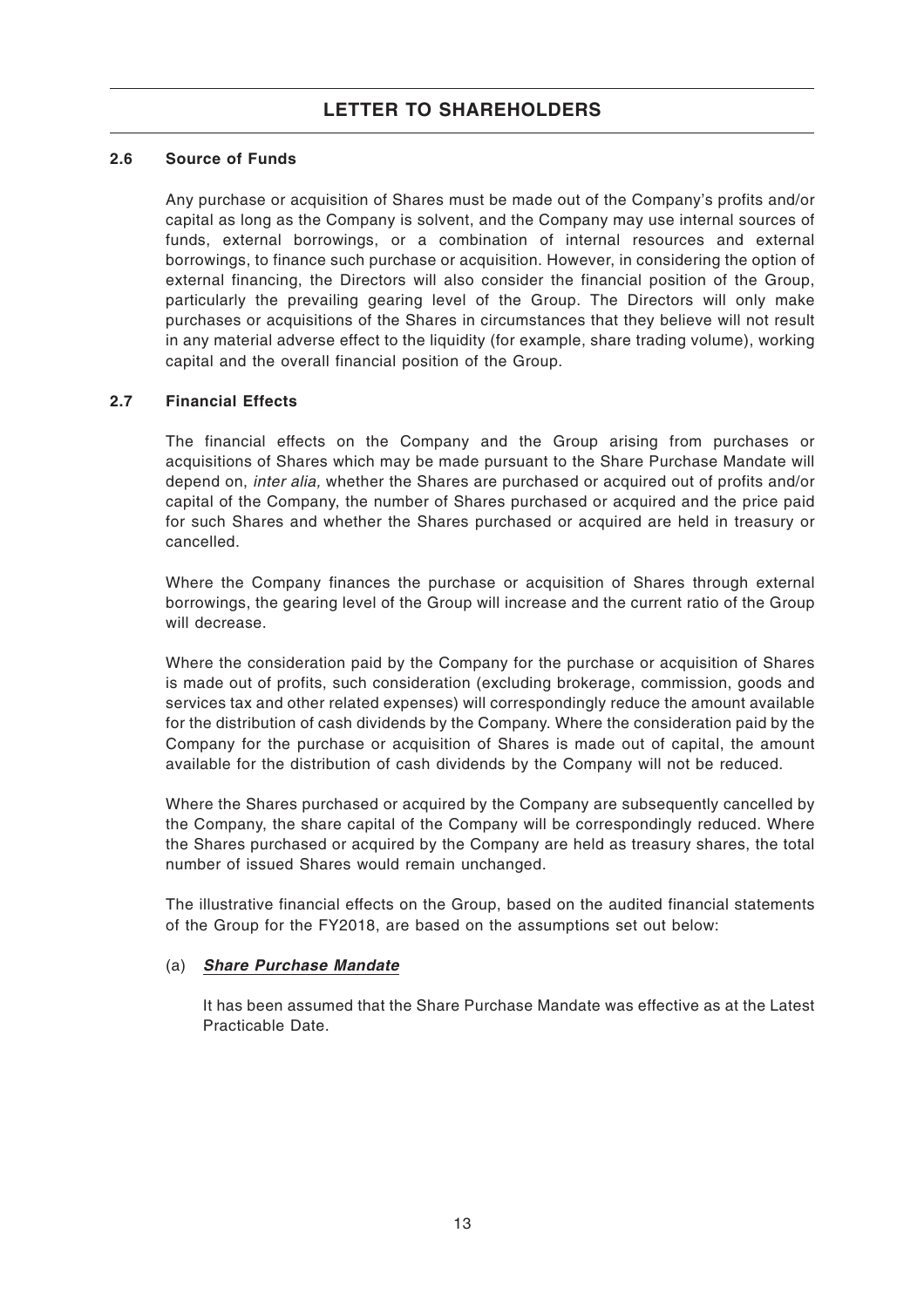### (b) **Number of Shares Acquired or Purchased**

Purely for illustrative purposes, on the basis of 10,038,683,403 Shares in issue as at the Latest Practicable Date and assuming no further Shares are issued, on or prior to the AGM, the purchase by the Company of 1% of its issued Shares will result in the purchase or acquisition of 100,386,834 Shares.

### (c) **Maximum Price Paid for Shares Acquired or Purchased**

In the case of Market Purchases by the Company and assuming that the Company purchases or acquires 1% of its issued Shares at the maximum price of S\$0.0078 for one (1) Share (being the price equivalent to 5% above the Average Closing Price of the Shares for the five (5) consecutive Market Days on which the Shares were traded on Catalist immediately preceding the Latest Practicable Date), the maximum amount of funds required for the purchase or acquisition of 100,386,384 Shares is S\$0.783 million.

In the case of Off-Market Purchases by the Company and assuming that the Company purchases or acquires 1% of its issued Shares excluding treasury Shares and Subsidiary holdings at the maximum price of S\$0.0081 for one (1) Share (being the price equivalent to 10% above the Average Closing Price of the Shares for the five (5) consecutive Market Days on which the Shares were traded on Catalist immediately preceding the Latest Practicable Date), the maximum amount of funds required for the purchase or acquisition of 100,386,834 Shares is S\$0.813 million.

### (d) **Illustrative Financial Effects**

For illustrative purposes only and on the basis of the assumptions set out in paragraphs 2.7(b) and 2.7(c) above and the following:

- (i) the purchase or acquisition of 100,386,834 Shares by the Company pursuant to the Share Purchase Mandate by way of Market Purchases made entirely out of capital and held in treasury;
- (ii) the purchase or acquisition of 100,386,834 Shares by the Company pursuant to the Share Purchase Mandate by way of Off-Market Purchases made entirely out of capital and held in treasury; and
- (iii) the transaction costs incurred for the proposed purchase or acquisition were insignificant and have been ignored for the purpose of computing the financial effects,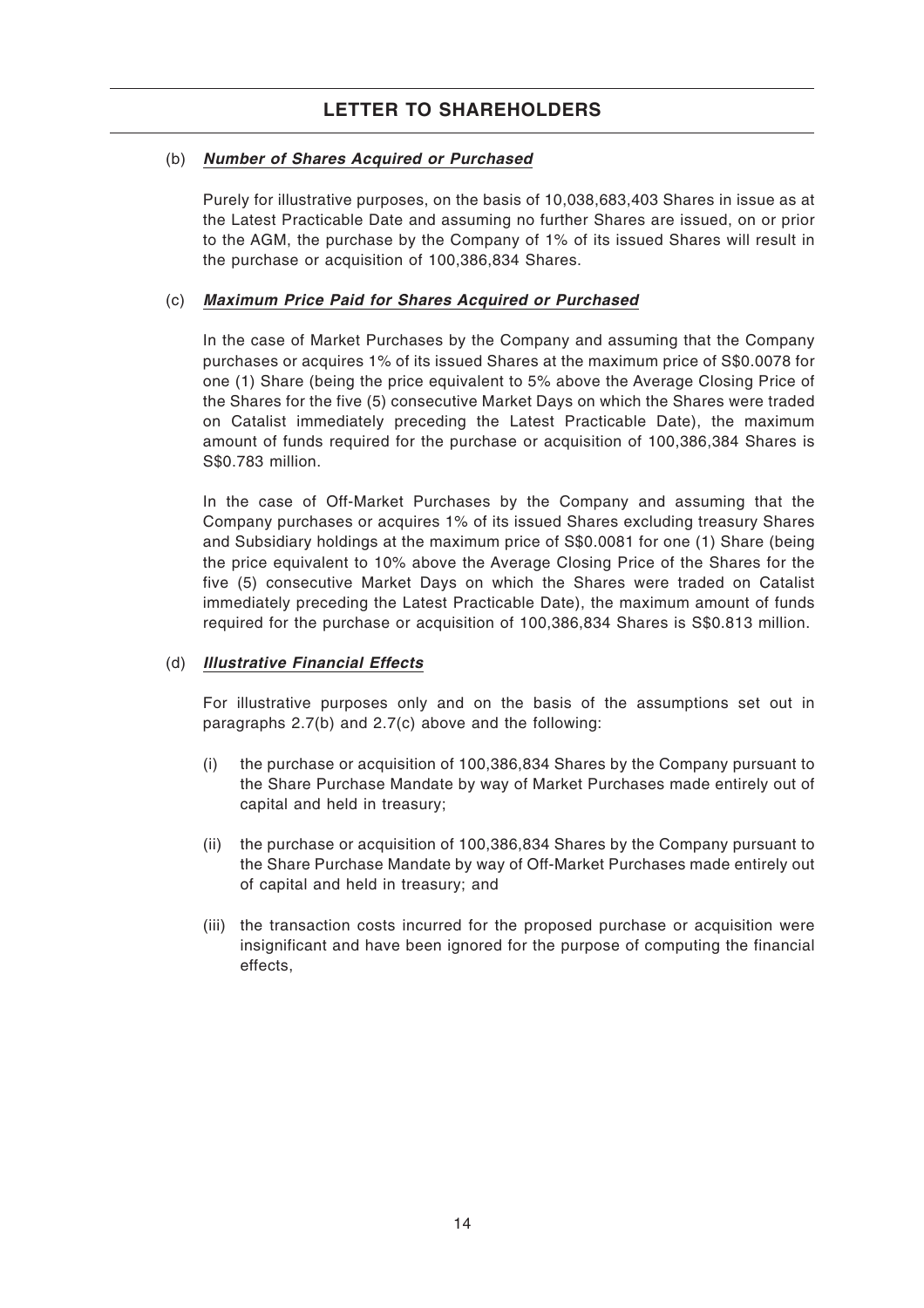the financial effects of the purchase or acquisition of Shares by the Company pursuant to the Share Purchase Mandate on the audited financial statements of the Group for FY2018 are set out below:

#### **Scenario 1**

Market Purchases of 1% of issued Shares made entirely out of capital and held in treasury.

|                                       | Group                                            |                                                 | Company                                          |                                                 |  |  |
|---------------------------------------|--------------------------------------------------|-------------------------------------------------|--------------------------------------------------|-------------------------------------------------|--|--|
| <b>S\$'000</b>                        | <b>Before</b><br><b>Share</b><br><b>Purchase</b> | <b>After</b><br><b>Share</b><br><b>Purchase</b> | <b>Before</b><br><b>Share</b><br><b>Purchase</b> | <b>After</b><br><b>Share</b><br><b>Purchase</b> |  |  |
| Share capital                         | 58,680                                           | 58,680                                          | 58,680                                           | 58,680                                          |  |  |
| Treasury shares                       |                                                  | (783)                                           |                                                  | (783)                                           |  |  |
| Non-distributable                     |                                                  |                                                 |                                                  |                                                 |  |  |
| reserves                              | 2,237                                            | 2,237                                           | 1,504                                            | 1,504                                           |  |  |
| <b>Accumulated losses</b>             | (23, 803)                                        | (23, 803)                                       | (36, 398)                                        | (36, 398)                                       |  |  |
| Shareholders' fund                    | 37,114                                           | 36,331                                          | 23,786                                           | 23,003                                          |  |  |
| Non-controlling interests             | (9,800)                                          | (9,800)                                         |                                                  |                                                 |  |  |
| Total equity                          | 27,314                                           | 26,531                                          | 23,786                                           | 23,003                                          |  |  |
| Net tangible assets                   | 16,779                                           | 15,996                                          | 23,786                                           | 23,003                                          |  |  |
| Cash and cash                         |                                                  |                                                 |                                                  |                                                 |  |  |
| equivalents                           | 30,594                                           | 29,811                                          | 22,625                                           | 21,842                                          |  |  |
| <b>Current assets</b>                 | 34,432                                           | 33,649                                          | 25,073                                           | 24,290                                          |  |  |
| <b>Current liabilities</b>            | 16,881                                           | 16,881                                          | 13,743                                           | 13,743                                          |  |  |
| Total borrowings <sup>(1)</sup>       | 12,016                                           | 12,016                                          | 12,016                                           | 12,016                                          |  |  |
| Net loss after tax<br>attributable to |                                                  |                                                 |                                                  |                                                 |  |  |
| shareholders                          | (10, 896)                                        | (10, 896)                                       | (21, 737)                                        | (21, 737)                                       |  |  |
| Number of Shares                      |                                                  |                                                 |                                                  |                                                 |  |  |
| (000)                                 | 10,038,683                                       | 9,938,297                                       | 10,038,683                                       | 9,938,297                                       |  |  |
| <b>Financial Ratios</b>               |                                                  |                                                 |                                                  |                                                 |  |  |
| NTA per share (cents) $(2)$           | 0.17                                             | 0.16                                            | 0.24                                             | 0.23                                            |  |  |
| Gearing $(\text{times})^{(3)}$        | <b>NIL</b>                                       | <b>NIL</b>                                      | <b>NIL</b>                                       | <b>NIL</b>                                      |  |  |
| Current ratio (times) $(4)$           | 2.04                                             | 1.99                                            | 1.82                                             | 1.77                                            |  |  |
| Loss per share $(cents)^{(5)}$        | 0.11                                             | 0.11                                            | 0.22                                             | 0.22                                            |  |  |

#### **Notes:**

(1) Total borrowings comprise liabilities arising from borrowings from financial institutions and outstanding debt securities.

- (2) Based on total equity including non-controlling interests.
- (3) Gearing is computed based on the ratio of total borrowings after deducting cash and cash equivalents to Shareholders' funds.
- (4) Current ratio is derived based on current assets over current liabilities.
- (5) Loss per share is derived based on net loss after tax attributable to shareholders over number of shares.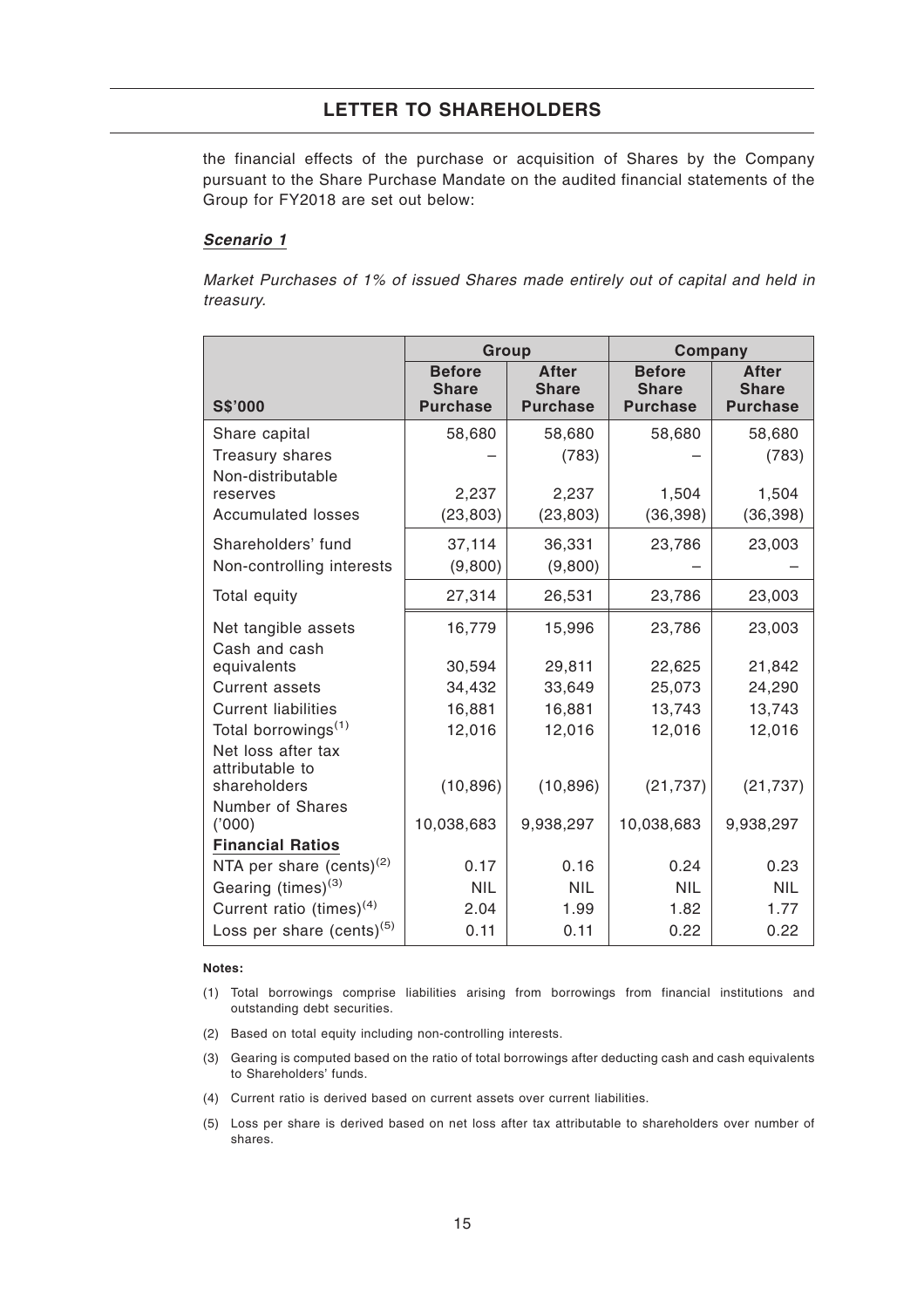#### **Scenario 2**

Off-Market Purchases of 1% of issued Shares made entirely out of capital and held in treasury.

|                                       | Group                                            |                                                 | Company                                          |                                                 |  |  |
|---------------------------------------|--------------------------------------------------|-------------------------------------------------|--------------------------------------------------|-------------------------------------------------|--|--|
| <b>S\$'000</b>                        | <b>Before</b><br><b>Share</b><br><b>Purchase</b> | <b>After</b><br><b>Share</b><br><b>Purchase</b> | <b>Before</b><br><b>Share</b><br><b>Purchase</b> | <b>After</b><br><b>Share</b><br><b>Purchase</b> |  |  |
| Share capital                         | 58,680                                           | 58,680                                          | 58,680                                           | 58,680                                          |  |  |
| Treasury shares                       |                                                  | (813)                                           |                                                  | (813)                                           |  |  |
| Non-distributable                     |                                                  |                                                 |                                                  |                                                 |  |  |
| reserves                              | 2,237                                            | 2,237                                           | 1,504                                            | 1,504                                           |  |  |
| <b>Accumulated losses</b>             | (23, 803)                                        | (23, 803)                                       | (36, 398)                                        | (36, 398)                                       |  |  |
| Shareholders' fund                    | 37,114                                           | 36,301                                          | 23,786                                           | 22,973                                          |  |  |
| Non-controlling interests             | (9,800)                                          | (9,800)                                         |                                                  |                                                 |  |  |
| Total equity                          | 27,314                                           | 26,501                                          | 23,786                                           | 22,973                                          |  |  |
| Net tangible assets                   | 16,779                                           | 15,966                                          | 23,786                                           | 22,973                                          |  |  |
| Cash and cash                         |                                                  |                                                 |                                                  |                                                 |  |  |
| equivalents                           | 30,594                                           | 29,781                                          | 22,625                                           | 21,812                                          |  |  |
| <b>Current assets</b>                 | 34,432                                           | 33,619                                          | 25,073                                           | 24,260                                          |  |  |
| <b>Current liabilities</b>            | 16,881                                           | 16,881                                          | 13,743                                           | 13,743                                          |  |  |
| Total borrowings <sup>(1)</sup>       | 12,016                                           | 12,016                                          | 12,016                                           | 12,016                                          |  |  |
| Net loss after tax<br>attributable to |                                                  |                                                 |                                                  |                                                 |  |  |
| shareholders                          | (10, 896)                                        | (10, 896)                                       | (21, 737)                                        | (21, 737)                                       |  |  |
| Number of Shares                      |                                                  |                                                 |                                                  |                                                 |  |  |
| (000)                                 | 10,038,683                                       | 9,938,297                                       | 10,038,683                                       | 9,938,297                                       |  |  |
| <b>Financial Ratios</b>               |                                                  |                                                 |                                                  |                                                 |  |  |
| NTA per share $(cents)^{(2)}$         | 0.17                                             | 0.16                                            | 0.24                                             | 0.23                                            |  |  |
| Gearing (times) <sup>(3)</sup>        | <b>NIL</b>                                       | <b>NIL</b>                                      | <b>NIL</b>                                       | <b>NIL</b>                                      |  |  |
| Current ratio (times) $(4)$           | 2.04                                             | 1.99                                            | 1.82                                             | 1.77                                            |  |  |
| Loss per share $(cents)^{(5)}$        | (0.11)                                           | (0.11)                                          | (0.22)                                           | (0.22)                                          |  |  |

#### **Notes:**

- (1) Total borrowings comprise liabilities arising from borrowings from financial institutions and outstanding debt securities.
- (2) Based on total equity including non-controlling interests.
- (3) Gearing is computed based on the ratio of total borrowings after deducting cash and cash equivalents to Shareholders' funds.
- (4) Current ratio is derived based on current assets over current liabilities.
- (5) Loss per share is derived based on net loss after tax attributable to shareholders over number of shares.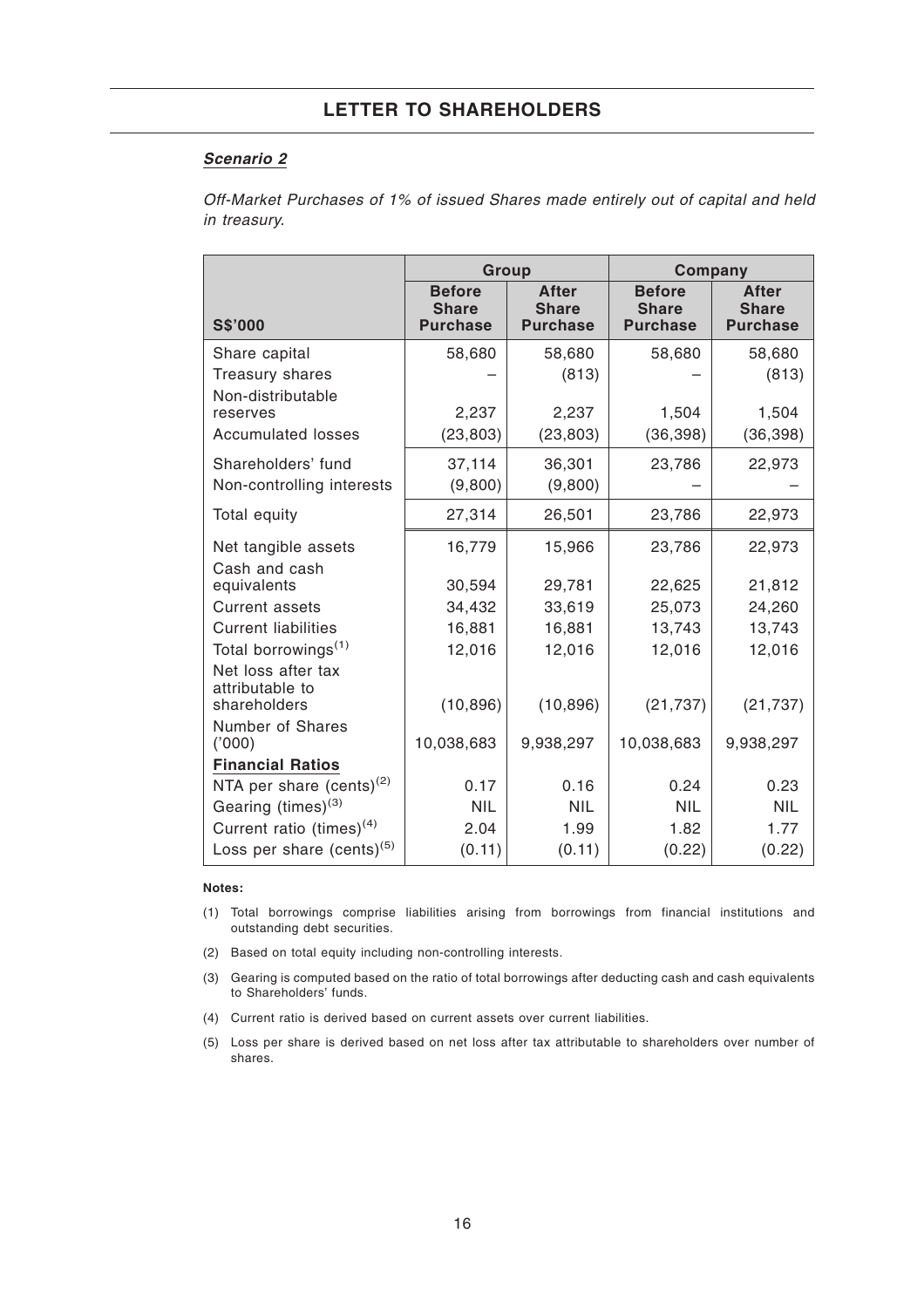**SHAREHOLDERS SHOULD NOTE THAT THE FINANCIAL EFFECTS SET OUT ABOVE ARE FOR ILLUSTRATIVE PURPOSES ONLY (BASED ON THE ABOVEMENTIONED ASSUMPTIONS). Although the proposed renewal of the Share Purchase Mandate would authorise the Company to purchase or acquire up to 10% of the issued Shares excluding treasury shares and subsidiary holdings, the Company may not necessarily purchase or acquire or be able to purchase or acquire the entire 10% of the issued Shares excluding treasury shares and subsidiary holdings. In addition, the Company may cancel all or part of the Shares repurchased or hold all or part of the Shares repurchased in treasury. Shareholders should note that the above analysis is based on the audited financial statements of the Group for FY2018 and is not necessarily representative of future financial performance.**

### **2.8 Tax Implications**

Shareholders who are in doubt as to their respective tax positions or any tax implications, or who may be subject to tax in a jurisdiction outside Singapore, should consult their own professional tax advisers.

### **2.9 Reporting Requirements under the Act**

Within thirty (30) days of the passing of a Shareholders' resolution to approve the purchases of Shares by the Company, the Company shall lodge a copy of such resolution with the ACRA. Within thirty (30) days of a purchase or acquisition of Shares on Catalist or otherwise, the Company shall lodge with ACRA the notice of the purchase or acquisition in the prescribed form, such notification including inter alia, details of the purchase or acquisition, the total number of Shares purchased or otherwise acquired by the Company, the total number of Shares cancelled, the number of Shares held as treasury shares, the Company's issued ordinary share capital before the purchase or acquisition and after the purchase or acquisition of Shares, the amount of consideration paid by the Company for the purchase, and whether the Shares were purchased or acquired out of the profits or the capital of the Company.

Within thirty (30) days of the cancellation or disposal of treasury shares in accordance with the Act, the Directors shall lodge with ACRA the notice of cancellation or disposal of treasury shares in the prescribed form as required by ACRA.

### **2.10 Rules of Catalist**

The Rules of Catalist require a listed company to ensure that at least 10% of the total number of issued shares (excluding treasury shares, preference shares and convertible equity securities) in a class that is listed, is at all times held by the public. The "public", as defined under the Rules of Catalist, are persons other than the directors, chief executive officer, Substantial Shareholders or Controlling Shareholders of the Company and its subsidiaries, as well as the associates of such persons. The Company does not have any individual shareholding limit or foreign shareholding limit. As at the Latest Practicable Date, approximately 72.82% of the issued Shares are in the hands of the public. No Shares were held by the Company as treasury shares as at the Latest Practicable Date. Assuming the Company had purchased or acquired Shares from the public up to the full 10% limit pursuant to the Share Purchase Mandate on the Latest Practicable Date, the percentage of the issued Shares held by public Shareholders as at that date would approximately be 69.79%.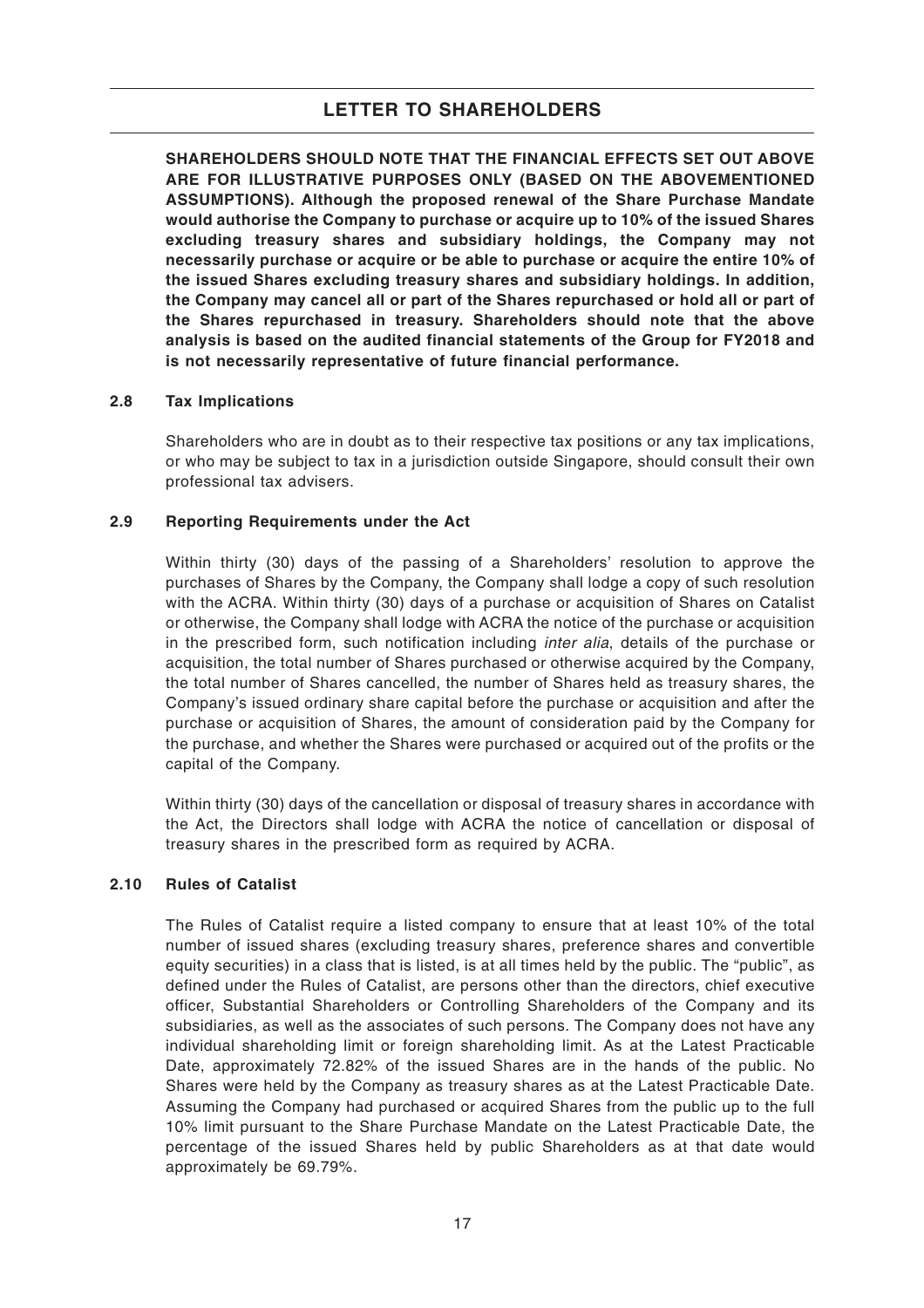The Company will not undertake purchases or acquisitions of its Shares pursuant to the Share Purchase Mandate to the extent that (i) the number of Shares held by the public would fall below 10% of the total number of issued Shares, thereby affecting the listing status of the Shares on Catalist, or (ii) such purchases or acquisitions would cause market illiquidity or adversely affect the orderly trading of the Shares.

#### **2.11 Take-over Implications under the Take-over Code**

Appendix 2 of the Take-over Code contains the Share Buy-Back Guidance Note. The take-over implications arising from any purchase or acquisition by the Company of its Shares are set out below:

#### 2.11.1 **Obligation to make a Take-over Offer**

If, as a result of any purchase or acquisition by the Company of its Shares, the proportionate interest in the voting capital of the Company of a Shareholder and persons acting in concert with him increases, such increase will be treated as an acquisition for the purposes of Rule 14 of the Take-over Code. Consequently, a Shareholder or a group of Shareholders acting in concert with a Director could obtain or consolidate effective control of the Company and become obliged to make an offer under Rule 14 of the Take-over Code unless the conditions for exemption pursuant to paragraph 3(a) of Appendix 2 of the Take-over Code are satisfied.

#### 2.11.2 **Persons Acting in Concert**

Under the Take-over Code, persons acting in concert comprise individuals or companies who, pursuant to an agreement or understanding (whether formal or informal), cooperate, through the acquisition by any of them of shares in a company to obtain or consolidate effective control of that company.

Unless the contrary is established, the Take-over Code presumes, inter alia, the following individuals and companies to be persons acting in concert with each other:

- (a) the following companies:
	- (i) a company;
	- (ii) the parent company of (i);
	- (iii) the subsidiaries of (i);
	- (iv) the fellow subsidiaries of (i);
	- (v) the associated companies of any of (i), (ii), (iii) or (iv);
	- (vi) companies whose associated companies include any of (i), (ii), (iii), (iv) or (v); and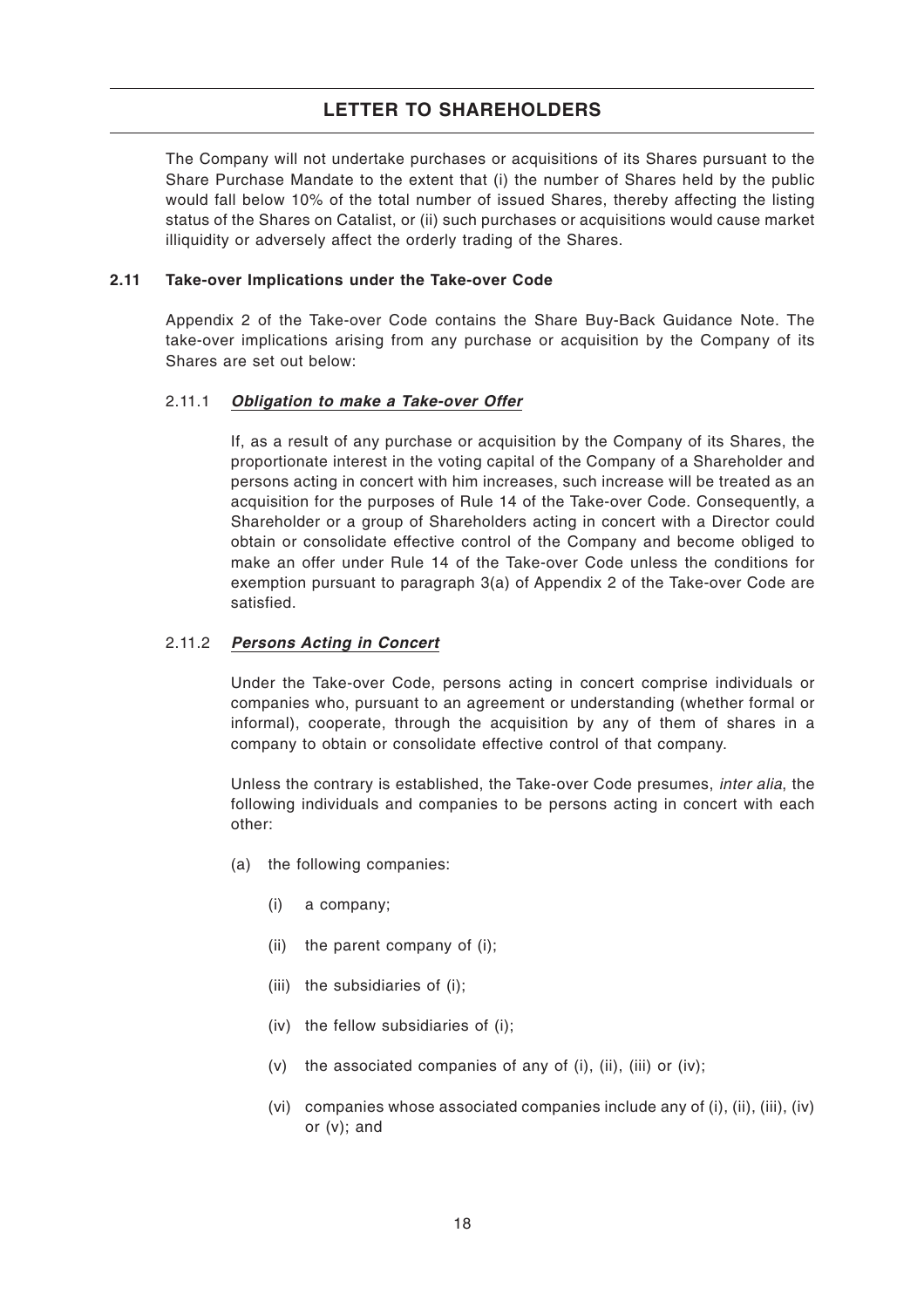- (vii) any person who has provided financial assistance (other than a bank in the ordinary course of business) to any of the above for the purchase of voting rights;
- (b) a company with any of its directors (together with their close relatives, related trusts as well as companies controlled by any of the directors, their close relatives and related trusts), and
- (c) an individual and, inter alia, the close relatives thereof or any person who is accustomed to act in accordance with the instructions thereof.

The circumstances under which the Shareholders (including the Directors) and persons acting in concert with them respectively will incur an obligation to make a take-over offer under Rule 14 of the Take-over Code after a purchase or acquisition of Shares by the Company are set out in Appendix 2 of the Take-over Code.

### 2.11.3 **Effect of Rule 14 and Appendix 2**

In general terms, the effect of Rule 14 and Appendix 2 of the Take-over Code is that, unless exempted pursuant to paragraph 3(a) of Appendix 2 of the Take-over Code, the Directors and persons acting in concert with them will incur an obligation to make a take-over offer under Rule 14 if, as a result of the Company purchasing or acquiring Shares, the voting rights of such Directors and their concert parties would increase to 30% or more, or in the event that such Directors and their concert parties hold between 30% and 50% of the Company's voting rights, if the voting rights of such Directors and their concert parties would increase by more than 1% in any period of six months. In calculating the percentages of voting rights of such Directors and their concert parties, treasury shares shall be excluded.

Under Appendix 2 of the Take-over Code, a Shareholder not acting in concert with the Directors will not be required to make a takeover offer under Rule 14 if, as a result of the Company purchasing or acquiring its Shares, the voting rights of such Shareholder would increase to 30% or more, or, if such Shareholder holds between 30% and 50% of the Company's voting rights, the voting rights of such Shareholder would increase by more than 1% in any period of six (6) months. Such Shareholder need not abstain from voting in respect of the resolution authorising the Share Purchase Mandate.

**SHAREHOLDERS WHO ARE IN DOUBT AS TO THEIR OBLIGATIONS, IF ANY, TO MAKE A MANDATORY TAKE-OVER OFFER UNDER THE TAKE-OVER CODE AS A RESULT OF ANY PURCHASE OR ACQUISITION OF SHARES BY THE COMPANY SHOULD CONSULT THE SECURITIES INDUSTRY COUNCIL AND/OR THEIR PROFESSIONAL ADVISERS AT THE EARLIEST OPPORTUNITY.**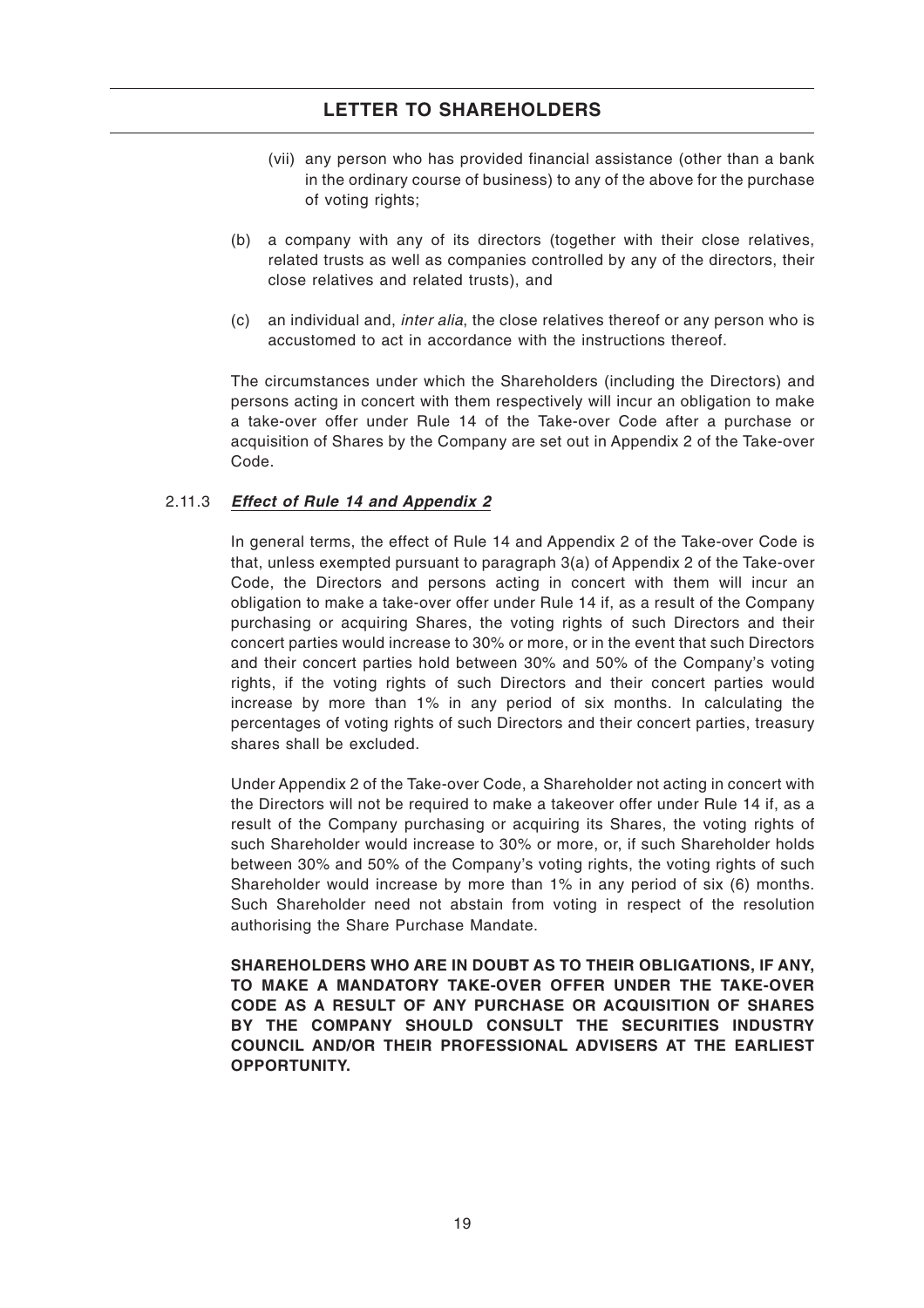### 2.11.4 **Application of the Take-over Code**

The number of Shares held by the Directors and Substantial Shareholders are set out in paragraph 6 of this Circular. In the event the Company purchases or acquires the maximum percentage of Shares permissible under the Share Purchase Mandate, the shareholdings and voting rights of:

- (a) each of the Directors and their concert parties (as defined in the Take-over Code) remain below 30%; and
- (b) the Substantial Shareholders and their concert parties (as defined in the Take-over Code) remain below 30%,

and accordingly, no mandatory take-over offer is required to be made pursuant to the Take-over Code.

The Directors are not aware of any other Shareholder who may become obligated to make a mandatory take-over offer for the Company in the event that the Company purchases or acquires the maximum number of Shares under the Share Purchase Mandate.

#### **2.12 Announcement Requirements**

The Rules of Catalist specify that a listed company shall announce all purchases or acquisitions of its shares not later than 9:00 a.m. (i) in the case of a Market Purchase, on the Market Day following the day of purchase or acquisition of any of its shares, and (ii) in the case of an Off-Market Purchase under an equal access scheme, on the second Market Day after the close of acceptances of the offer made by the Company. Such announcement (which must be in the form of Appendix 8D to the Rules of Catalist) must include, inter alia, details of the date of the purchase, the total number of shares purchased, the number of shares cancelled, the number of shares held as treasury shares, the purchase price per share or the highest and lowest prices paid for such shares, as applicable, the total consideration (including stamp duties and clearing charges) paid or payable for the shares, the number of shares purchased as at the date of announcement (on a cumulative basis), the number of issued shares excluding treasury shares and the number of treasury shares held after the purchase.

### **2.13 No Purchases during Price Sensitive Developments**

While the Rules of Catalist do not expressly prohibit any purchase of shares by a listed company during any particular time or times, because the listed company would be regarded as an "insider" in relation to any proposed purchase or acquisition of its issued shares, the Company will not undertake any purchase or acquisition of Shares pursuant to the proposed renewal of the Share Purchase Mandate at any time after a price sensitive development has occurred or has been the subject of a decision, until the price sensitive information has been publicly announced.

Furthermore, the Company will not purchase or acquire any Shares through Market Purchases or Off-Market Purchases during the period of one month immediately preceding the announcement of the Company's full-year results and the period of two weeks before the announcement of each of the first three quarters of its financial year.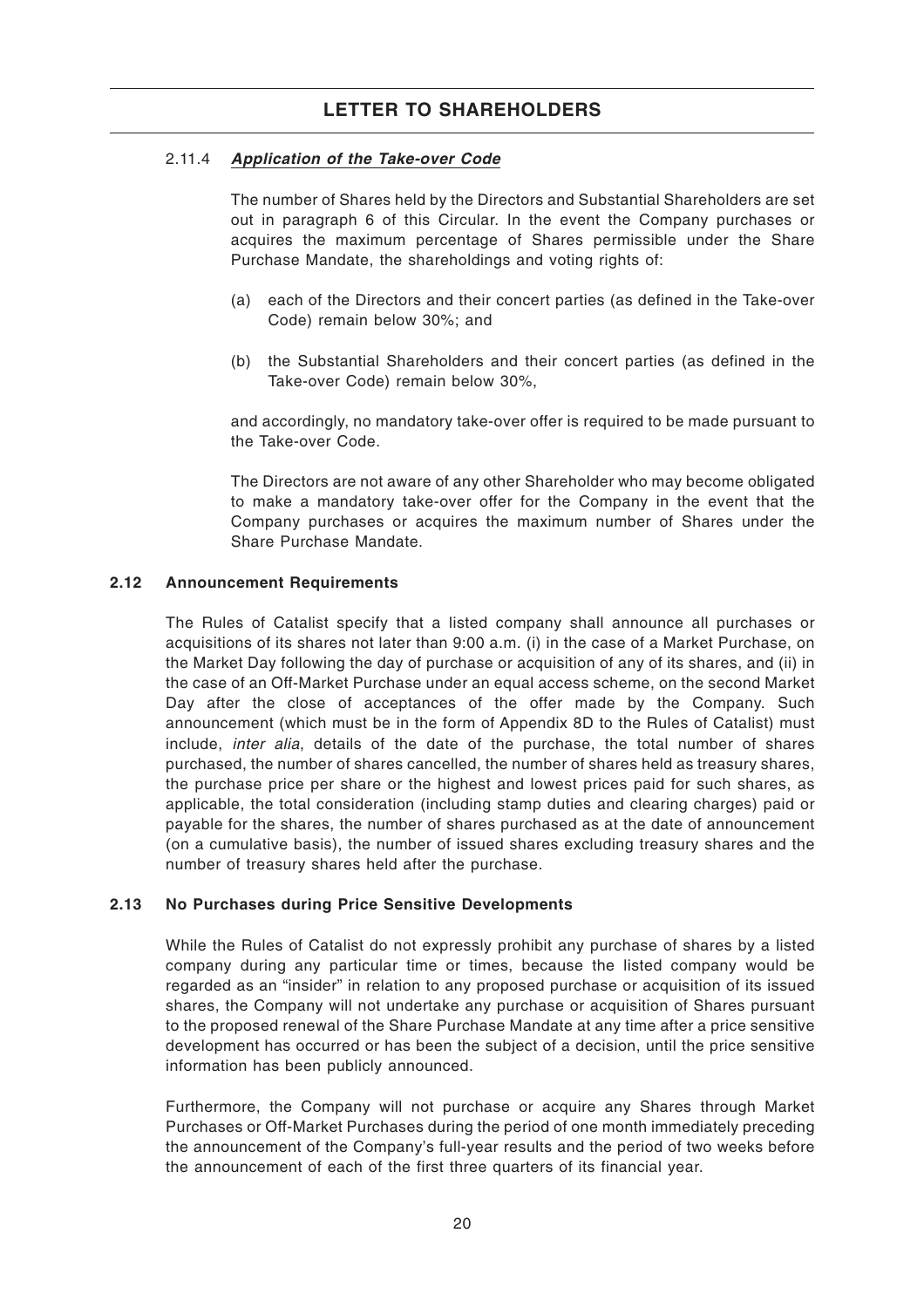### **2.14 No Previous Purchase of Shares**

The Company has not undertaken any purchase or acquisition of Shares pursuant to the Share Purchase Mandate approved by Shareholders at the 2017 AGM up to the Latest Practicable Date.

### **3. THE PROPOSED RENEWAL OF THE DISA PS SCHEME**

### **3.1 The DISA PS Scheme**

The DISA PS Scheme (formerly known as the ECL PS Scheme) was approved by the Shareholders at an EGM on 31 October 2008 for an initial duration of up to a maximum period of 10 years from the date of adoption. Under the rules of the DISA PS Scheme, the DISA PS Scheme may be continued beyond the stipulated period with the approval of the Shareholders by ordinary resolution in general meeting and any relevant authority which may then be required.

The DISA PS Scheme will expire on the date of the forthcoming AGM, being 26 October 2018. Accordingly, the Directors propose that the DISA PS Scheme be extended for a further duration of ten (10) years, at the 2018 EGM from (and including) 26 October 2018, up to (and including) 25 October 2028.

Under the Rules of Catalist, the adoption of all share plans now require the approval of shareholders and have to comply with the relevant rules under Part VIII of Chapter 8 of the Rules of Catalist.

An application will be made by the Company to the SGX-ST, through its Sponsor, for the listing and quotation of the new Shares as may, from time to time, be issued by the Company pursuant to the DISA PS Scheme as proposed to be extended, subject to compliance with the SGX-ST's listing requirements and guidelines and separate independent Shareholders' approval being obtained from the proposed renewal of the DISA PS Scheme. The SGX-ST's in-principle approval is not to be taken as an indication of the merits of the DISA PS Scheme, the new Shares, the Company and/or its subsidiaries.

As at the Latest Practicable Date, no awards were granted under the DISA PS Scheme.

### **3.2 Other Existing Share Option Schemes or Share Plans**

Currently, the Company also has in place the DISA ESOS approved by the Shareholders at an EGM of the Company on 28 October 2010. The DISA ESOS is primarily a share option incentive scheme. The DISA PS Scheme differs from the existing DISA ESOS in that it allows the Company to target specific performance objectives and to provide an incentive for participants in the DISA PS Scheme ("**Participants**") to achieve these targets. The DISA ESOS, on the other hand, provides a more broad-based incentive that is based on the overall performance of the Company. Other than the DISA PS Scheme and the DISA ESOS, the Company does not have any other existing share plans or share option schemes.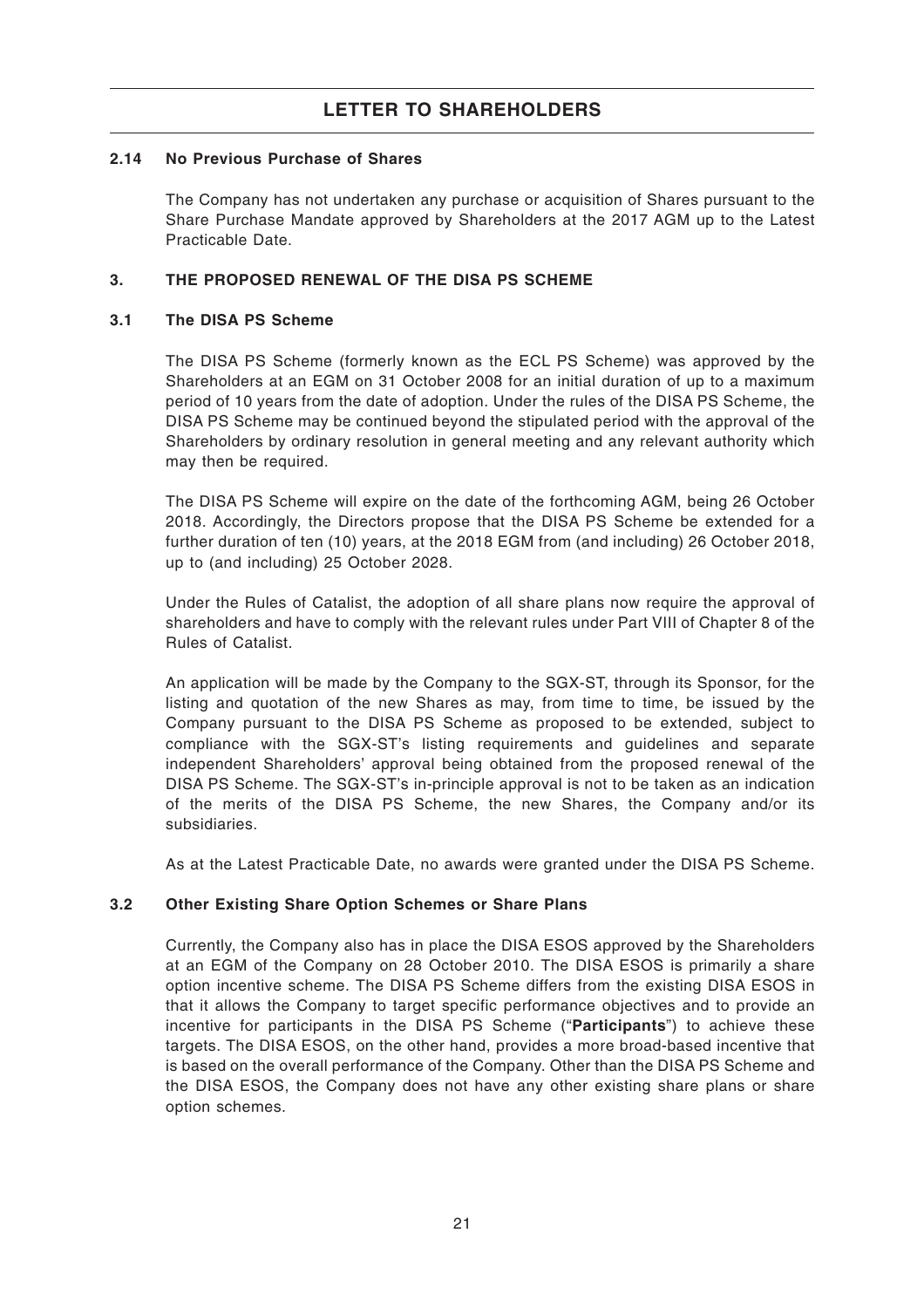As at the Latest Practicable Date, details of the options granted under the DISA ESOS were as follows:

| Date of grant                | <b>Balance as at</b><br>the Latest<br><b>Practicable Date</b> | <b>Exercise</b><br>price per<br>Share (S\$) | <b>Exercisable Period</b>                  | Number of<br><b>Participants</b> |
|------------------------------|---------------------------------------------------------------|---------------------------------------------|--------------------------------------------|----------------------------------|
| 8 January 2015               | 7,500,000                                                     | 0.00600                                     | 8 January 2016 to<br>7 January 2025        | 3                                |
| 8 December 2016              | 18,000,000                                                    | 0.01110                                     | 8 December 2017 to<br>7 December 2026      | 4                                |
| 8 December $2016^{(1)}$      | 8,000,000                                                     | 0.00999                                     | 8 December 2018 to<br>7 December 2026      | 2                                |
| 8 February 2017              |                                                               | 0.03260                                     | 8 February 2018 to<br>7 February 2027      | $\mathbf{1}$                     |
| 16 March 2017                | 6,000,000                                                     | 0.03010                                     | 16 March 2018 to<br>15 March 2027          | $\overline{4}$                   |
| 3 April 2017                 | 8,000,000                                                     | 0.02920                                     | 3 April 2018 to<br>2 April 2027            | $\mathbf{1}$                     |
| 3 July 2017                  | 5,500,000                                                     | 0.01350                                     | 3 July 2018 to<br>2 July 2027              | 9                                |
| 31 July 2017                 |                                                               | 0.01500                                     | 31 July 2018 to<br>30 July 2027            | 2                                |
| 1 November 2017              | 189,000,000                                                   | 0.01420                                     | 1 November 2018 to<br>31 October 2027      | 36                               |
| 13 November 2017             | 4,000,000                                                     | 0.01360                                     | 13 November 2018<br>to 12 November<br>2027 | 1                                |
| 28 November 2017             | 26,000,000                                                    | 0.01290                                     | 28 November 2018<br>to 27 November<br>2027 | 9                                |
| 11 July 2018                 | 13,000,000                                                    | 0.00900                                     | 11 July 2019 to<br>10 July 2028            | $\overline{c}$                   |
| 6 August 2018 <sup>(1)</sup> | 51,000,000                                                    | 0.00720                                     | 6 August 2020 to<br>5 August 2028          | 4                                |

#### **Note:**

(1) These options were granted at a 10% discount to the weighted average of the last dealt prices of the Company's ordinary shares on the SGX-ST for three consecutive trading days immediately preceding the date of the grant.

Under the DISA ESOS, the exercise price of the granted options can be set at a discount of up to 20% to the weighted average of the last dealt prices of the Company's ordinary shares on the SGX-ST for three consecutive trading days immediately preceding the date of the grant.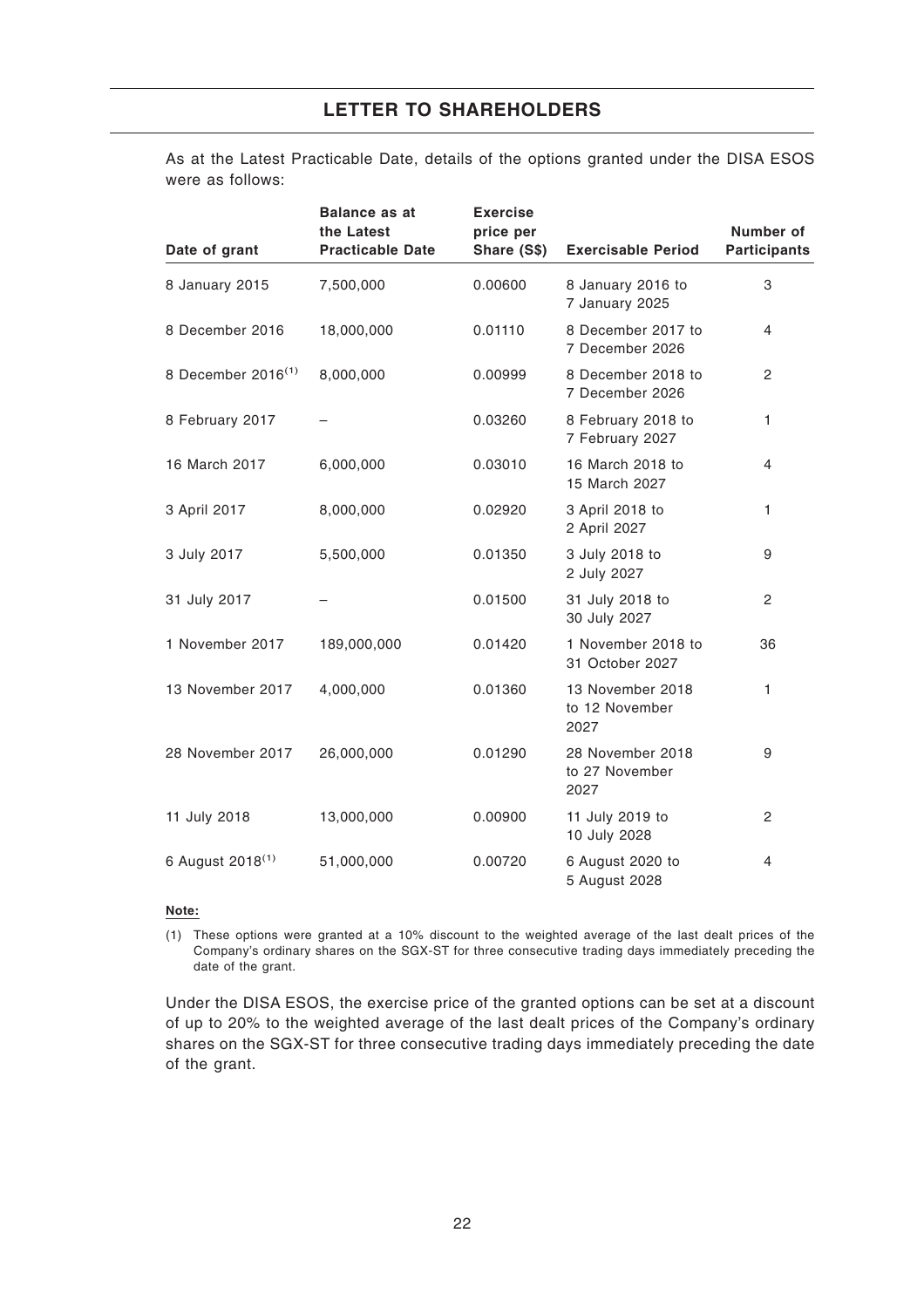| <b>Name of Director</b> | Date of grant<br>of Options | <b>Exercise</b><br><b>Period</b>              | <b>Exercise</b><br>Price (S\$) | Number of<br><b>Shares</b><br>offered under<br>the Options | Number of<br><b>Shares</b><br>allotted upon<br>exercise | Number of<br><b>Shares</b><br>comprised in<br>unexercised<br><b>Options</b> |
|-------------------------|-----------------------------|-----------------------------------------------|--------------------------------|------------------------------------------------------------|---------------------------------------------------------|-----------------------------------------------------------------------------|
| Toh Hock Ghim           | 8 January<br>2015           | 8 January<br>2016 to<br>7 January<br>2025     | 0.00600                        | 5,000,000                                                  |                                                         | 5,000,000                                                                   |
| Toh Hock Ghim           | 28 November<br>2017         | 28 November<br>2018 to<br>27 November<br>2027 | 0.01290                        | 5,000,000                                                  |                                                         | 5,000,000                                                                   |
| Lau Kay Heng            | 8 January<br>2015           | 8 January<br>2016 to<br>7 January<br>2025     | 0.00600                        | 2,500,000                                                  |                                                         | 2,500,000                                                                   |
| Lau Kay Heng            | 28 November<br>2017         | 28 November<br>2018 to<br>27 November<br>2027 | 0.01290                        | 2,500,000                                                  |                                                         | 2,500,000                                                                   |
| Kan Ah Chye             | 8 January<br>2015           | 8 January<br>2016 to<br>7 January<br>2025     | 0.00600                        | 2,500,000                                                  | 2,500,000                                               |                                                                             |
| Kan Ah Chye             | 28 November<br>2017         | 28 November<br>2018 to<br>27 November<br>2027 | 0.01290                        | 2,500,000                                                  |                                                         | 2,500,000                                                                   |
| Lim Soon Hock           | 1 November<br>2017          | 1 November<br>2018 to<br>31 October<br>2027   | 0.01420                        | 2,500,000                                                  |                                                         | 2,500,000                                                                   |
| Loh Eu Tse Derek        | 1 November<br>2017          | 1 November<br>2018 to<br>31 October<br>2027   | 0.01420                        | 2,500,000                                                  |                                                         | 2,500,000                                                                   |

Details of existing Options granted to the Directors of the Company are as follows:

No options under the DISA ESOS have been granted to Controlling Shareholders or their Associates.

No participant under the DISA ESOS has received 5% or more of the total number of options available under the DISA ESOS.

### **3.3 Rationale**

The Company proposes to renew the DISA PS Scheme in order to continue to achieve the following objectives:

(a) motivate Participants to maintain a high level of performance and contribution;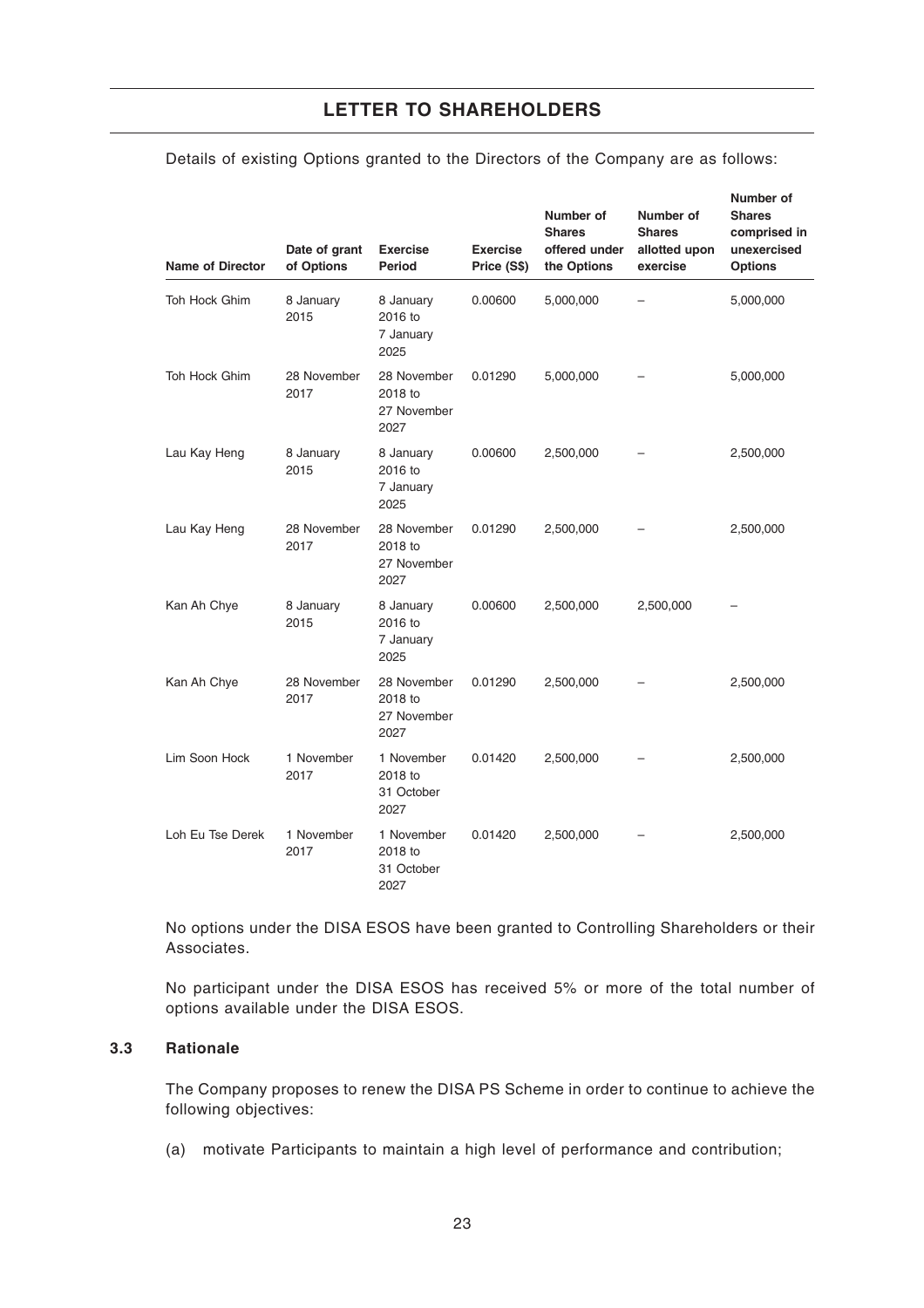- (b) attract and maintain a group of key executives and Directors whose contributions are important to the long-term growth and profitability of the Group;
- (c) improve employer and employee relations; and
- (d) give recognition to the contribution made or to be made by the Non-Executive Directors to the success of the Group.

To provide greater flexibility in the Company's compensation arrangements, the Directors propose that the DISA PS Scheme be extended for a further period of ten (10) years to (and including) 25 October 2028.

By extending the DISA PS Scheme, the Company hopes to continue to inculcate in all Participants, a stronger and more lasting sense of identification with the Group. The DISA PS Scheme will also operate to attract, retain and provide incentive to Participants to encourage greater dedication and loyalty by enabling the Company to give recognition for past contributions and services as well as motivating Participants generally to contribute towards the Group's long term prosperity.

The DISA PS Scheme is intended to give the Company greater flexibility to align the interests of employees, especially key executives, with those of Shareholders. It is also intended that the DISA PS Scheme complements the DISA ESOS in its continuing efforts to reward, retain and motivate employees to achieve superior performance. The DISA PS Scheme will further strengthen the Company's competitiveness in attracting and retaining employees, especially employees who have the requisite knowledge, technical skills and experience whom the Company believes could contribute to the development and growth of the Group. The Company believes that with the DISA PS Scheme in place, it will strengthen and enhance the Company's ability in attracting and retaining suitable talents.

### **3.4 Summary of the DISA PS Scheme**

The following is a summary of the principal rules of the DISA PS Scheme. Save for the proposed renewal of the DISA PS Scheme, all other Rules of the DISA PS Scheme remain unchanged. The detailed rules of the DISA PS Scheme are available for inspection by Shareholders at the registered office of the Company. The DISA PS Scheme complies with the relevant rules as set out in Chapter 8 of the Rules of Catalist.

A summary of the Rules of the DISA PS Scheme is set out below.

### **3.4.1 Eligibility**

The following persons shall be eligible to participate in the DISA PS Scheme:-

- (a) Employees of the Company and its subsidiaries who have been employed for a minimum of 1 year or such shorter period as the Committee may determine and have attained the age of 21 years on or before the date of commencement of the DISA PS Scheme;
- (b) Executive Directors of the Company and its subsidiaries; and
- (c) Non-Executive Directors (including independent Directors) of the Company and its subsidiaries.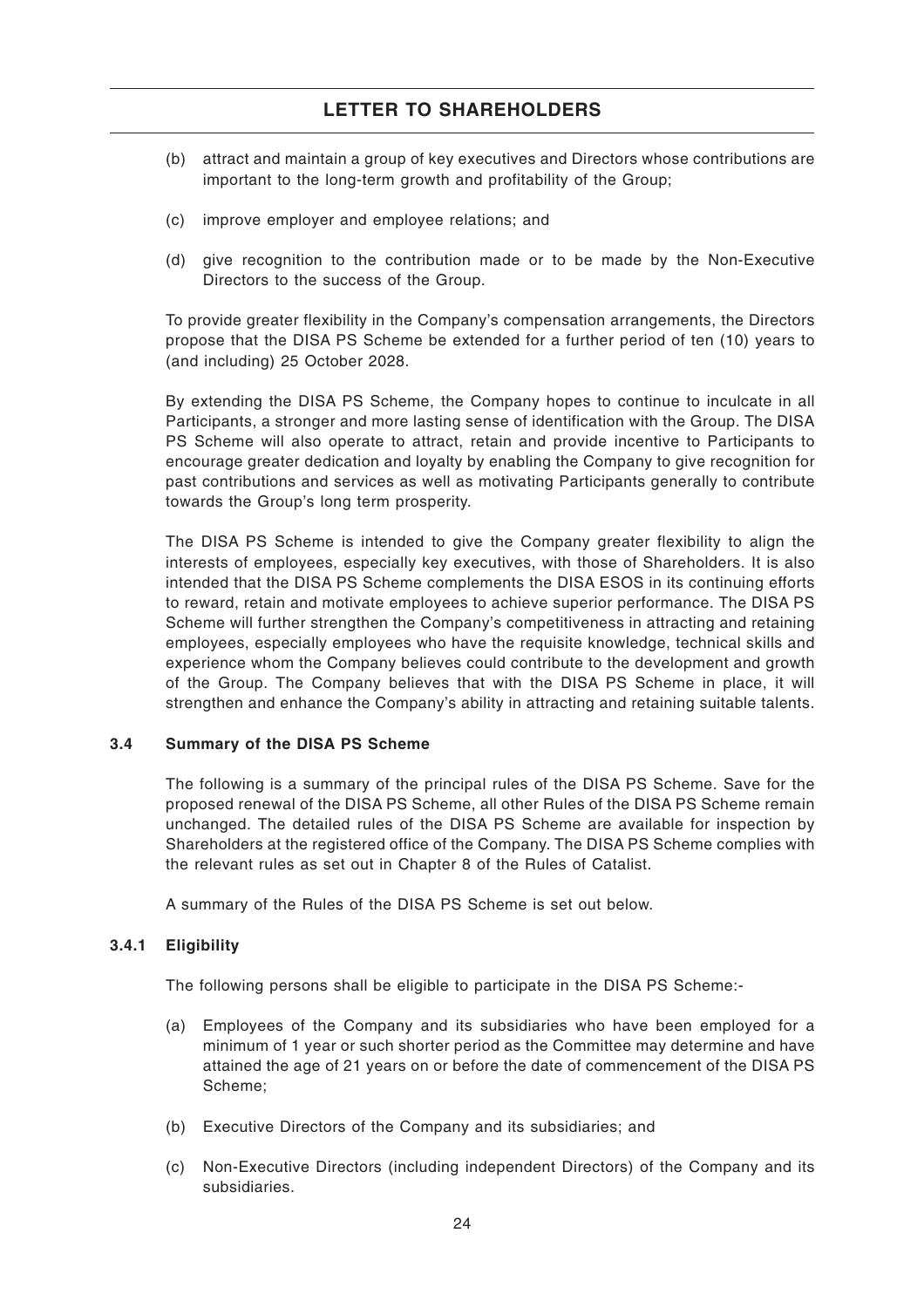Under the Rules of the DISA PS Scheme, no associated companies of the Company are allowed to participate in the DISA PS Scheme. Controlling Shareholders and/or their associates within the above categories are eligible to participate in the DISA PS Scheme. There shall be no restriction on the eligibility of any Participant to participate in any other share option or share incentive schemes implemented or to be implemented by the Company or another company within the Group.

However, participation in the DISA PS Scheme by Controlling Shareholders and/or their associates within the above categories must be approved by independent Shareholders. A separate resolution shall be passed for the participation of each such Participant and to approve the number of Shares to be awarded to that Participant and the terms of such Award.

Based on the eligibility criteria set out in the Plan, all the Directors will be eligible to participate in the Plan. Accordingly, Mr Chng Weng Wah and Mr Kan Ah Chye (the Directors who are Shareholders) will abstain from voting in respect of ordinary resolution 2 at the 2018 EGM and should not accept appointments as proxies or otherwise for voting on ordinary resolution 2 at the 2018 EGM unless they are given specific instructions as to voting. Any votes cast by Mr Chng Weng Wah and Mr Kan Ah Chye on ordinary resolution 2 at the 2018 EGM will be disregarded.

### **3.4.2 Awards**

While the Committee has the discretion to grant Awards at any time in the year, it is currently anticipated that Awards would in general be made once a year. Awards represent the right of a Participant to receive fully paid Shares free of charge, upon the Participant achieving prescribed performance targets and the end of the vesting period (if any). Performance targets set under the DISA PS Scheme are intended to be based on medium-term corporate objectives covering market competitiveness, quality of returns, business growth and productivity growth. The performance targets are stretched targets aimed at sustaining long-term growth. Examples of performance targets to be set include targets based on completion of a particular project, and criteria such as sales growth, earnings per share, market capitalisation and return on investment.

Under the DISA PS Scheme, Participants are encouraged to continue serving the Group beyond the deadline for the achievement of the pre-determined performance targets. The Committee has the discretion to impose a further vesting period after the performance period to encourage the Participants to continue serving the Group.

Awards are personal to the Participant to whom they are given and may not be transferred (other than to a Participant's personal representative on the death of that Participant), charged, assigned, pledged or otherwise disposed of, in whole or in part, unless with the prior approval of the Committee.

### **3.4.3 Selection of Participants**

The selection of a Participant and the number of Shares which are the subject of each Award to be granted to a Participant shall be determined at the sole discretion of the Committee, which shall take into account criteria such as rank, job performance, years of service, potential for future development, contribution to the success of the Group and, if applicable, the extent of effort and resourcefulness required to achieve the performance targets within the performance periods.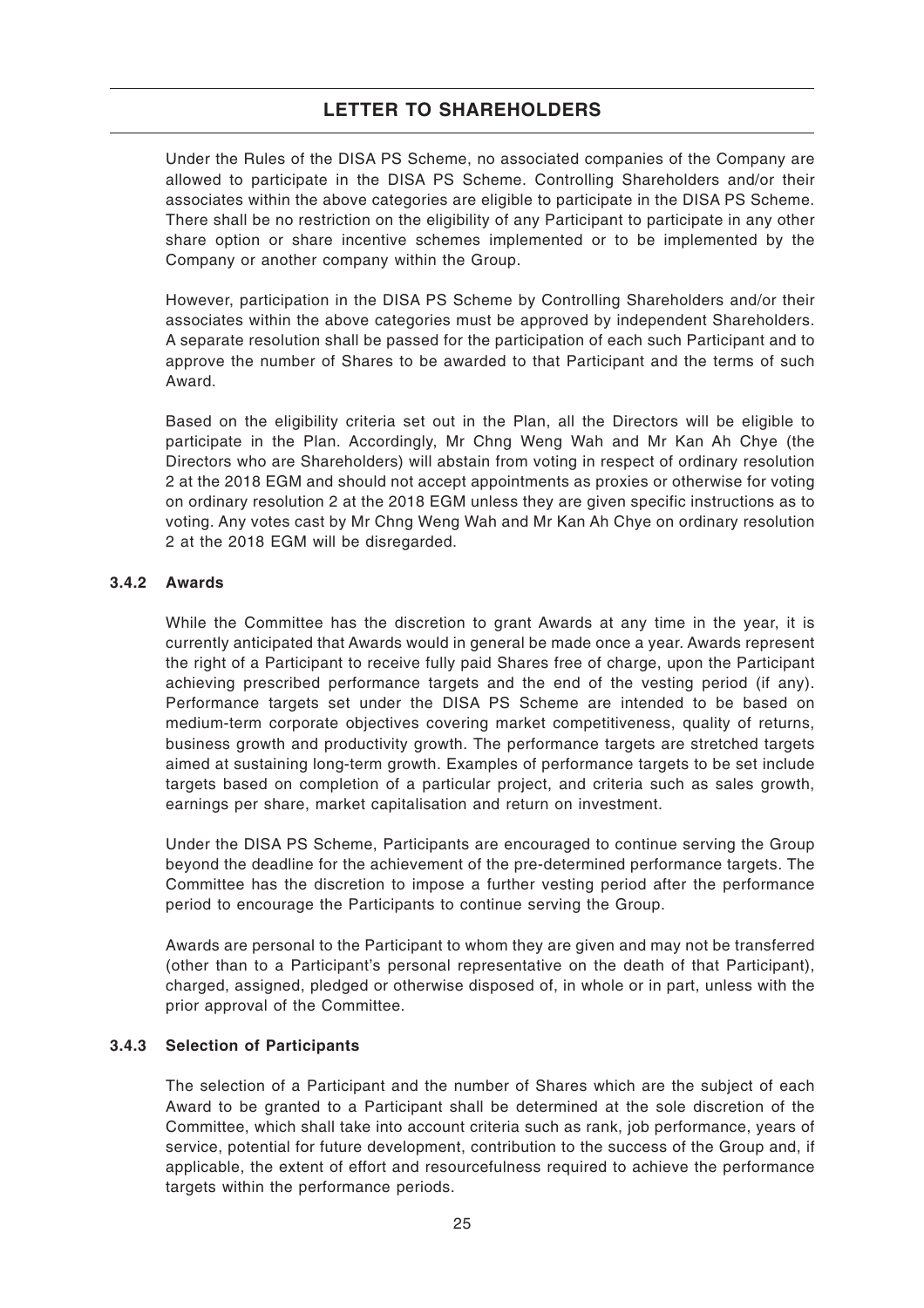Subject to the Act and requirements of the SGX-ST, the terms of eligibility of any Participant in the DISA PS Scheme may be amended from time to time at the absolute sole discretion of the Committee. The terms of employment or appointment of a Participant shall not be affected by his participation in the DISA PS Scheme, which shall neither form part of such terms nor entitle him to take into account such participation in calculating any compensation or damages on the termination of his employment or appointment for any reason.

#### **3.4.4 Details of Awards**

The Committee shall decide, in relation to each Award to be granted to a Participant under the DISA PS Scheme:-

- (a) the date on which the Award is to be granted;
- (b) the number of Shares which are the subject of the Award;
- (c) the performance target(s), the performance period during which such performance target(s) are to be satisfied (if any), and the extent to which Shares which are the subject of that Award shall be released on the prescribed performance target(s) being satisfied (whether fully or partially) or exceeded or not being satisfied, as the case may be, at the end of the performance period;
- (d) the vesting periods (if any);
- (e) the release schedule (if any) setting out the extent to which Shares, which are the subject of that Award, shall be released at the end of each prescribed vesting period; and
- (f) any other condition which the Committee may determine in relation to that Award.

### **3.5 Vesting of Awards**

- 3.5.1 Provided that:–
	- (a) the performance target(s) set have been satisfied within the prescribed performance period;
	- (b) the Participant has continued to be in employment with the Company or its Group company, as the case may be, from the date of the Award up to the end of the prescribed vesting period; and
	- (c) the Award is still subsisting, upon the expiry of the prescribed performance period,

the Award shall vest and the Committee will release to the Participant the Shares comprised in the Award, subject to the terms of the Award.

- 3.5.2 Notwithstanding that a Participant may have met his performance targets, no Awards shall be made:
	- (a) upon the bankruptcy of the Participant or the happening of any other event which results in his being deprived of the legal or beneficial ownership of such Award;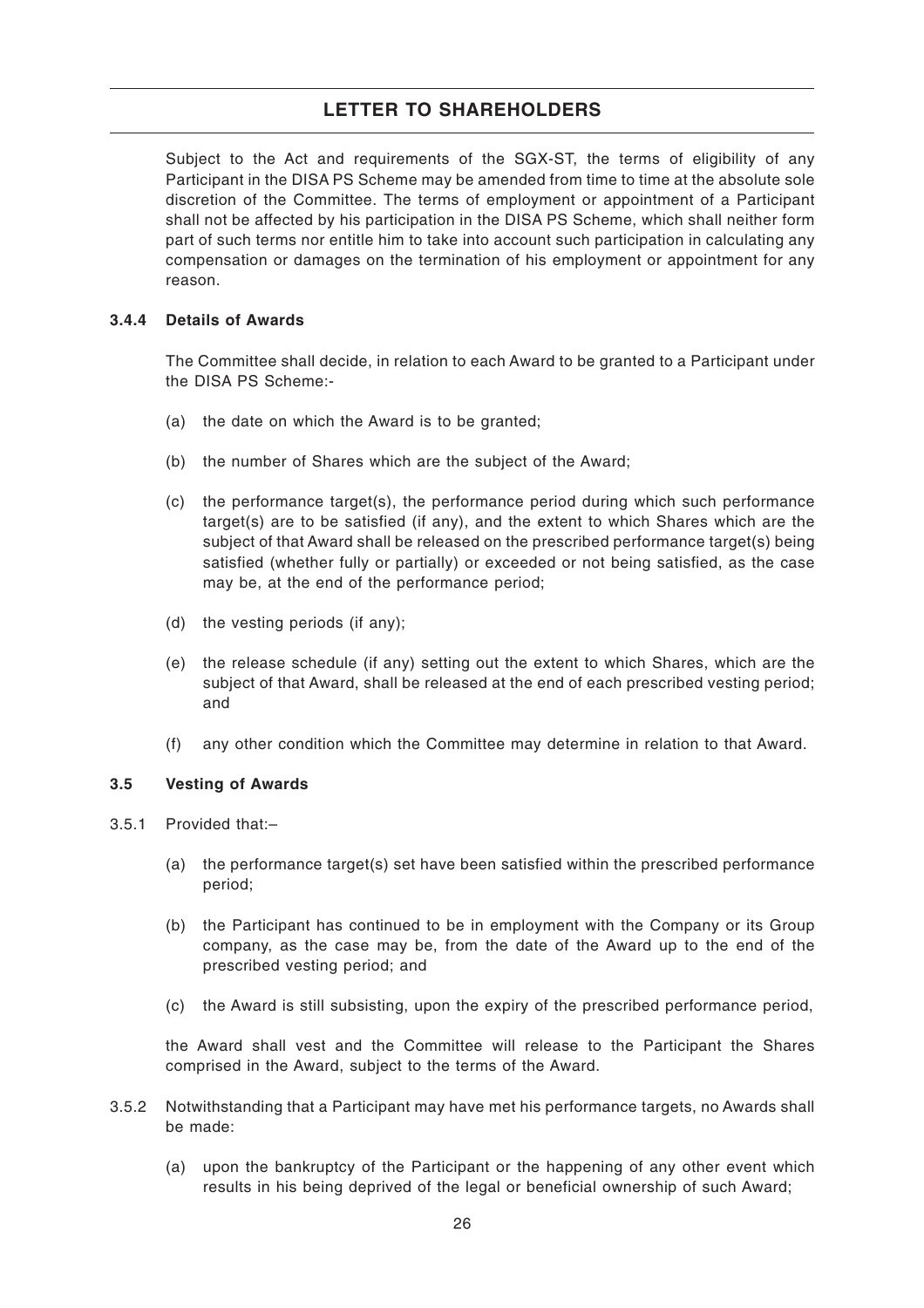- (b) in the event of any misconduct on the part of the Participant as determined by the Committee in its discretion;
- (c) in the event that the Committee shall, at its discretion, deem it appropriate that such Award to be given to a Participant shall so lapse on the grounds that any of the objectives of the DISA PS Scheme have not been met; or
- (d) in the event of a take-over, reconstruction or amalgamation of the Company or an order being made or a resolution passed for the winding up of the Company.
- 3.5.3 A Participant who has met his performance targets would still receive the Shares comprised in the Award notwithstanding that he may have ceased to be employed by the Company after the fulfilment of such performance targets, if, the Participant ceases to be so employed in any of the following circumstances:
	- (a) through ill health, injury or disability (in each case, evidenced to the satisfaction of the Committee);
	- (b) redundancy;
	- (c) retirement at or after the legal retirement age;
	- (d) retirement before the legal retirement age with the consent of the Committee;
	- (e) the company by which he is employed ceasing to be a company within the Group or the undertaking or part of the undertaking of such company being transferred otherwise than to another company within the Group; or
	- (f) any other reason expressly approved in writing by the Committee.

Save as provided and for the avoidance of doubt, an Award shall nevertheless be given to a Participant for as long as he has fulfilled his performance targets and notwithstanding a transfer of his employment to another company within the Group or any apportionment of performance targets within any company within the Group.

If a Participant has fulfilled his performance targets but dies before an Award vests, the Award Shares shall in such circumstances be given to the personal representatives of the Participant.

### **3.6 Size and Duration of the DISA PS Scheme**

The aggregate number of Award Shares to be delivered pursuant to the vesting of the Awards on any date, when added to the number of Shares issued and/or issuable under such other share-based incentive schemes of the Company shall not exceed 15% of the issued Shares (excluding treasury shares and subsidiary holdings) of the Company on the day preceding that date.

The aggregate number of Award Shares available to eligible controlling shareholders and their associates under the DISA PS Scheme shall not exceed 25% of the Shares available under this DISA PS Scheme. In addition, the number of Award Shares available to each such controlling shareholder or his associate shall not exceed 10% of the Shares available under this DISA PS Scheme.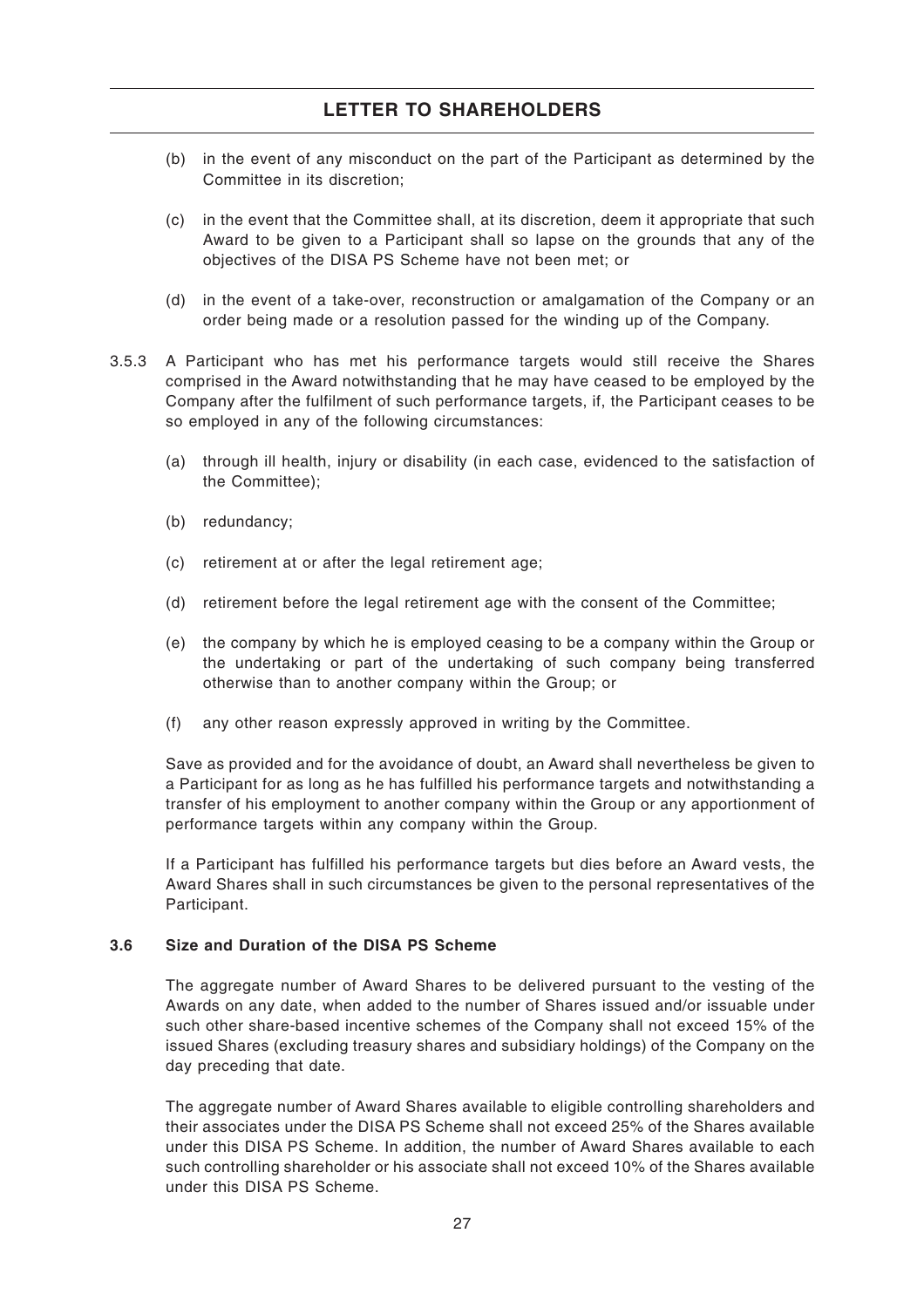The DISA PS Scheme shall continue to be in force at the discretion of the Committee, subject to a maximum period of ten (10) years commencing on the date of adoption of the DISA PS Scheme, provided always that the DISA PS Scheme may continue beyond the above stipulated period with the approval of the Company's Shareholders by ordinary resolution in general meeting and of any relevant authorities which may then be required. The Scheme may be terminated at any time by the Committee or by resolution of the Company in general meeting subject to all relevant approvals, which may be required and if the Scheme is so terminated, no further Awards, shall be vested thereunder.

The termination of the DISA PS Scheme shall not affect Awards, which have vested, whether such Shares have been delivered or not.

### **3.7 Operation of the DISA PS Scheme**

Subject to prevailing legislation and SGX-ST guidelines, the Company will deliver Shares to Participants upon vesting of their Awards by way of either an issue of new Shares, or the delivery of existing Shares, with all Shares deemed to be fully paid upon their issuance and/or allotment. The financial effects of the delivery of Shares to Participants upon vesting of the Awards are set out in section 3.11 of this Circular.

Shares allotted and issued on the vesting of an Award shall rank in full for all entitlements, excluding dividends or other distributions declared or recommended in respect of the then existing Shares, the record date for which falls on or before the relevant vesting date of the Award, and shall in all other respects rank pari passu with other existing Shares then in issue.

When determining the performance targets, the Committee may take cognizance of the audited results of the Company or the Group, adjusted to take into account such factors as the Committee may determine to be relevant, including changes in accounting methods, taxes and extraordinary events. The Committee has the right to amend the performance target(s) if it decides that such amendment would be a fairer measure of performance. Participants will only be rewarded with an Award if they meet the performance targets determined by the Committee.

Notwithstanding any provision contained in the Rules of the DISA PS Scheme, the Directors, the Committee and the Company shall not under any circumstances be held liable for any costs, losses, expenses and damages whatsoever and howsoever arising in any event, including, but not limited to, the Company's delay in issuing the Shares or applying for or procuring the listing of the Shares awarded on the SGX-ST.

Every Award shall be subject to the condition that no Shares would be issued pursuant to the vesting of any Award if such issue would be contrary to any law or enactment, or any rules or regulations of any legislative or non-legislative governing body for the time being in force in Singapore or any other relevant country having jurisdiction in relation to the issue of Shares hereto.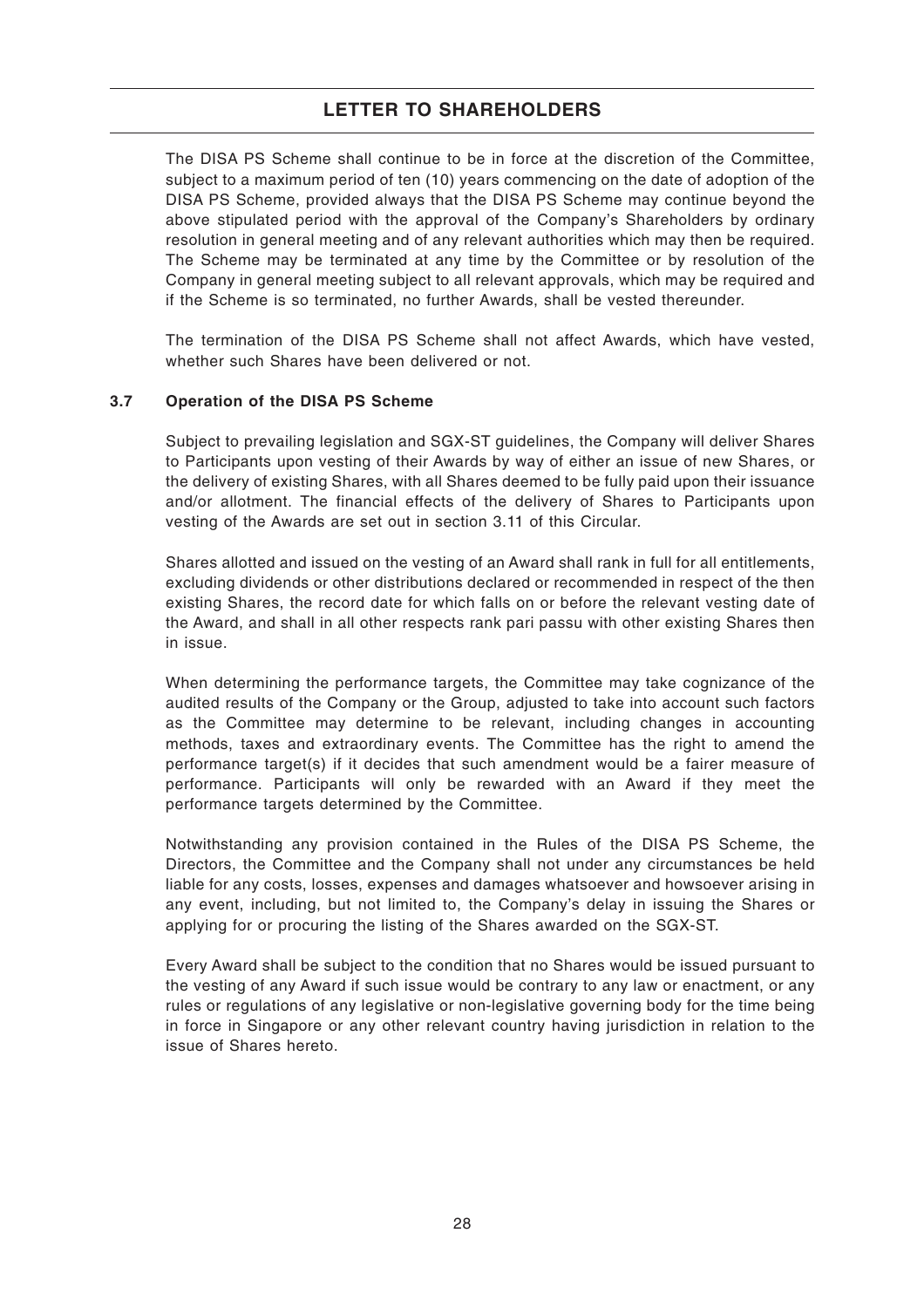### **3.8 Adjustments and Alterations under the DISA PS Scheme**

#### **3.8.1 Variation of Shares**

If a variation in the ordinary share capital of the Company (whether by way of a capitalisation of profits or reserves or rights issue, reduction, subdivision, consolidation, distribution or otherwise) shall take place:

- (a) the class and/or number of Shares comprised in an Award; and/or
- (b) the class and/or number of Shares which may be granted under the DISA PS Scheme,

shall be adjusted by the Committee to give each Participant the same proportion of the equity capital of the Company as that to which he was previously entitled and, in doing so, the Committee shall determine at its own discretion the manner in which such adjustment shall be made.

The issue of securities as consideration for an acquisition or a private placement of securities; the increase in the number of issued Shares as a consequence of the exercise of options or other convertibles entitling holders of such options or convertibles to acquire Shares in the capital of the Company; or the cancellation of issued Shares purchased or acquired by the Company undertaken by the Company on the SGX-ST during the period when a share purchase mandate granted by shareholders of the Company (including any renewal of such mandate) is in force, shall not normally be regarded as a circumstance requiring adjustment, unless the Committee considers an adjustment to be appropriate.

No such adjustment shall be made if as a result, the Participant receives a benefit that a Shareholder does not receive. Any adjustment (except in relation to a capitalization issue) must be confirmed in writing by the Auditors (acting only as experts and not as arbitrators) to be in their opinion, fair and reasonable.

Any increase in the issued shares of the Company as a consequence of the delivery of Shares pursuant to the vesting of Awards from time to time by the Company or through the DISA ESOS Scheme or any other share-based incentive schemes implemented by the Company will also not be regarded as a circumstance requiring adjustment.

Upon any adjustment made, the Company shall notify the Participant (or his duly appointed personal representatives where applicable) in writing and deliver to him (or his duly appointed personal representatives where applicable) a statement setting forth the class and/or number of Shares thereafter to be issued pursuant to the grant of an Award. Any adjustment shall take effect upon such written notification being given.

### **3.8.2 Modifications or Alterations to the DISA PS Scheme**

Any or all the provisions of the DISA PS Scheme may be modified and/or altered at any time and from time to time by resolution of the Committee, subject to compliance with the Rules of Catalist and such other regulatory authorities as may be necessary.

Modifications to or waivers of performance targets or conditions of Awards are not modifications to the DISA PS Scheme for the purposes of the provisions in this paragraph.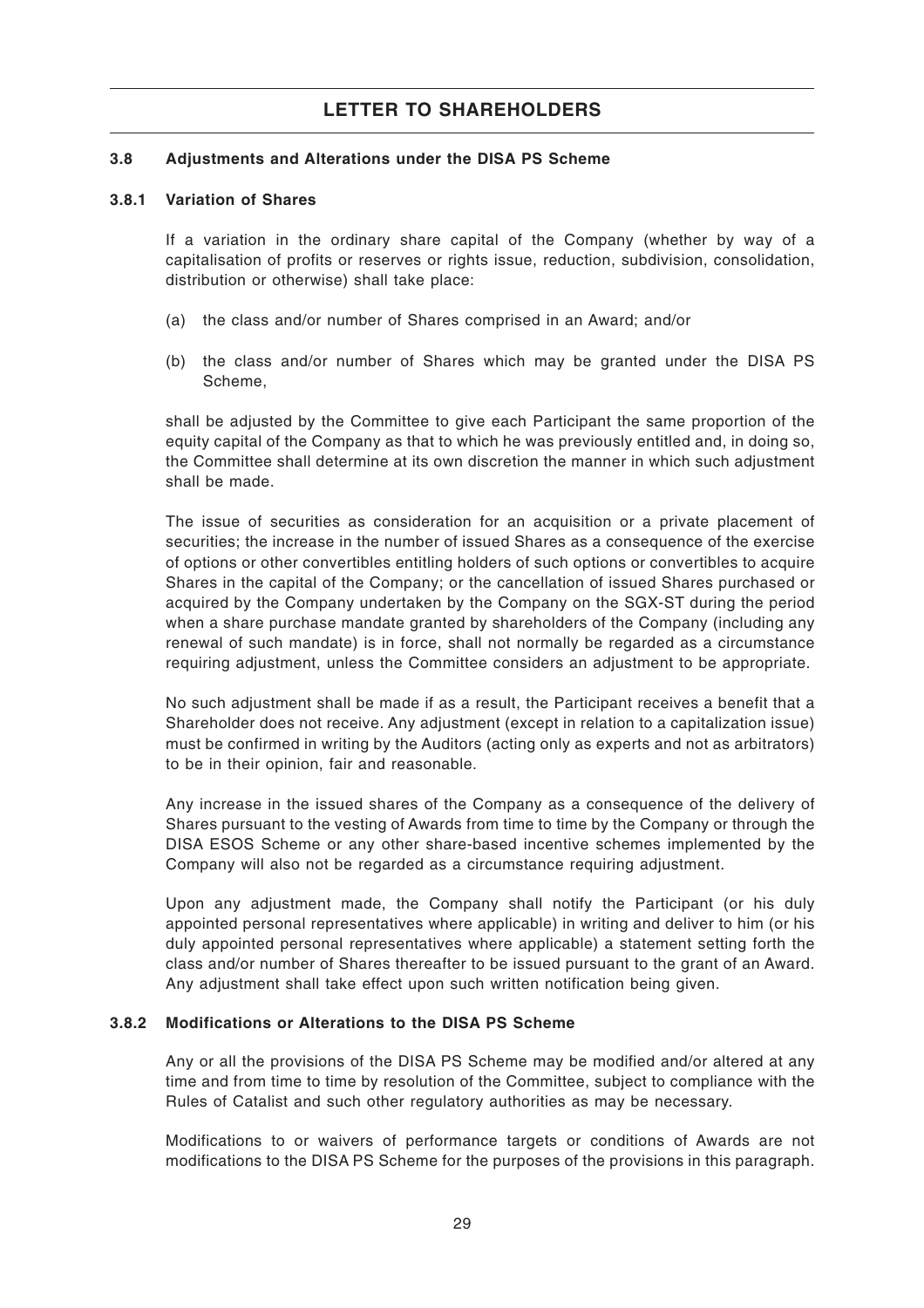However, no modification or alteration shall adversely affect the rights attached to Awards granted prior to such modification or alteration, except with the written consent of such number of Participants under the DISA PS Scheme, who, if the Shares comprised in the Awards granted to them have vested, would thereby become entitled to not less than three-quarters in number of all Shares which would be available under the DISA PS Scheme.

Any modification or alteration, which would be to the advantage of Participants under the DISA PS Scheme, shall be subject to the prior approval of Shareholders in general meeting.

The Committee may at any time by resolution (and without other formality, save for the prior approval of the SGX-ST) amend or alter the rules or provisions of the DISA PS Scheme in any way to the extent necessary to cause the DISA PS Scheme to comply with any statutory provision or the provision or the regulations of any regulatory or other relevant authority or body (including the SGX-ST).

The opinion of the Committee as to whether any modification or alteration would adversely affect the rights attached to any Award shall be final, binding and conclusive.

### **3.9 Disclosures in Annual Report**

- **3.9.1** The following disclosures (as applicable) will be made by the Company in its annual report:–
	- (a) the names of the members of the Committee administering the DISA PS Scheme;
	- (b) in respect of the following Participants:-
		- (i) Directors of the Company;
		- (ii) Participants who are Controlling Shareholders and their associates; and
		- (iii) Participants, other than those in (i) and (ii) who have been granted Awards under the DISA PS Scheme and/or who have received Shares pursuant to the vesting of the Awards granted under the DISA PS Scheme which, in aggregate, represent five per cent (5%) or more of the aggregate number of Shares available under both the DISA ESOS and the DISA PS Scheme, the following information:–
			- (1) name of the Participant; and
			- (2) the following particulars relating to Awards granted under the DISA PS Scheme to that particular Participant:–
				- (A) total number of Shares comprised in Awards granted under the Scheme during the financial year under review;
				- (B) the aggregate number of Shares comprised in Awards which have vested since the commencement of the DISA PS Scheme to the end of the financial year under review;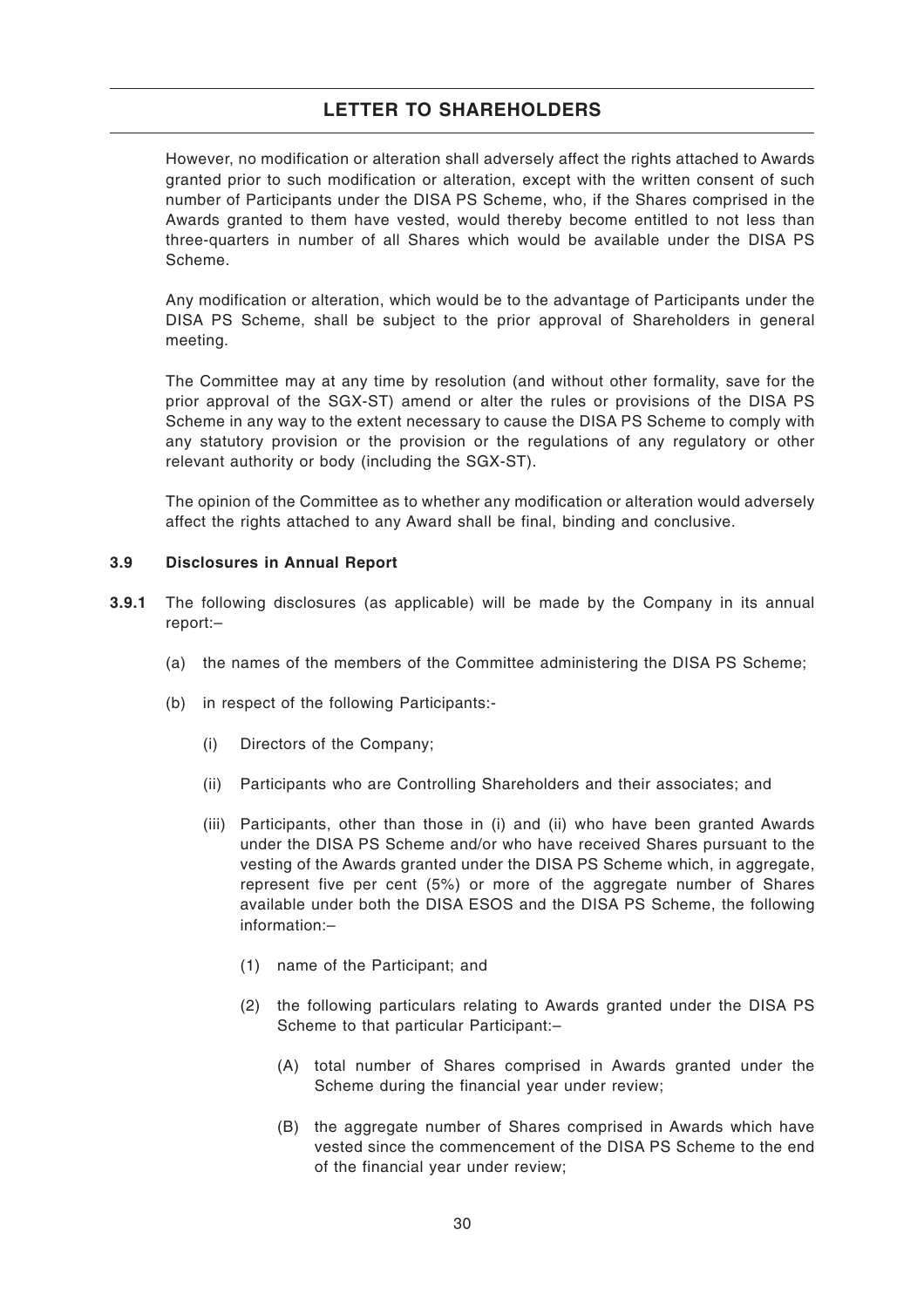- (C) the aggregate number of Shares comprised in Awards which have vested, and which have been issued upon release of the vested Award, since the commencement of the DISA PS Scheme to the end of the financial year under review; and
- (D) the aggregate number of Shares comprised in Awards which have not become vested or have not been released as at the end of the financial year under review; and
- (c) in relation to the DISA PS Scheme, the following particulars:
	- (i) the aggregate number of Shares comprised in Awards granted since the commencement of the DISA PS Scheme to the end of the financial year under review;
	- (ii) the aggregate number of Shares comprised in Awards which have vested during the financial year under review and in respect of such Awards, the proportion of Award Shares issued upon the release of the vested Awards; and
	- (iii) the aggregate number of Shares comprised in Awards which have not been released as at the end of the financial year under review; and
- (d) such other information as may be required by the Rules of Catalist or the Act.

If any of the above is not applicable, an appropriate negative statement shall be included therein.

### **3.10 Role and Composition of the Committee**

The following directors will be designated to form the Committee to administer the DISA PS Scheme:–

Mr Toh Hock Ghim Mr Chng Weng Wah Mr Lau Kay Heng

In compliance with the requirements of the Rules of Catalist, a Participant of the DISA PS Scheme who is a member of the Committee shall not be involved in its deliberations in respect of Awards (as the case may be) to be granted to that member.

### **3.11 Financial Effects of the DISA PS Scheme**

#### **3.11.1 Share Capital**

The DISA PS Scheme will result in an increase in the Company's issued share capital only if new Shares are issued to Participants pursuant to the grant of the Awards. This will in turn depend on, inter alia, the number of Shares comprised in the Awards to be issued. If, instead of issuing new Shares to Participants, either existing Shares are purchased for delivery to Participants or treasury shares held pursuant to such purchase are delivered to Participants, the Plan will have no impact on the Company's issued share capital.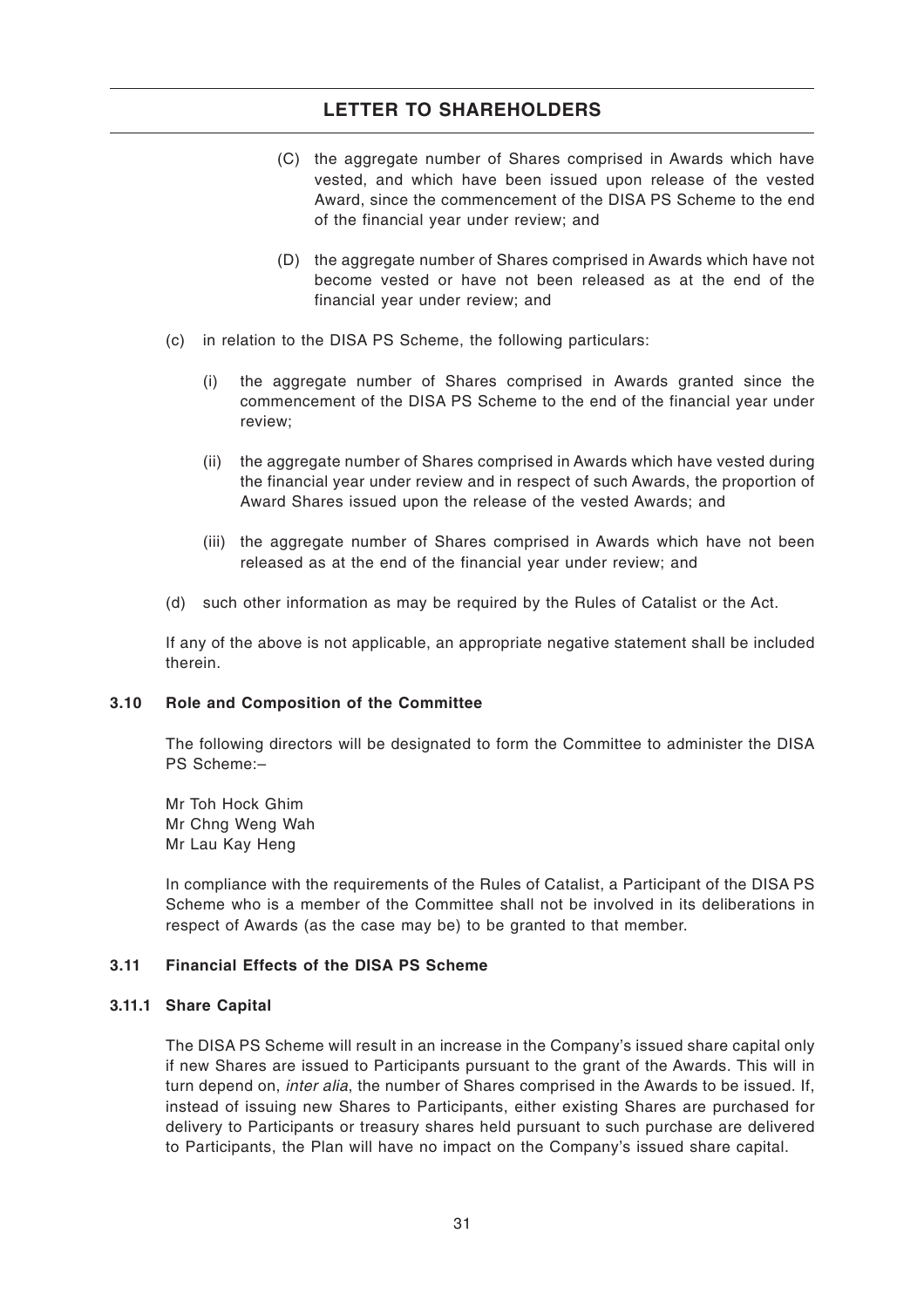#### **3.11.2 Net Tangible Assets**

As described in Section 3.11.5 below, the DISA PS Scheme will result in a change to the Company's profit and loss account equal to the market value at which the existing Shares are purchased or the market value on the date at which new Shares are issued under the Awards. If new Shares are issued to Participants pursuant to the vesting of the Awards, there will be no effect on the consolidated NTA of the Company. If, instead of issuing new Shares to Participants, existing Shares are purchased for delivery to Participants, the consolidated NTA of the Company would decrease by the cost of the Shares purchased.

However, it should be noted that the delivery of Shares to Participants of the Plan is contingent upon the Participants meeting the criteria (e.g. any performance or time-based conditions) set out in the Plan. In meeting such criteria, the Participants would have added significant value to the Company's consolidated NTA before the Shares are delivered.

#### **3.11.3 EPS**

The DISA PS Scheme will result in a change to earnings equivalent to the market value at which the existing Shares are purchased or the market value on the date at which new Shares are issued under the Awards. Although the DISA PS Scheme will have a dilutive impact (to the extent that new Shares are issued pursuant to the DISA PS Scheme) on the EPS, it should again be noted that the delivery of Shares to Participants in respect of Awards will generally be contingent upon the Participants meeting the prescribed performance targets and conditions.

#### **3.11.4 Dilutive Effect**

It is expected that the dilutive impact of the DISA PS Scheme on the NTA per Share and EPS will not be significant. The DISA Scheme currently provides for the issue of Shares pursuant to the exercise of Awards granted thereunder of up to a maximum of 15% of the Company's total issued Shares (excluding treasury shares and subsidiary holdings) from time to time. Accordingly, there will be no significant dilution of Shareholders' shareholding percentages as a result of the introduction of the DISA PS Scheme, as this DISA PS Scheme provides that the aggregate number of Shares to be issued under it and the DISA Scheme will be subject to the same maximum limit of 15% of the Company's total issued shares.

### **3.11.5 Costs to the Company**

The Plan is considered a share-based payment that falls under the scope of the Financial Reporting Standard 102, Share-based payment. Under the Plan, Participants may receive Shares as determined by the Committee. The Company will account for the Awards in accordance with FRS 102, consistent with current practice.

The fair value of the grant of the Awards in exchange for employee service received would be recognized as a charge to the income statement over the vesting period of the Awards. The total amount of charge over the vesting period is determined by reference to the fair value of each Award granted at the Award Date and the number of Shares vested as the Vesting Date, with a corresponding credit to the reserve account. Before the end of the vesting period, at each balance sheet date, the estimate of the number of Awards that are expected to vest by the Vesting Date is revised, and the impact of the revised estimate is recognized in the income statement with the corresponding adjustment to equity. On the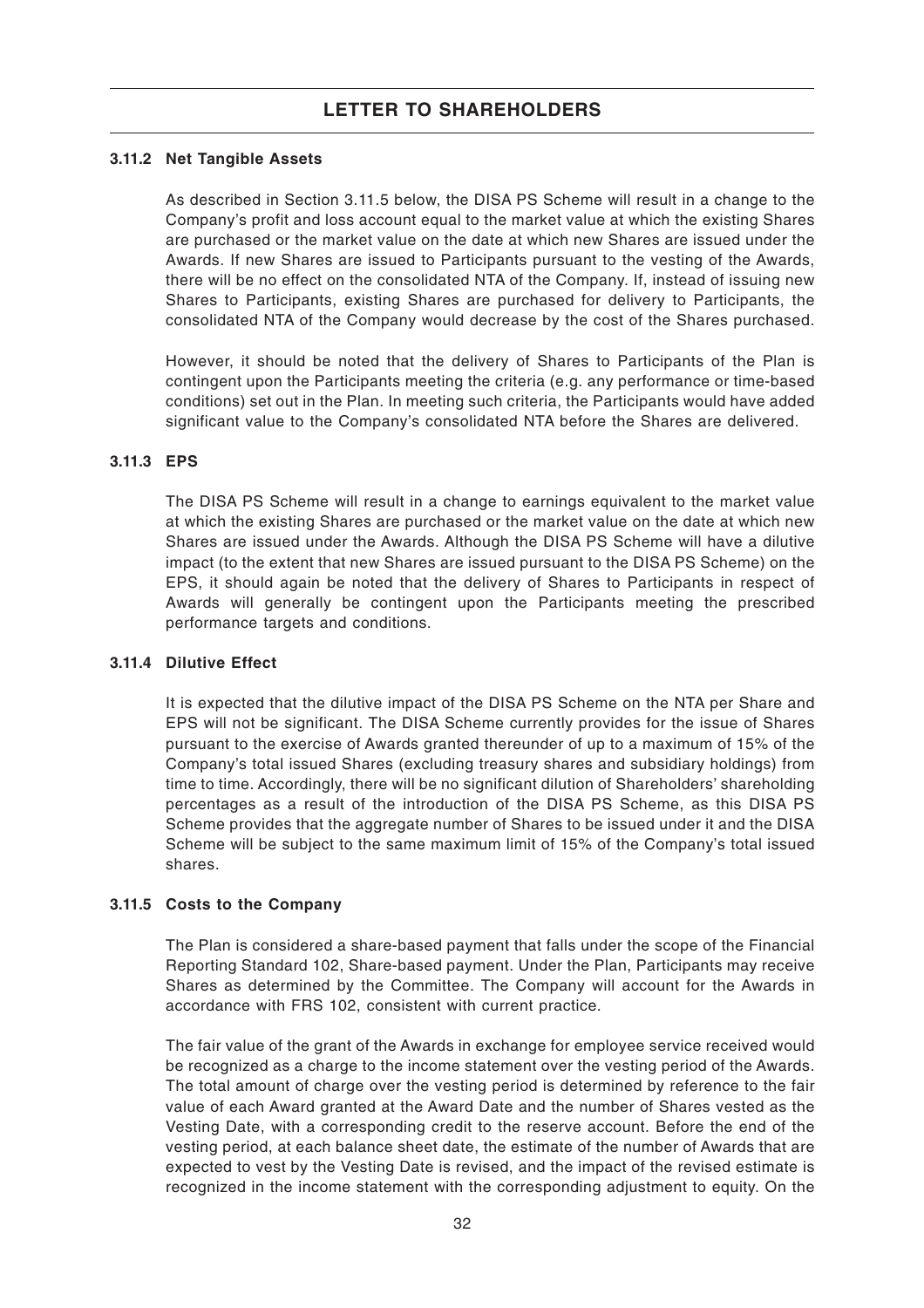Vesting Date, the estimate will be revised to equal the number of Awards that ultimately vest. After the Vesting Date, no adjustment to the charge to the income statement is made. This accounting treatment has been referred to as the "modified grant date method".

The Plan is contingent upon the Participants meeting the prescribed Performance Conditions. Where the Performance is a market condition (i.e. a condition that makes reference to the market price of the Shares), the probability of the Performance Condition being met is taken into account in estimating the fair value of the Shares granted at the Award Date, and no adjustments to the amounts charged to the income statement are made whether or not the market condition is met.

Where the Performance Condition is not a market condition, the fair value per shares of the Shares granted at the Award Date is used to compute the amount to be charged to the income statement. At each accounting date, the estimate number of Shares granted under the Awards that are expected to vest by the Vesting Date is revised, and the impact of the revised estimate is recognized in the income statement with a corresponding adjustment to the reserve account. After the Vesting Date, no adjustment to the charge to the income statement is made. There would be no adjustment to the income statement if the Awards do not ultimately vest.

Although the Plan will have a dilutive impact on the Company's consolidated earnings per share when new Shares are issued, it should be noted that the delivery of Shares to Participants of the Plan is contingent upon the Participants meeting the criteria set out in the Plan.

### **3.12 Rationale for Including Non-Executive Directors**

While the DISA PS Scheme caters principally to key employees of the Company, it is recognized that there are other persons who make significant contributions to the Group through their close working relationships with the Group, even though they are not employed within the Group. Such persons include the Non-Executive Directors. The Non-Executive Directors are persons from different professions and working backgrounds, bringing to the Group their wealth of knowledge, business expertise and contacts in the business community. They play an important role in helping the Group shape its business strategy by allowing the Group to draw on their diverse backgrounds and working experience. It is crucial for the Group to attract and retain these Non-Executive Directors.

The Directors are of the view that including the Non-Executive Directors in the DISA PS Scheme will show the Company's appreciation for, and further motivate them in their contribution towards the success of the Group. However, the Company recognizes that their services and contributions cannot be measured in the same way as the full-time employees of the Group. For the purpose of assessing the contributions of the Non-Executive Directors, the Committee will propose a performance framework comprising mainly non-financial performance measurement criteria such as years of service, and the extent of involvement and responsibilities taken on by the Non-Executive Directors.

It is not the intention of the Committee that independent Non-Executive Directors be over-compensated under the DISA PS Scheme to the extent that their independence will be compromised. It is the intention of the Board and the Committee that any Award under the DISA PS Scheme to any independent Non-Executive Directors be measured and balanced against considerations if such Award could interfere or be reasonably perceived to interfere with the exercise of the independent Non-Executive Director's independent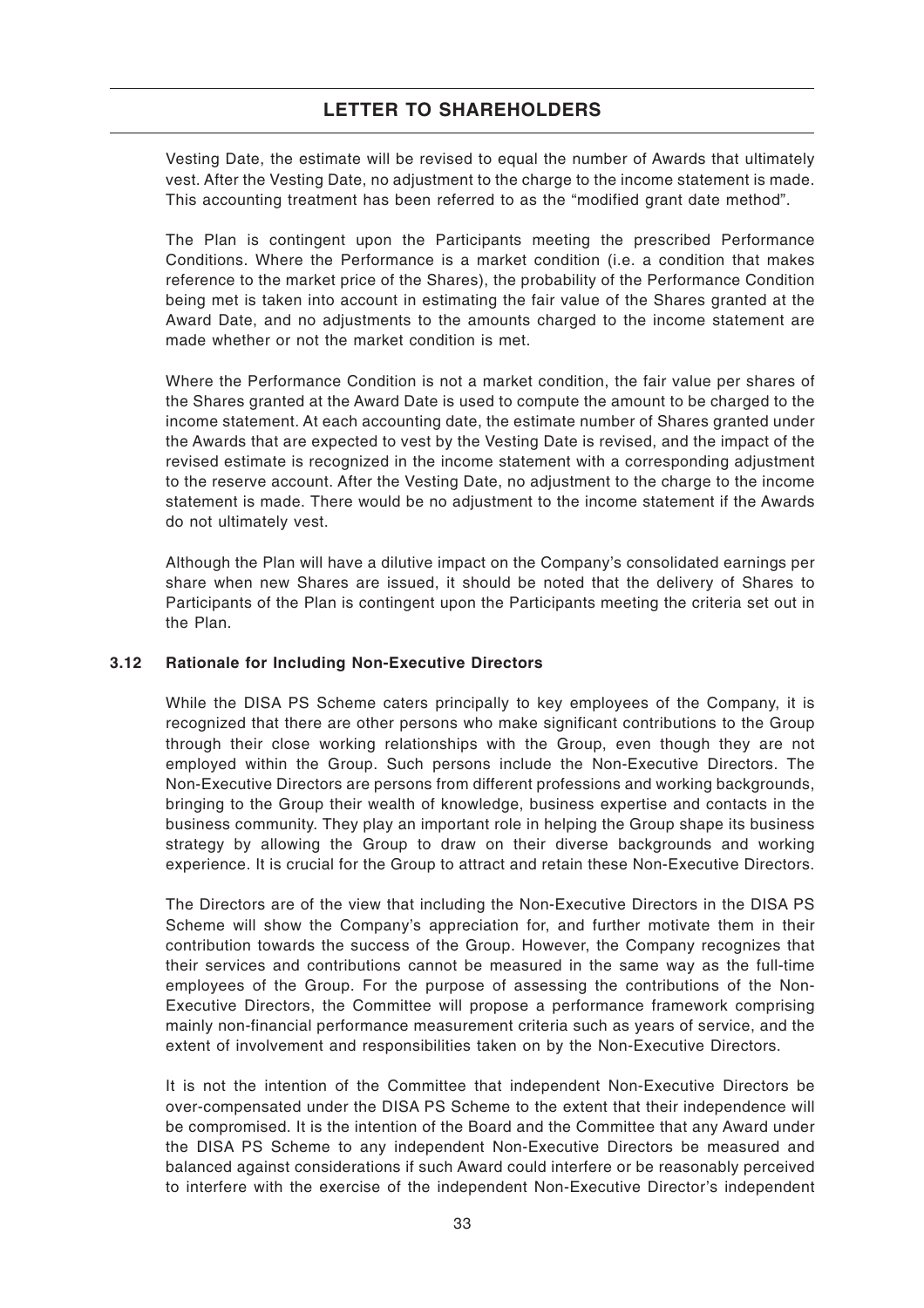business judgment. The Committee may also decide that no Awards shall be made in any financial year or no grant and/or Award may be made at all. Based on this, the Directors are of the view that the participation by the independent Non-Executive Directors in the DISA PS Scheme will not compromise their independent status.

### **3.13 Participation by Controlling Shareholders and their Associates in the DISA PS Scheme**

For the purposes of Chapter 9 of the Rules of Catalist, an "associate" in relation to any director, chief executive officer or controlling shareholder (being an individual) means his immediate family (i.e. spouse, children, adopted children, step-children, siblings and parents), the trustees of any trust of which he or his immediate family is a beneficiary or, in the case of a discretionary trust, is a discretionary object, and any company in which he and his immediate family together (directly or indirectly) have an interest of 30% or more.

### **3.13.1 Rationale**

The Directors are of the view that Group employees who are also Controlling Shareholders or who are associates of Controlling Shareholders, should be remunerated for their contribution to the Group on the same basis as other Group employees.

The key objectives of the proposed DISA PS Scheme is to motivate key executives (including directors and employees) to optimise their performance standards and efficiency and to reward them for their significant contributions with participation in the equity of the Company. As stated earlier, the Company believes that the DISA PS Scheme may be more effective than cash bonuses in motivating employees to work towards pre-determined targets and/or to put in their best efforts whilst at the same time allowing the Company to offer incentives and remuneration packages compatible with multinational companies. To this end, key executives including the controlling shareholders and their associates shall be treated equally as the controlling shareholders and their associates are important to the development and success of the Company. As such, regardless of whether they are Controlling Shareholders or associates of Controlling Shareholders, the Company's view is that all deserving and eligible participants should be equally entitled to take part and benefit from the Company's fair and equitable system of remuneration.

The terms of the DISA PS Scheme do not differentiate between the Controlling Shareholders and their associates from other key executives in determining the eligibility of such persons to be granted Awards. They should not unduly favour Controlling Shareholders and their associates. Likewise, Controlling Shareholders and/or their associates should not be excluded from participating in the DISA PS Scheme solely for the reason that they are Controlling Shareholders or associates of Controlling Shareholders. In addition, to deny participation by the Controlling Shareholders and their associates may serve to demotivate them and undermine the objectives of the DISA PS Scheme.

The Directors are of the view that the extension of the DISA PS Scheme to Controlling Shareholders and/or their associates will enhance the long-term commitment of such Controlling Shareholders and/or their associates as they will continue to have a stake in the Company even if they reduce their existing shareholding in the Company.

As at the Latest Practicable Date, there are no shareholders who hold 15% or more voting interests in the Company. Under the terms of the DISA PS Scheme, Mr Chng Weng Wah ("**Mr Chng**"), Chief Executive Officer and Managing Director of the Company, is eligible to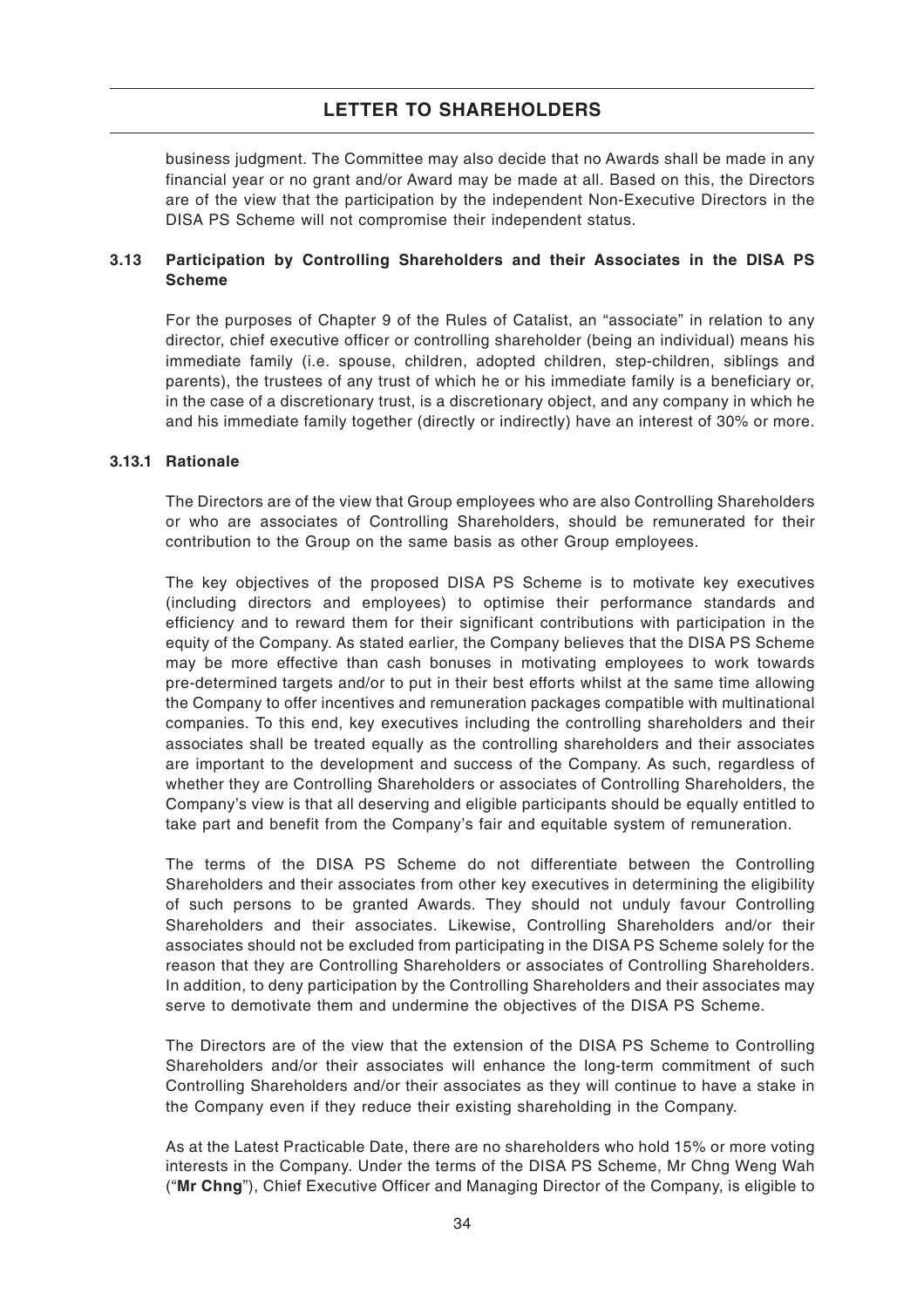participate in the DISA PS Scheme. However, Mr Chng also holds a total of 10.50% of the total issued and paid-up share capital of the Company and he is currently the largest shareholder of the Company. For the avoidance of doubt, the Board (save for Mr Chng), with the concurrence of the Nominating Committee, is of the view that Mr Chng is not deemed a Controlling Shareholder as the Independent Directors comprise more than half of the board of directors and Mr Chng would therefore be unable to dominate decisionmaking, directly or indirectly, in relation to the financial and operating policies of a company. As such, Mr Chng is eligible to participate in the DISA PS Scheme without the prior specific approval of Shareholders. However, specific approval from Shareholders will be sought prior to any grant of Awards under the DISA PS Scheme to Mr Chng which will result in Mr Chng becoming a Controlling Shareholder.

Accordingly, the participation of and the terms of each grant and the actual number of Awards granted under the DISA PS Scheme to any new Controlling Shareholders and/or their associates shall be approved by the independent Shareholders in separate resolutions for each such person subject to the limits described in paragraph 3.6 of this Circular and in accordance with the requirements of the Rules of Catalist. In seeking such approval from the independent Shareholders, clear justification as to their participation, the number of Shares and the terms of the Awards to be granted to them shall be provided. Accordingly, the Company is of the view that there are sufficient safeguards against any abuse of the DISA PS Scheme resulting from the participation of Controlling Shareholders and/or their associates.

### **4. THE PROPOSED AMENDMENTS TO THE CONSTITUTION OF THE COMPANY**

### **4.1 Background and Rationale**

On 31 July 2013, the SGX-ST announced that the Rules of Catalist would be amended, inter alia, to require issuers to conduct the voting of all resolutions put to general meetings by poll, in order to enhance transparency of the voting process and encourage greater shareholder participation, and to require at least one (1) scrutineer to be appointed for each general meeting. This amendment took effect on 1 August 2015. In addition, it was also announced that the Rules of Catalist would be amended, with effect from 1 January 2014, to require all issuers with a primary listing on the SGX-ST to hold their general meetings in Singapore (unless prohibited by relevant laws and regulations in the jurisdictions of their incorporation) in order to promote more active participation and engagement of shareholders.

The 2014 Amendment Act and the 2017 Amendment introduced wide-ranging changes to the Act previously in force. The key changes under the 2014 Amendment Act include the multiple proxies regime and the introduction of the new concept of a "Constitution" which involves the merging of the memorandum and the articles of association into one document called the "Constitution" and the key changes under the 2017 Amendment Act which includes the removal of the requirement for companies to use a common seal. Amongst others, the changes aim to reduce the regulatory burden on companies, provide for greater business flexibility and improve the corporate governance landscape in Singapore. By operation of law, the memorandum and articles of association of the Company which were in force immediately before 3 January 2016 are now referred to as the Constitution of the Company ("**Existing Constitution**"). On 22 March 2017, SGX-ST announced amendments to the Rules of Catalist for the purposes of alignment with certain provisions of the 2014 Amendment Act, which took effect on 31 March 2017. These amendments were introduced to, inter alia, enable listed companies to undertake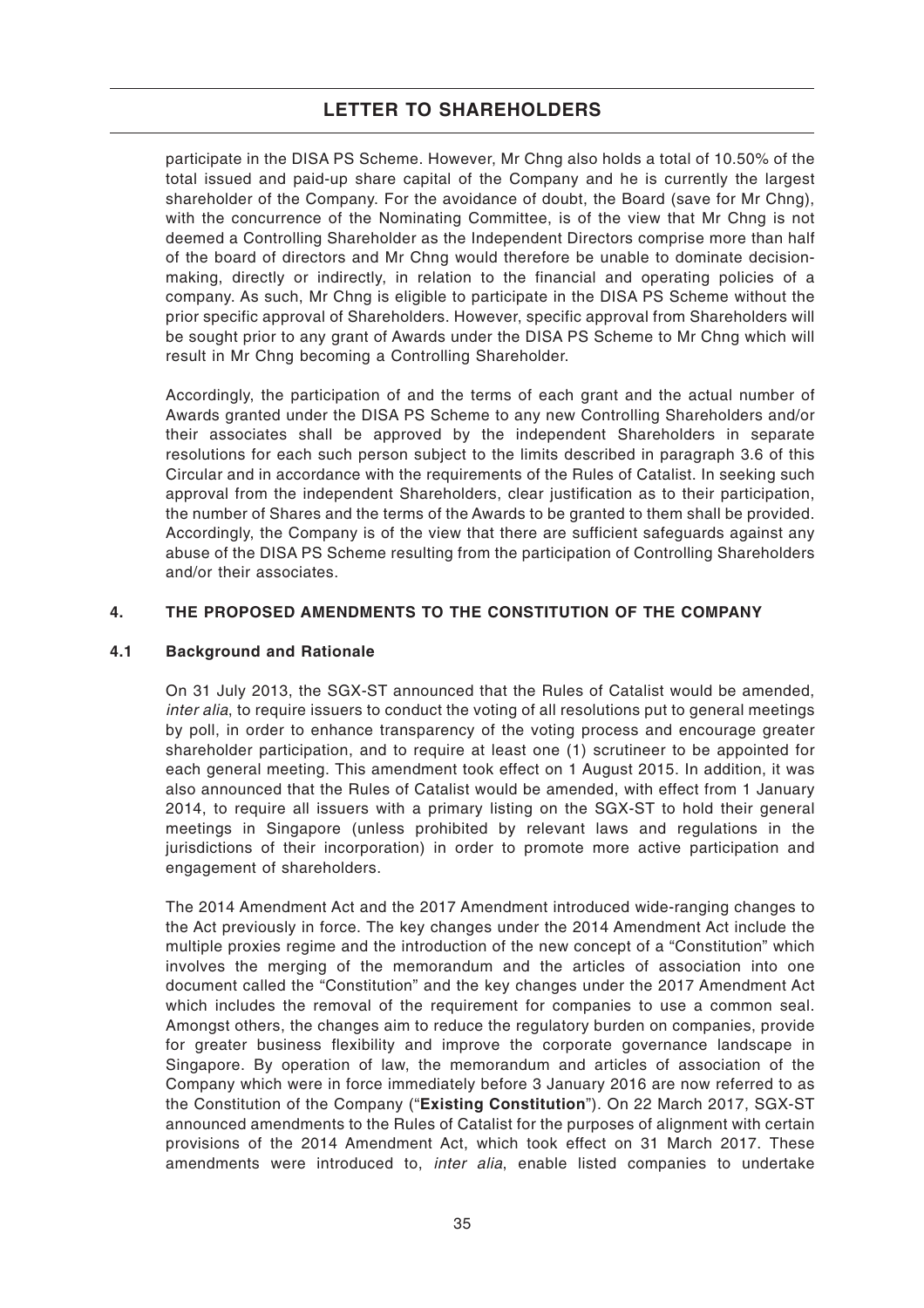electronic communications with its shareholders, provided the issuer has obtained consent, whether express, deemed or implied, from the relevant shareholder.

Rule 730 of the Rules of Catalist provides that if an issuer amends its articles of association or other constituent documents, they must be made consistent with all the Rules of Catalist prevailing at the time of amendment. The proposed amendments contain updates which are consistent with the Rules of Catalist prevailing as at the Latest Practicable Date, in compliance with Rule 730 of the Rules of Catalist.

### **4.2 Proposed Amendments**

The Company is accordingly proposing to amend its Constitution to take into account the changes to the Act introduced under the 2014 Amendment Act and 2017 Amendment Act and align it with the prevailing rules of the Rules of Catalist, in compliance with Rule 730(2) of the Rules of Catalist. In addition, the Company is taking this opportunity to include new provisions to address the personal data protection regime in Singapore. The proposed amendments to the Constitution, struck through for deletions and underlined for insertions, are set out in full in Appendix 1 of this Circular ("**Proposed Amendments to the Constitution**") and are subject to Shareholders' approval by special resolution at the 2018 EGM. If approved by the Shareholders, the Proposed Amendments to the Constitution will become effective immediately after the 2018 EGM.

### **4.3 Summary of the Proposed Amendments to the Constitution**

In line with Section 35 of the Act, all references to "Article" or "Articles" in this Constitution have been amended to "Regulation" or "Regulations". The following is a summary of the Proposed Amendments to the Constitution, and should be read in conjunction with Appendix 1 of this Circular.

- **4.3.1 Regulation 1.** The Fourth Schedule of the Act containing Table A has been repealed by the 2014 Amendment Act. Accordingly, it is proposed that the existing Regulation 1, which makes reference to the Fourth Schedule of the Act, be deleted.
- **4.3.2 Regulation 2.** Regulation 2 has been updated to include the definition of "Depository", "Depository Register", "Designated Stock Exchange" and "relevant intermediary".
- **4.3.3 Regulation 3C (New Regulation).** It is proposed that Regulation 3C, which states that the liability of the Members is limited, be inserted into the Constitution. This is in accordance with Section 22(1)(b) of the Act which provides that the constitution of every company has to state, inter alia, that the liability of the members is limited where the company is a company limited by shares.
- **4.3.3 Regulation 5.** Regulation 5 has been amended to provide that the rights attaching to shares of a class other than ordinary shares shall be expressed in the constitution. This change is in line with paragraph 1(b) of Appendix 4C of the Rules of Catalist and Section  $64A(1)(b)$  of the Act. A further amendment to Regulation 5 has also been made to clarify that the total number of issued preference shares shall not exceed the total number of issued ordinary shares issued at any time. This is in line with paragraph 1(a) of Appendix 4C of the Rules of Catalist.
- **4.3.4 Regulation 48**. It is proposed that Regulation 48 of the Constitution, which relates to the Company's power to alter its share capital, be amended to empower the Company to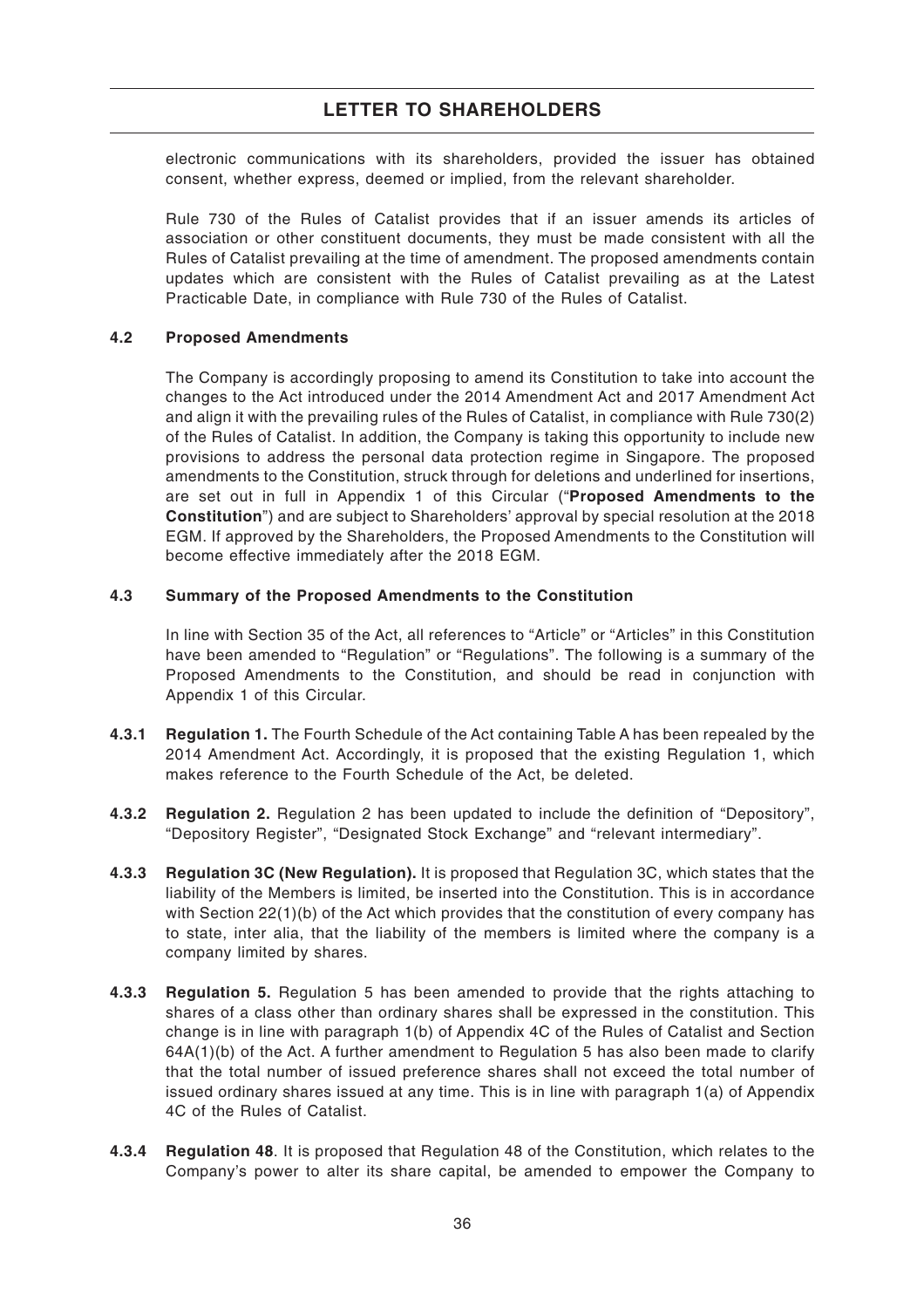convert its share capital or any class of shares from one currency to another currency by ordinary resolution and to convert one class of shares into another class of shares by special resolution. This is in line with the new Sections 73 and 74A of the Act, which sets out the procedure for such re-denominations and such conversions, respectively.

- **4.3.5 Regulation 51.** Regulation 51 has been amended to clarify that the Company shall hold all its general meetings in Singapore, unless prohibited by relevant laws and regulations in the jurisdiction of its incorporation, or unless such requirement is waived by the SGX-ST. This is in line with Rule 730A(1) of the Rules of Catalist.
- **4.3.6 Regulations 61 and 62.** Regulations 61 and 62 have been amended to be in line with Rule 730A(2) of the Rules of Catalist, which states that if required by the Rules of Catalist, all resolutions at general meetings shall be voted by poll (unless such requirement is waived by the SGX-ST). The amendments are also made to be in line with Rule 730A(3) of the Rules of Catalist, which requires, *inter alia*, that at least one scrutineer, who shall be independent of the persons undertaking the polling process, be appointed for each general meeting.
- **4.3.7 Regulations 64 and 69.** Regulation 69, which relates to the voting rights of Members and the appointment of proxies, has been amended to include new provisions which cater to the multiple proxies regime introduced by the 2014 Amendment Act. The multiple proxies regime allows relevant intermediaries, such as banks, capital markets services licence holders which provide custodial services for securities and the CPF Board, to appoint more than two (2) proxies to attend, speak and vote at general meetings.

In particular: (a) Regulation 69(1)(b) provides that save as otherwise provided in the Act, a Member who is a relevant intermediary may appoint more than two proxies to attend, speak and vote at the same general meeting, but each proxy must be appointed to exercise the rights attached to a different share or shares held by such Member, and the proxy form shall specify the number and class of shares in relation to which each proxy has been appointed. This is in line with the new Section 181(1C) of the Act. Regulation 69(3) further provides that if the form does not specify the required information, the first named proxy shall be deemed to represent 100 per cent of the shareholding and the second named proxy shall be deemed to be an alternate to the first named.

In line with the new Section 81SJ(4) of the SFA, Regulation 69(2)(a) provides that the Company shall be entitled and bound to reject any instrument of proxy lodged by a Depositor if he is not shown to have any shares entered against his name in the Depository Register seventy-two (72) (previously forty-eight (48)) hours (or any such time prescribed under the Statutes and the Rules of Catalist) before the time of the relevant general meeting as certified by the Depository to the Company. Consequential changes have been made to make it clear that the number of votes which a Depositor or his proxy can vote on a poll is the number of Shares entered against his name in the Depository Register as at seventy-two (72) hours before the time of the relevant general meeting.

Regulation 64 has been amended to provide that in the case of a Member who is a relevant intermediary and who is represented at a general meeting by two or more proxies, each proxy shall be entitled to vote on a show of hands. This is in line with the new Section 181(1D) of the Act.

**4.3.8 Regulation 70**. Regulation 70 has been amended to stipulate the cut-off time for the deposit of instruments appointing proxies as seventy-two (72) (previously forty eight (48))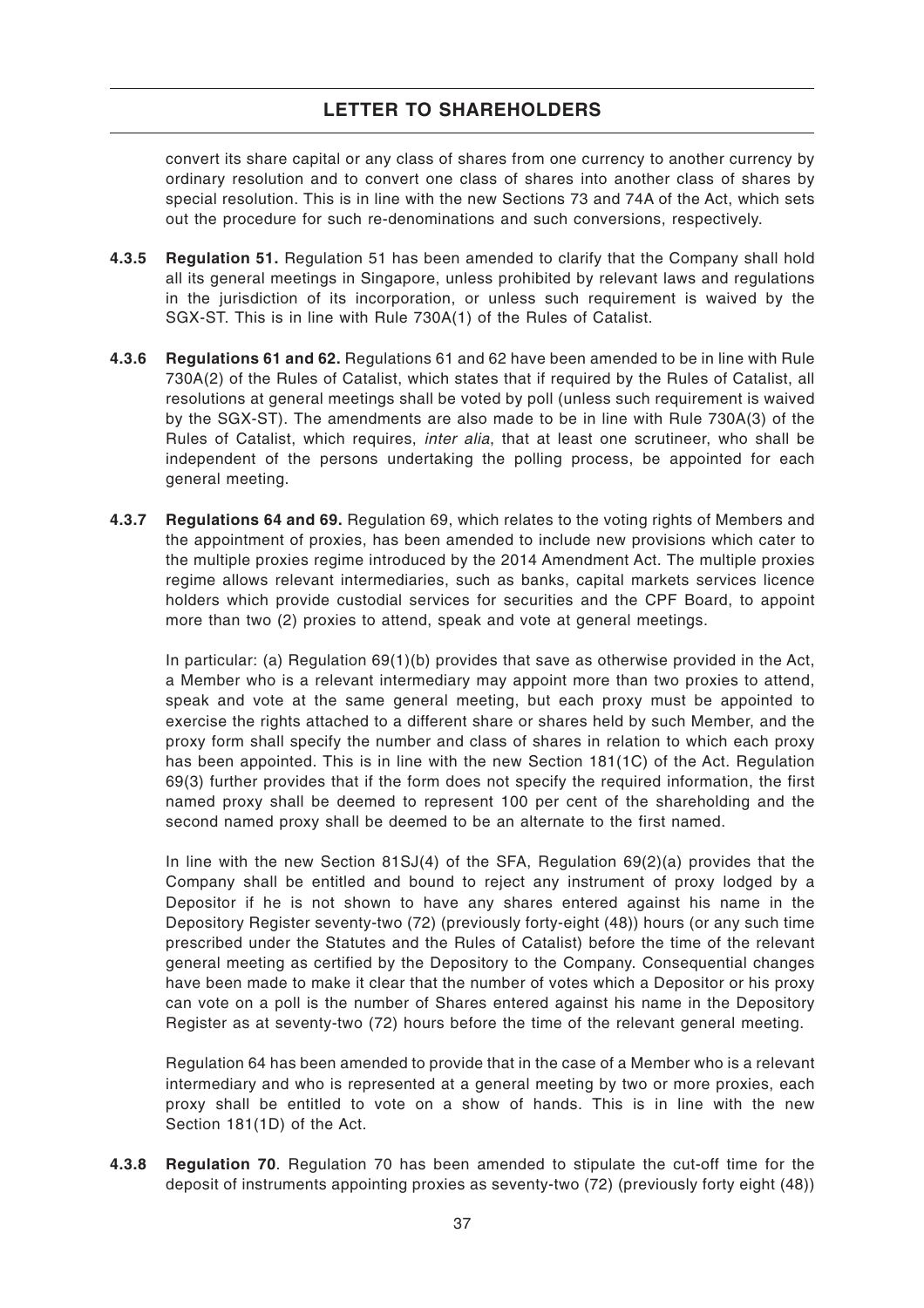hours before the time appointed for holding a general meeting. This is in line with the amended Section 178(1)(c) of the Act.

- **4.3.9 Regulation 71.** Regulation 71 has been amended to include new provisions to facilitate the appointment of a proxy through electronic means, where the Directors so approve the method and manner for an instrument appointing a proxy to be authorised and designate the procedure for authenticating an instrument appointing a proxy. In particular, it provides that a Member can elect to signify his approval for the appointment of a proxy via electronic communication, through such method and in such manner as may be approved by the Directors, in lieu of the present requirement of signing, or where applicable, the affixation of the corporate shareholder's common seal. To accommodate the deposit by Shareholders who elect to use the electronic appointment process, Regulation 70(2) authorises the Directors to determine the manner of receipt by the Company of the instrument appointing a proxy through electronic means.
- **4.3.10 Regulation 79.** Regulation 79, which relates to the general powers of the Directors to manage the Company's business and affairs, has been amended to clarify that the business and affairs of the Company are to be managed by, or under the direction or supervision of, the Directors. This is in line with Section 157A of the Act, as amended pursuant to the 2014 Amendment Act.
- **4.3.11 Regulations 81 and 92.** Regulations 81 and 92, which relate to the appointment of one or more Managing Directors of the Company and the election of Directors, have been amended to provide that a Managing Director shall be subject to retirement by rotation, resignation and removal as the other Directors and be taken into account in determining the rotation of retirement of Directors or the number of Directors to retire.
- **4.3.12 Regulation 90**. Regulation 90 has been amended in accordance with Appendix 4C of the Rules of Catalist and Rule 720(1) of the Rules of Catalist, which provides that a director who is disqualified from acting as a director in any jurisdiction for reasons other than on technical grounds must immediately resign from the board of directors.
- **4.3.13 Regulation 106.** Regulation 106, which relates to the common seal of the Company, has been revised to state that the Company may execute a document described or expressed as a deed by affixing the common seal or in the manner prescribed by the Act as an alternative to sealing. This is in line with the new Sections 41B and 41C of the Act pursuant to the 2017 Amendment Act.
- **4.3.14 Regulation 119A.** Regulation 119A, which relates to the service of notices to Members, has been amended to provide for the electronic transmission of documents (including notices, circulars and annual reports) following the introduction of simplified procedures for the sending of documents electronically pursuant to Part IV of Chapter 12 of the Rules of Catalist and Section 387C of the Act and subject to the prevailing Rules of Catalist, as set out in Appendix 1 of this Circular. Companies can, subject to certain statutory safeguards, make use of these simplified procedures where a Shareholder has given express, implied or deemed consent for the company to do so in accordance with the Constitution of the Company. The Company regards express consent as being given where a Shareholder gives notice in writing to the Company that he consents to having documents transmitted to him via electronic communications.

The amended Regulation 119A additionally provides for when service is effected in the case of documents sent by electronic communications. In particular, where a document is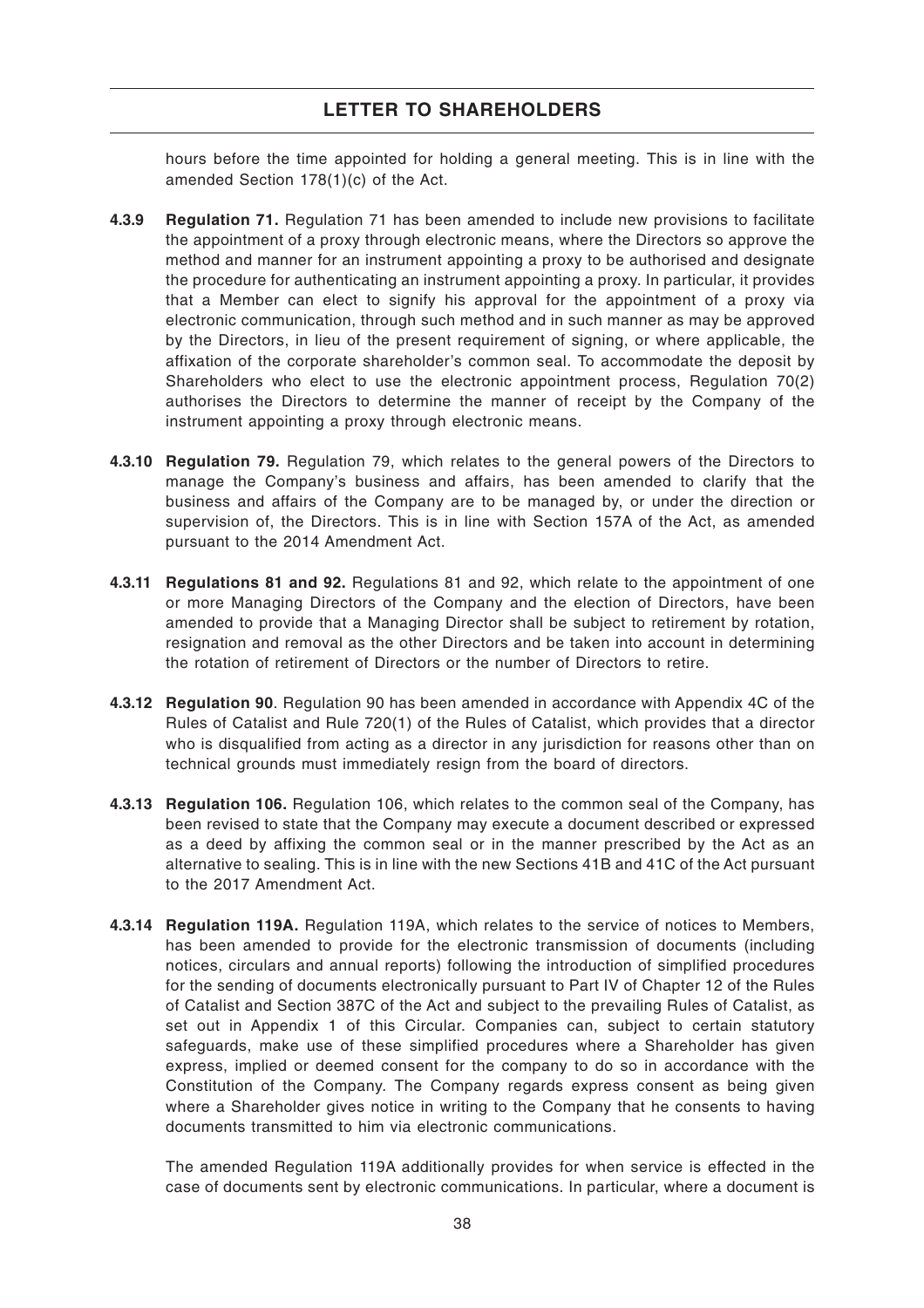made available on a website, it is deemed served on the date on which the document is first made available on the website, unless otherwise provided under the Act, the Rules of Catalist and/or other applicable regulations or procedures. The amendments to Regulation 119A will enable greater efficiency and cost savings in the transmission of documents from the Company to the Shareholders. The Company will comply with the requirements of the Act and the Rules of Catalist if and when it decides to transmit notices and documents electronically to its Shareholders.

**4.3.15 New Regulation 126.** In general, under the PDPA, an organisation can only collect, use or disclose the personal data of an individual with the individual's consent, and for a reasonable purpose which the organisation has made known to the individual. The new Regulation 126 has been added in the Constitution to specify, inter alia, the purposes for which the Company and/or its agents and service providers can collect, use and disclose personal data of Shareholders and their appointed proxies or representatives. The new Regulation 126 has been inserted to allow the Company to fulfil the requirements of the PDPA and allow it to use the personal data of the Shareholders for the purposes stated in Regulation 126, as required in the Company's operations. Given the Company's changing Shareholders due to its listed status, the ability to automatically bind the Shareholders to these uses of their personal data through the new Regulation 126 would also enable Shareholders to be informed and aware of the purposes for which their personal data may be used.

#### **4.4 Shareholders' approval**

For the reasons set out above, the Company is proposing to seek the approval of Shareholders for the renewal of the Proposed Amendments to Constitution, which will be proposed as a Special Resolution ("**Special Resolution 1**") at the EGM.

### **5. THE PROPOSED CHANGE OF AUDITORS FROM MESSRS MAZARS LLP TO MESSRS CROWE HORWATH FIRST TRUST LLP**

### **5.1 Reasons for the Proposed Change of Auditors**

The Company's existing Auditors, Mazars, was re-appointed as Auditors at the last AGM of the Company held on 27 October 2017, to hold office until the conclusion of the next AGM of the Company. Mazars has served as Auditors for three (3) consecutive audits since the financial year ended 30 June 2016. The Board is of the view that a change of Auditors is in the best interests of the Company and the Shareholders as the quantum of professional fees for the audit services proposed by Crowe Horwath is more competitive in comparison to that charged by Mazars. Accordingly, the Board is of the view that it would be in the interests of the Company to effect a change of external auditors with effect from the current financial year ending 30 June 2019. The Directors wish to express their appreciation for the past services rendered by Mazars.

Following a review and consideration of the factors listed in paragraph 5.3 below in consultation with the Audit Committee, the Board has determined that the proposal given by Crowe Horwath is best suited to the existing needs and requirements of the Group. The engagement partner-in-charge from Crowe Horwath will be Mr. Tan Teck Zhen. The scope of audit services to be provided by Crowe Horwath will be comparable to the services currently provided by Mazars. The fee proposal from Crowe Horwath is competitive after several proposals were evaluated by the Company and the Company will be able to realise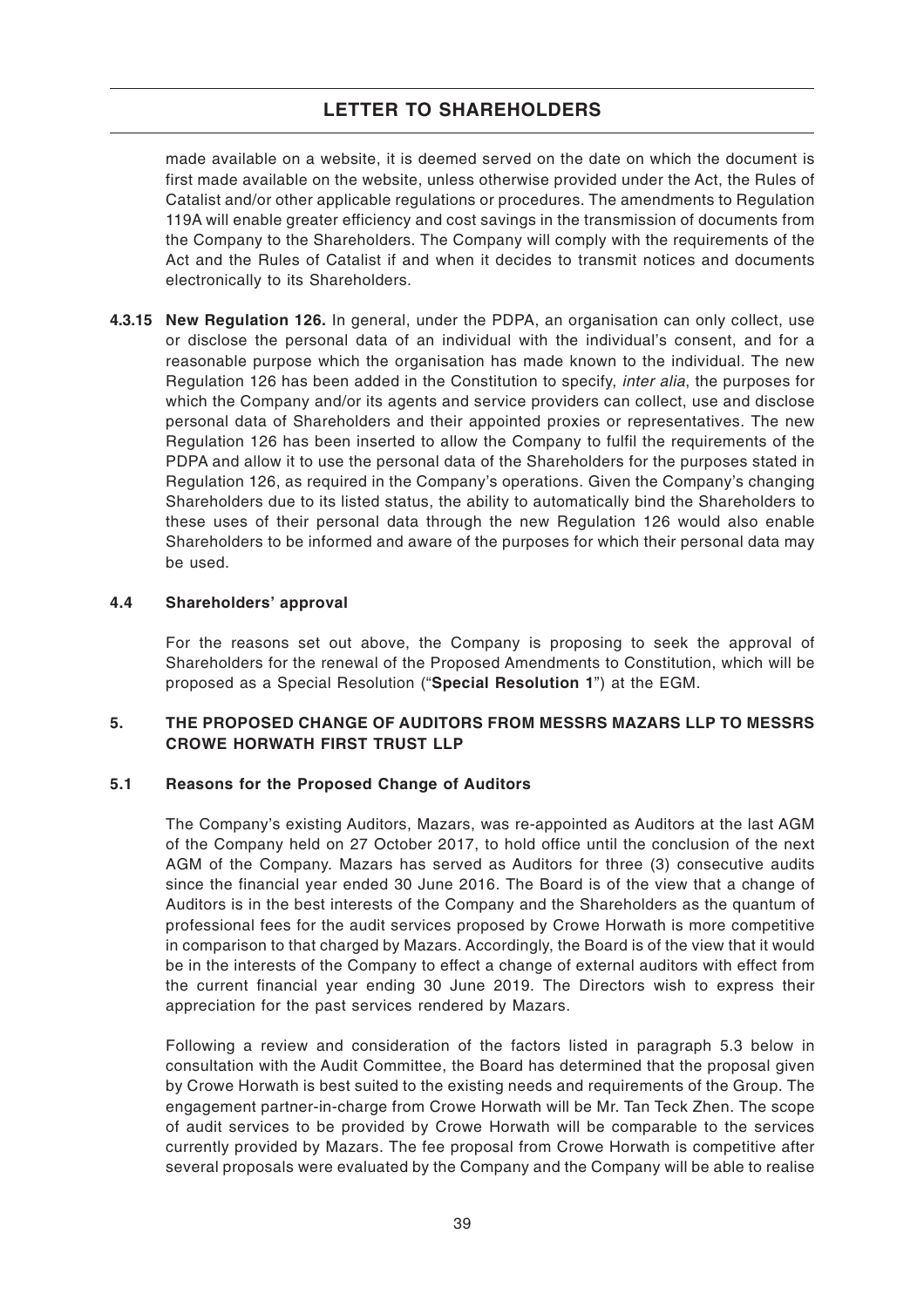certain cost savings in audit fees without any reduction in the scope of audit. As such, the Directors are proposing a change of Auditors to Crowe Horwath in place of Mazars.

On 21 September 2018, the Company received the resignation letter from Mazars. Crowe Horwath has given its consent to act as Auditors by way of a letter dated 21 September 2018.

The resignation of Mazars and the appointment of Crowe Horwath will be effective upon the approval of Shareholders being obtained at the 2018 EGM. Upon the appointment, Crowe Horwath will hold office until the conclusion of the next AGM of the Company. Following Shareholders' approval of the Proposed Change of Auditors, Crowe Horwath will be appointed as the auditors of the Company and all its significant subsidiaries, in place of Mazars. The Directors would like to highlight that the Proposed Change of Auditors is in no way the result of any disagreement.

### **5.2 Information on Crowe Horwath and the Audit Engagement Partner**

Crowe Horwath is a public accounting and consulting firm that provides audit, advisory, tax, outsourcing and fund administration solutions to a diverse and international clientele including public-listed entities, multinational corporations and financial institutions. Crowe Horwath is part of an international professional services network, Crowe Global. Crowe Global is ranked as the eighth largest global accounting network with over 200 independent accounting and advisory services firms in close to 130 countries around the world.

Mr Tan Teck Zhen will be the engagement partner assigned to the Company. Mr Tan is a Chartered Accountant and a practising member of Institute of Singapore Chartered Accountants. He is also an Affiliate Chartered Certified Accounts of Association of Chartered Certified Accountants. Mr Tan has over 12 years of experience providing statutory audits, business advisory services to clients from various industries. Before joining Crowe Horwath, he started his career and acquired extensive experiences in Big Four accounting firms. His clients include a number of listed companies, multinational and domestic enterprises in a wide range of industries including mining, property development, construction, aviation, education, e-commerce, shipping, logistics, plantations and charities.

### **5.3 Compliance with Rules 712 and 715 of the Rules of Catalist**

Crowe Horwath is registered with the ACRA. The Board, together with the concurrence of the Audit Committee, is satisfied that Crowe Horwath will be able to meet the audit requirements of the Group after taking into account various factors, including the adequacy of the resources and experience of Crowe Horwath, the audit engagement partner assigned to the audit, Crowe Horwath's other audit engagements, the size and complexity of the Group, the number and experience of supervisory and professional staff assigned to the audit of the Company and the Group and Crowe Horwath's audit arrangement for the Group.

In accordance with the requirements of Rules 712(3) and 715 of the Rules of Catalist:

(a) Mazars has confirmed by way of a letter dated 21 September 2018 that it is not aware of any professional reasons why Crowe Horwath should not accept appointment as Auditors;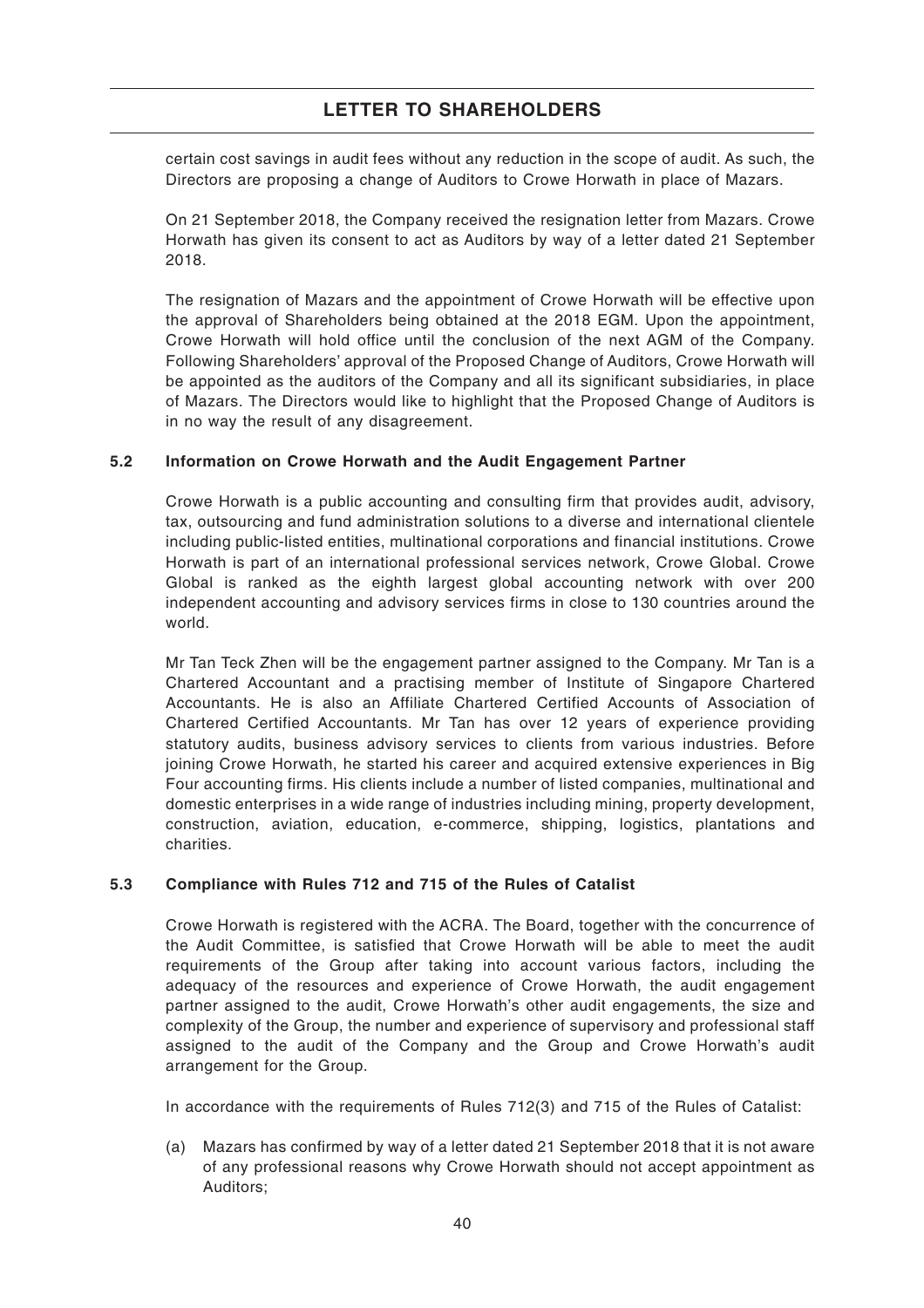- (b) the Company confirms that there were no disagreements with Mazars on accounting treatments within the last twelve (12) months from the date of this Circular;
- (c) the Company confirms that it is not aware of any circumstances connected with the Proposed Change of Auditors that should be brought to the attention of the Shareholders which has not been disclosed in this Circular;
- (d) the Company confirms that the specific reasons for the Proposed Change of Auditors are disclosed in Paragraph 5.1 above. The Proposed Change of Auditors is neither due to the dismissal of Mazars nor Mazars declining to stand for election; and
- (e) the Company confirms that it complies with Rules 712 and 715 of the Rules of Catalist in relation to the proposed appointment of Crowe Horwath as its Auditors.

#### **5.4 Audit Committee's statement**

The Audit Committee has reviewed the Proposed Change of Auditors and recommended the change of Auditors by the Company to Crowe Horwath after taking into account the suitability and independence of Crowe Horwath to meet the audit requirements of the Group, the various factors set out in paragraph 5.3 of this Circular and compliance with the requirements of the Rules of Catalist.

### **6. DIRECTORS' AND SUBSTANTIAL SHAREHOLDERS' INTERESTS**

The interests of the Directors and Substantial Shareholders in the Shares as at the Latest Practicable Date are set out below:

|                                                                     | <b>Direct Interest</b> |                   | <b>Deemed Interest</b> |      | Number of<br><b>Shares</b><br>comprised in<br>outstanding<br>options or<br>awards<br>granted by | <b>Total Interest</b> |       |
|---------------------------------------------------------------------|------------------------|-------------------|------------------------|------|-------------------------------------------------------------------------------------------------|-----------------------|-------|
|                                                                     | No. of                 |                   | No. of                 |      | the                                                                                             | No. of                |       |
|                                                                     | <b>Shares</b>          | $\%$              | <b>Shares</b>          | %    | Company                                                                                         | <b>Shares</b>         | $\%$  |
| <b>Directors</b>                                                    |                        |                   |                        |      |                                                                                                 |                       |       |
| Chng Weng Wah                                                       | 590,970,850            |                   | 5.89 463,050,000       | 4.61 | $\overline{\phantom{0}}$                                                                        | 1,054,020,850         | 10.50 |
| Toh Hock Ghim                                                       |                        |                   |                        |      | 10,000,000                                                                                      |                       |       |
| Lau Kay Heng                                                        |                        |                   |                        |      | 5,000,000                                                                                       |                       |       |
| Kan Ah Chye                                                         | 2,500,000              | 0.02              |                        |      | 2,500,000                                                                                       | 2,500,000             | 0.02  |
| Lim Soon Hock                                                       |                        |                   |                        |      | 2,500,000                                                                                       |                       |       |
| Loh Eu Tse Derek                                                    |                        |                   |                        |      | 2,500,000                                                                                       |                       |       |
| <b>Substantial</b><br><b>Shareholders (other</b><br>than Directors) |                        |                   |                        |      |                                                                                                 |                       |       |
| Starbids Ventures Inc.                                              | 463,050,000            | 4.61              |                        |      | -                                                                                               | 463,050,000           | 4.61  |
| Tang Wee Loke                                                       | 640,212,900            | 6.38              | 57,000,000             | 0.57 | -                                                                                               | 697,212,900           | 6.95  |
| Wang Yu Huei                                                        |                        | $\qquad \qquad -$ | 975,272,100            | 9.72 | -                                                                                               | 975,272,100           | 9.72  |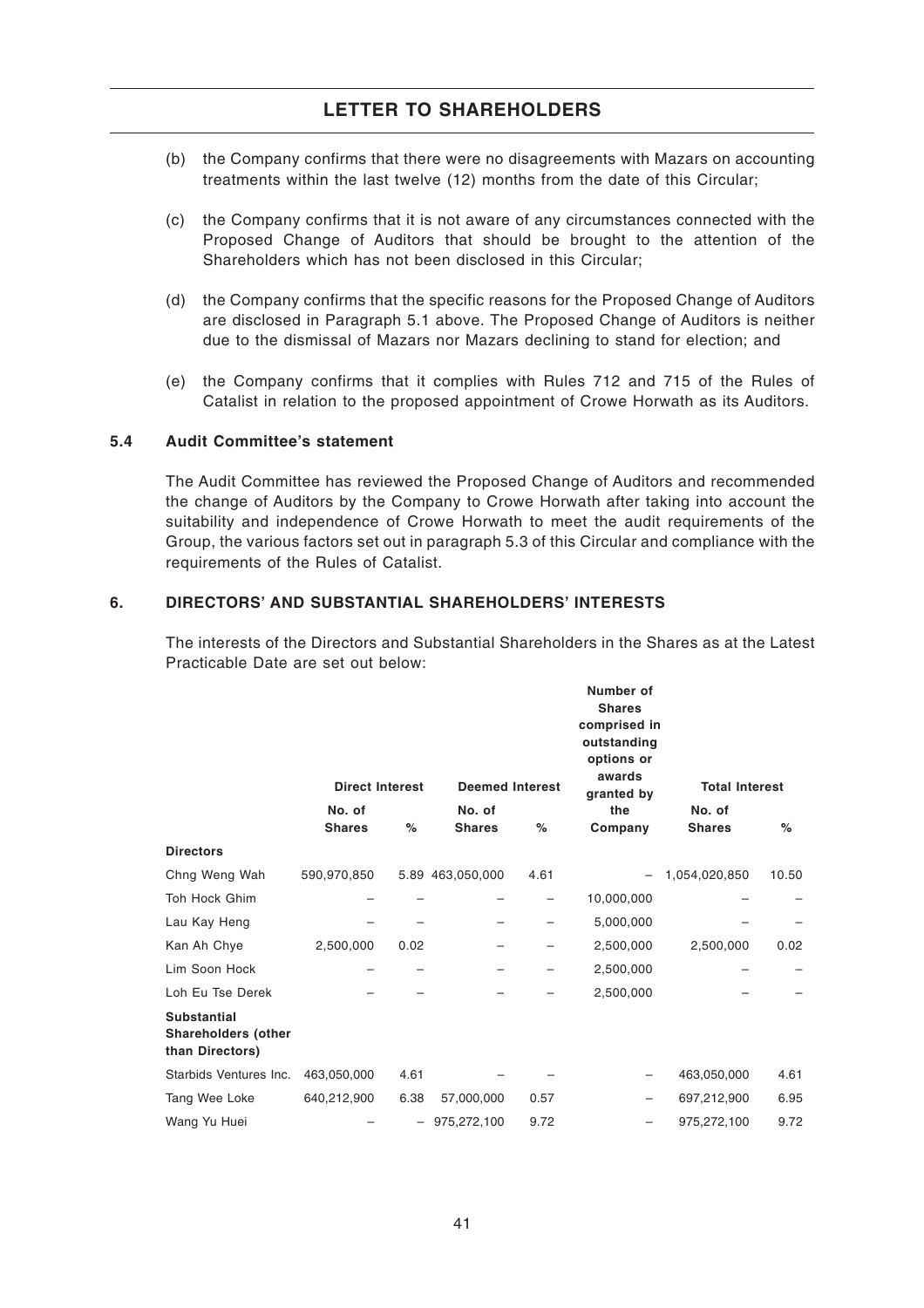Save for their respective interests in the Company, none of the Directors or Substantial Shareholders or their respective associates has any direct or indirect interest in the proposed renewal of the Share Purchase Mandate.

### **7. DIRECTORS' RECOMMENDATION**

Having considered, *inter alia*, the rationale and benefit of the proposed renewal of the Share Purchase Mandate, the proposed rationale of the DISA PS Scheme and the proposed change of auditors and the Audit Committee's Statement, the Directors are of the opinion that the proposed renewal of the Share Purchase Mandate, the proposed rationale of the DISA PS Scheme and the proposed change of auditors, would be beneficial to, and is in the best interests of the Company. Accordingly, the Directors recommend that Shareholders vote in favour of the ordinary resolutions relating to the proposed renewal of the Share Purchase Mandate, the proposed rationale of the DISA PS Scheme and the proposed change of auditors,as set out in the Notice of EGM.

Based on the eligibility criteria set out in the Rules, all the Directors, Controlling Shareholders and their associates eligible to participate in the DISA PS Scheme will therefore refrain from making any recommendations to Shareholders and will abstain from voting on the ordinary resolution relating to the DISA PS Scheme (Ordinary Resolution 2). These Directors should not accept nomination as a proxy or otherwise vote at the 2018 EGM in respect of Ordinary Resolution 2 unless Shareholders appointing them as proxies give specific instructions in the relevant proxy forms on the manner in which they wish their votes to be cast for Ordinary Resolution 2 as set out in the Notice of EGM.

Having considered, inter alia, the rationale and benefit of the Proposed Amendments to the Constitution, the Directors are of the opinion that the Proposed Amendments to the Constitution are in the best interests of the Company. Accordingly, they recommend that Shareholders vote in favour of the Special Resolution relating to the Proposed Amendments to the Constitution to be proposed at the EGM as set out in the Notice of EGM.

### **8. ACTION TO BE TAKEN BY SHAREHOLDERS**

Shareholders who are unable to attend the 2018 EGM and wish to appoint a proxy to attend and vote at the 2018 EGM on their behalf should complete, sign and return the Proxy Form in accordance with the instructions printed thereon as soon as possible and in any event so as to arrive at the Company's Share Registrar, RHT Corporate Advisory Pte. Ltd at 9 Raffles Place, #29-01 Republic Plaza Tower 1, Singapore 048619 not less than 48 hours before the time fixed for the 2018 EGM.

The sending of a Proxy Form by a Shareholder does not preclude him from attending and voting in person at the 2018 EGM if he finds that he is able to do so. In such event, the relevant Proxy Forms will be deemed to be revoked. A Depositor shall not be regarded as a member of the Company entitled to attend the 2018 EGM and to speak and vote thereat unless his name appears on the Depository Register 72 hours before the 2018 EGM.

### **9. DIRECTORS' RESPONSIBILITY STATEMENT**

The Directors collectively and individually accept full responsibility for the accuracy of the information given in this Circular and confirm, after making all reasonable enquiries, that to the best of their knowledge and belief, this Circular constitutes full and true disclosure of all material facts about the proposed renewal of the Share Purchase Mandate, the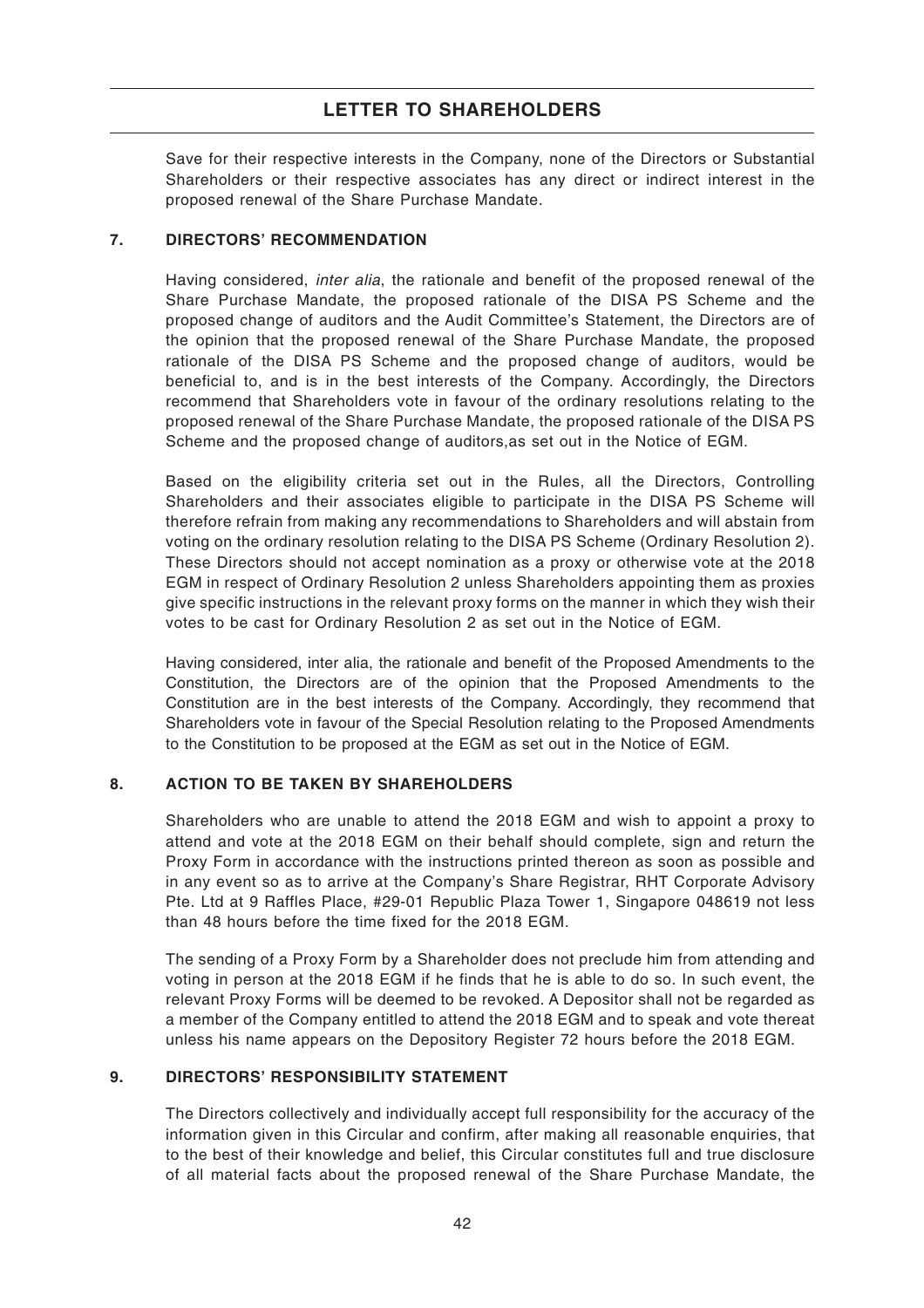proposed renewal of the DISA PS Scheme, the Proposed Amendments to the Constitution, the proposed change of the Auditors and the Company and its subsidiaries, and the Directors are not aware of any facts the omission of which would make any statement in this Circular misleading.

Where information in the Circular has been extracted from published or otherwise publicly available sources or obtained from a named source, the sole responsibility of the Directors has been to ensure that such information has been accurately and correctly extracted from those sources and/or reproduced in the Circular in its proper form and context.

### **10. DOCUMENTS AVAILABLE FOR INSPECTION**

Copies of the following documents may be inspected at the principal place of business of the Company at 438A Alexandra Road #08-12 Block A Lobby 3 Technopark Singapore 119967 during normal business hours from the date of this Circular up to the date of the 2018 EGM:

- (a) the Constitution;
- (b) the Rules of the DISA PS Scheme; and
- (c) the Annual Report 2018.

Yours faithfully, For and on behalf of the Board

Chng Weng Wah Managing Director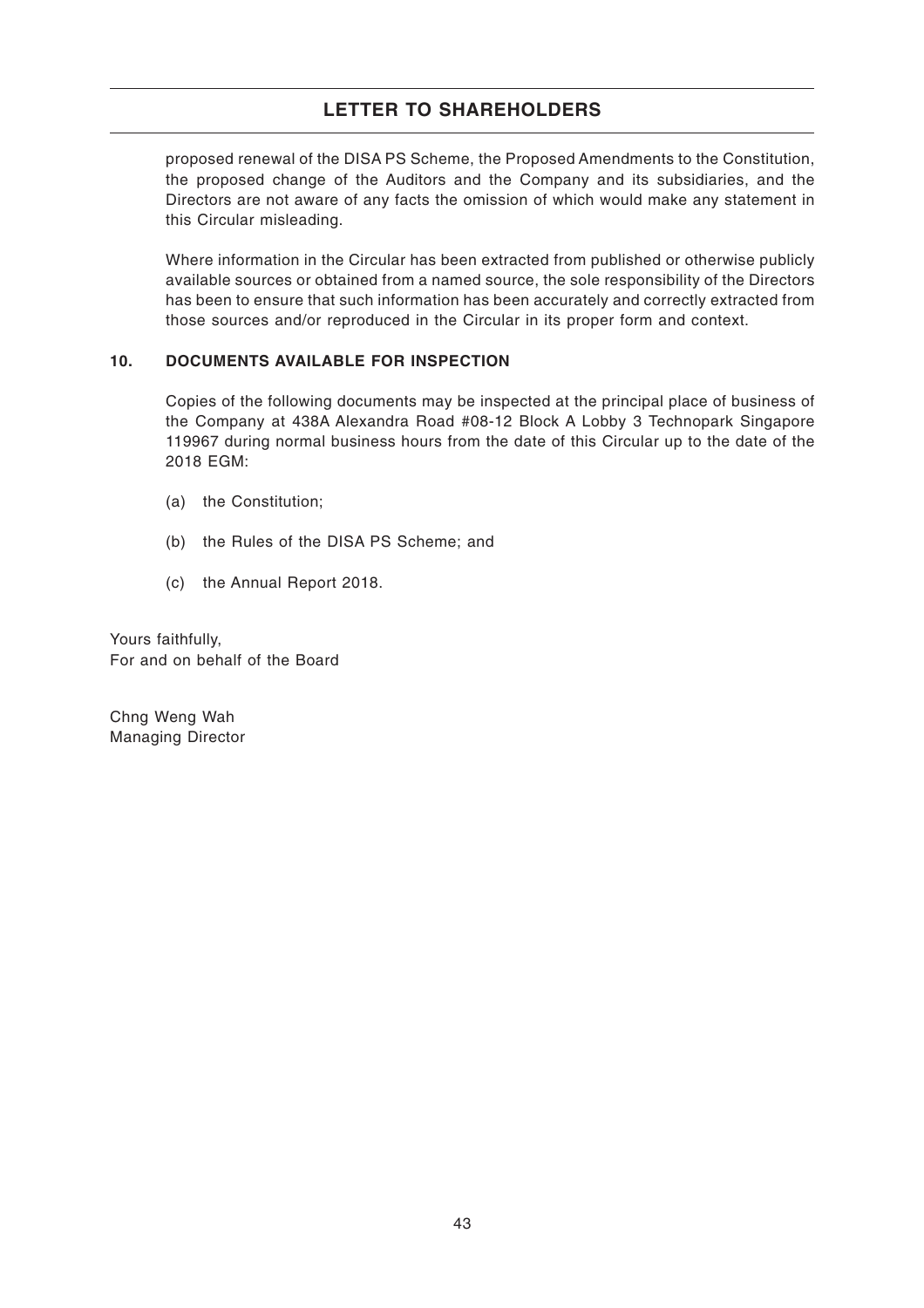#### 1. **Regulation 1**

**RATIONALE**: The Fourth Schedule of the Act containing Table A has been repealed by the 2014 Amendment Act.

**PROPOSED AMENDMENT**: To delete the existing Regulation 1 in its entirety, which refers to the Fourth Schedule of the Act.

#### 2. **Regulation 2**

**RATIONALE**: This is an editorial update and amendment to include the definition of "Designated Stock Exchange" and "relevant intermediary".

**PROPOSED AMENDMENT**: To insert the following definitions of "Designated Stock Exchange" and "relevant intermediary":–

| "Depository", "Depository"<br>Agent" and "Depository<br>Register" | Shall have the meaning ascribed to them respectively<br>in the Securities and Futures Act (Cap. 28a)                                                                                                                                                                                      |
|-------------------------------------------------------------------|-------------------------------------------------------------------------------------------------------------------------------------------------------------------------------------------------------------------------------------------------------------------------------------------|
| Designated Stock Exchange                                         | The Singapore Exchange Securities Trading Limited<br>for so long as the shares of the Company are listed<br>and quoted on the Singapore Exchange Securities<br>Trading Limited and/or such other stock exchange in<br>respect of which the shares of the Company are listed<br>or quoted. |
| "relevant intermediary"                                           | Shall have the meaning ascribed to it in the Act                                                                                                                                                                                                                                          |

### 3. **New Regulation 3C**

**RATIONALE:** Section 22(1)(b) of the Act provides that the constitution of every company has to state, inter alia, that the liability of the members is limited where the company is a company limited by shares.

**PROPOSED AMENDMENT**: To insert a new Regulation 3C after the existing Regulation 3B.

This Regulation provides:-

### "3C. The Company is a company limited by shares and the liability of the Members is limited."

### 4. **Regulation 5**

**RATIONALE**: Regulation 5 has been amended to provide that the rights attaching to shares of a class other than ordinary shares shall be expressed in the constitution. This change is in line with paragraph 1(b) of Appendix 4C of the Catalist Rules and Section 64A(1)(b) of the Act.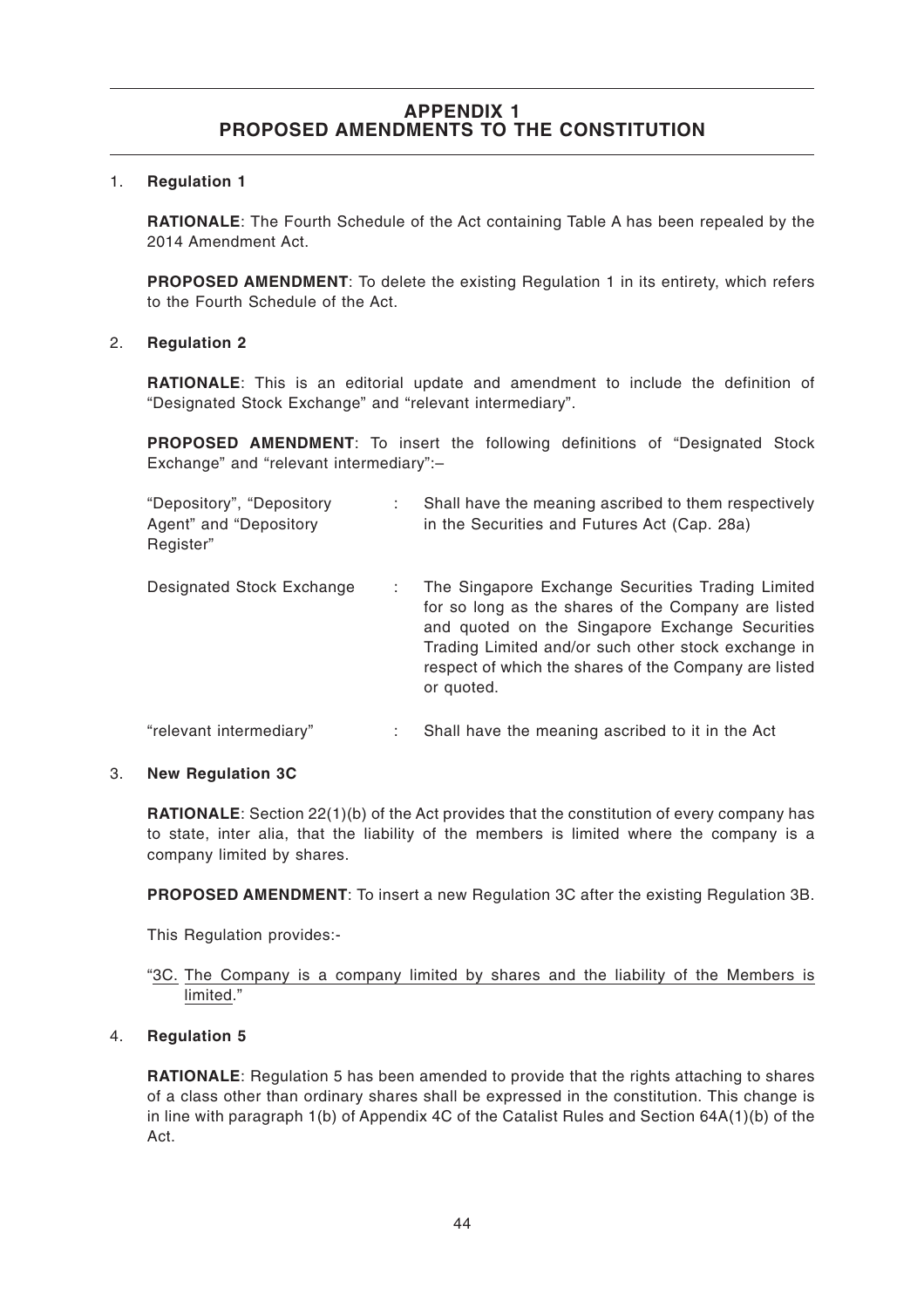**PROPOSED AMENDMENT**: To insert the following new sentences after the existing Regulation 5.

"The rights attaching to shares of a class other than ordinary shares shall be expressed in this Constitution. The total number of issued preference shares shall not exceed the total number of issued ordinary shares issued at any time."

The revised Regulation 5 shall read as follows:

"5. SPECIAL RIGHTS. Without prejudice to any special rights previously conferred on the holders of any existing shares or class of shares, any share in the Company may be issued with such preferred, deferred or other special rights or such restrictions, whether in regard to dividend, voting, return of capital or otherwise as the Company from time to time by ordinary resolution determine. The rights attaching to shares of a class other than ordinary shares shall be expressed in this Constitution. The total number of issued preference shares shall not exceed the total number of issued ordinary shares issued at any time."

#### 5. **Regulation 48**

**RATIONALE**: To reflect the amendments to Sections 73 and 74A of the Act, which sets out the procedure for the Company, by ordinary resolution, to convert its share capital or any class of shares from one currency to another currency and to convert one class of shares into another class of shares.

**PROPOSED AMENDMENT**: To insert the following new sentences after the existing Regulation 48.

The revised Regulation 48 shall read as follows:–

### "48. COMPANY MAY ALTER ITS CAPITAL.

- (1) The Company may by Ordinary Resolution alter its share capital in the manner permitted under the Act and applicable laws, including (without limitation):–
	- (i) consolidate and divide all or any of its shares capital;
	- (ii) subdivide its shares or any of them subject, nevertheless, to the provisions of the Statutes, and so that as between the resulting shares, one or more of such shares may by the resolution by which such subdivision is effected be given any preference or advantage as regards dividend capital, voting or otherwise over the others of any other of such shares; or
	- (iii) cancel any shares not taken or agreed to be taken by any person; or
	- (iv) subject to the provisions of this Constitution and the Act, convert its share capital or any class of shares from one currency to another currency.
- (2) The Company may by Special Resolution, subject to and in accordance with the Act, convert one class of shares into another class of shares.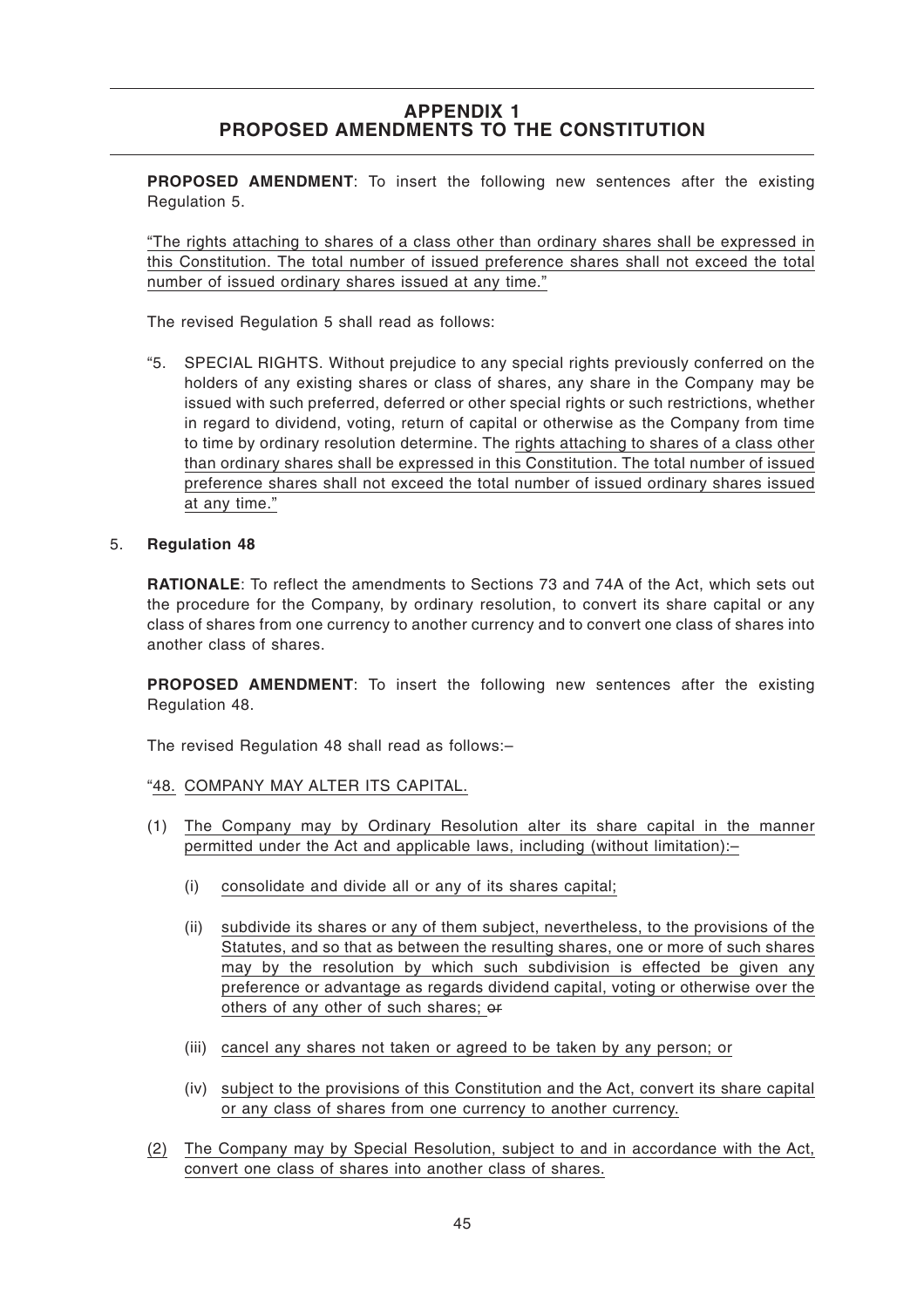### 6. **Regulation 51**

**RATIONALE**: To clarify that, the Company shall hold all its General Meetings in Singapore, unless prohibited by relevant laws and Regulations in the jurisdiction of its incorporation, or unless such requirement is waived by the designated stock exchange. This is in line with Rule 730A(1) of the Catalist Rules.

**PROPOSED AMENDMENT:** To amend Regulation 51 to read as follows:

"51. GENERAL MEETINGS. A general meeting shall be held once in every calendar year, at such time and place as may be determined by the Directors (subject to the Catalist Rules), but so that not more than fifteen months shall be allowed to elapse between any two such general meetings. All General Meetings shall be held in Singapore, unless prohibited by relevant laws and Regulations in the jurisdiction of its incorporation, or unless such requirement is waived by the Designated Stock Exchange."

### 7. **Regulation 61**

**RATIONALE:** To be in line with the requirement under the Catalist Rules for all issuers to conduct the voting of all resolutions put to General Meetings by poll, in order to enhance transparency of the voting process and encourage greater shareholder participation.

**PROPOSED AMENDMENT**: To insert the sentence "If required by the Catalist Rules, all resolutions at General Meetings shall be voted by poll (unless such requirement is waived by the Designated Stock Exchange)" before the existing Regulation 61.

The revised Regulation 61 shall read as follows:-

"61. HOW RESOLUTION DECIDED. If required by the Catalist Rules, all resolutions at General Meetings shall be voted by poll (unless such requirement is waived by the Designated Stock Exchange). At any general meeting a resolution put to the vote of the meeting shall be decided on a show of hands, unless before or on the declaration of the result of the show of hands a poll is demanded by the Chairman or by any person for the time being entitled to vote at the meeting, and unless a poll is so demanded, a declaration by the Chairman that a resolution has on a show of hands been carried or carried unanimously, or carried by a particular majority, or lost, shall be conclusive, and an entry to that effect in the book containing the minutes of the proceedings of the Company shall be conclusive evidence thereof without proof of the number or proportion of the votes recorded in favour of or against such resolution."

### 8. **Regulation 62**

**RATIONALE**: To be in line with the requirement under the Catalist Rules for at least one scrutineer to be appointed for each General Meeting.

**PROPOSED AMENDMENT**: To insert the sentence "If a poll is required, it shall be taken in such manner (including the use of ballot or voting papers or tickets or electronic means) as the chairman of the General Meeting may direct, and the result of the poll shall be deemed to be the resolution of the meeting at which the poll was required. The Chairman may (and, if required by the Catalist Rules or if so directed by the meeting shall) appoint at least one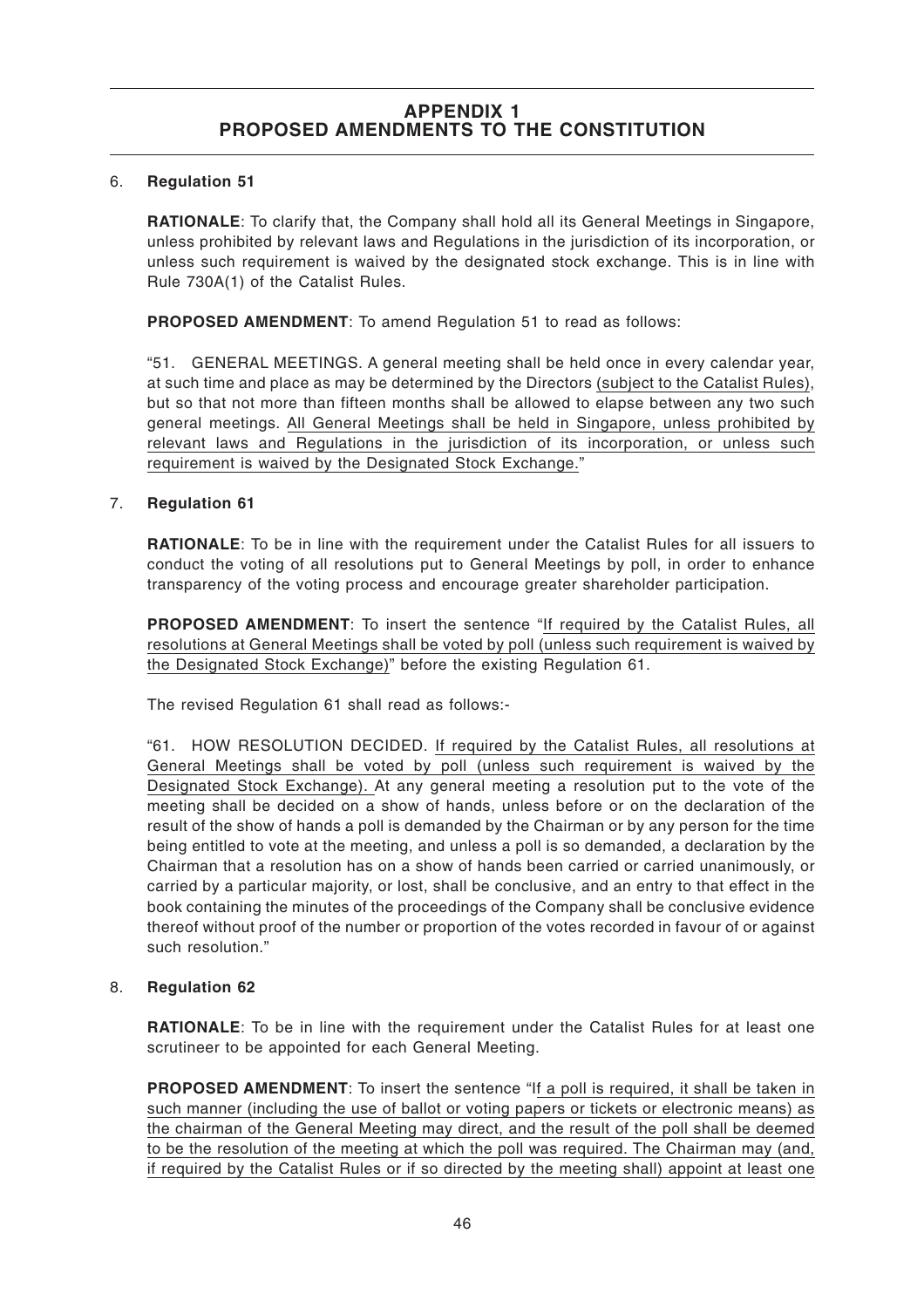scrutineer, who shall be independent of the persons undertaking the polling process, and may adjourn the meeting to some place and time fixed by him for the purpose of declaring the result of the poll." before the existing Regulation 61.

The revised Regulation 62 shall read as follows:-

"62. HOW POLL TO BE TAKEN. A poll demanded on the election of a Chairman or on a question of adjournment shall be taken forthwith. A poll demanded on any other question shall be taken at such time and place, and in such manner as the Chairman directs, and the result of the poll shall be deemed to be the resolution of the meeting at which the poll was demanded. Any business other than that upon which a poll has been demanded may be proceeded with at a meeting pending the taking of the poll. If a poll is required, it shall be taken in such manner (including the use of ballot or voting papers or tickets or electronic means) as the chairman of the General Meeting may direct, and the result of the poll shall be deemed to be the resolution of the meeting at which the poll was required. The Chairman may (and, if required by the Catalist Rules or if so directed by the meeting shall) appoint at least one scrutineer, who shall be independent of the persons undertaking the polling process, and may adjourn the meeting to some place and time fixed by him for the purpose of declaring the result of the poll."

### 9. **Regulation 64**

**RATIONALE**: To be in line with the requirement under the new Section 181(1D) of the Act to provide that in the case of a Member who is a relevant intermediary and who is represented at a General Meeting by two or more proxies, each proxy shall be entitled to vote on a show of hands.

**PROPOSED AMENDMENT**: To amend Regulation 64 as follows:-

"64. NUMBER OF VOTES. Subject and without prejudice to any special privileges or restrictions as to voting for the time being attached to any special class of shares for the time being forming part of the capital of the Company each Member entitled to vote may vote in person or by proxy or attorney or in the case of a corporation by a representative. On a show of hands every Member who is present in person or by attorney or in the case of a corporation by a representative and each proxy shall have one vote and on a poll, every Member who is present in person or by proxy or by attorney or in the case of a corporation by a representative shall have one vote for each share which he holds or represents. or by proxy (including every proxy appointed by the Depository) shall have one vote, provided that:

- (a) in the case of a Member who is not a relevant intermediary and who is represented by two proxies, only one of the two proxies as determined by that Member or, failing such determination, by the chairman of the General Meeting (or by a person authorised by him) in his sole discretion shall be entitled to vote on a show of hands; and
- (b) in the case of a Member who is a relevant intermediary and who is represented by two or more proxies, each proxy shall be entitled to vote on a show of hands."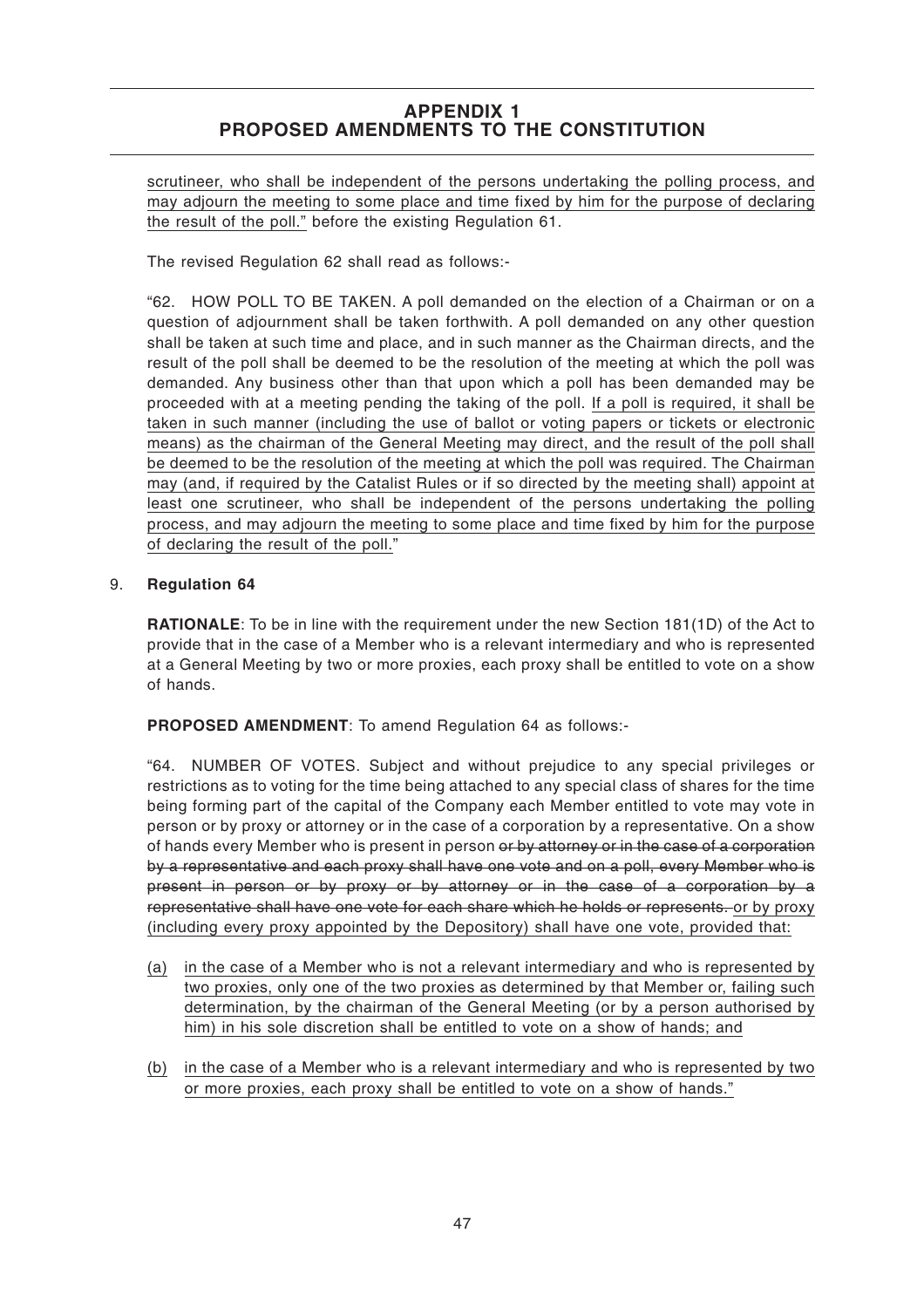#### 10. **Regulation 69**

**RATIONALE**: To be in line with and cater to the multiple proxies regime introduced by the 2014 Amendment Act.

**PROPOSED AMENDMENT**: To delete the existing Regulation 69 in its entirety and replace with the following:–

- "69. APPOINTMENT OF PROXIES
- (1) Save as otherwise provided in the Act:
	- (a) a Member who is not a relevant intermediary may appoint not more than two proxies to attend, speak and vote at the same General Meeting. Where such Member's form of proxy appoints more than one proxy, the proportion of the shareholding concerned to be represented by each proxy shall be specified in the form of proxy; and
	- (b) a Member who is a relevant intermediary may appoint more than two proxies to attend, speak and vote at the same General Meeting, but each proxy must be appointed to exercise the rights attached to a different share or shares held by such Member. Where such Member's form of proxy appoints more than two proxies, the number and class of shares in relation to which each proxy has been appointed shall be specified in the form of proxy.
- (2) In any case where a Member is a Depositor, the Company shall be entitled and bound:–
	- (a) to reject any instrument of proxy lodged by that Depositor if he is not shown to have any shares entered against his name in the Depository Register as at seventy-two (72) hours (or any such time prescribed under the Statutes and the Catalist Rules) before the time of the relevant General Meeting as certified by the Depository to the Company; and
	- (b) to accept as the maximum number of votes which in aggregate the proxy or proxies appointed by the Depositor is or are able to cast on a poll a number which is the number of shares entered into against the name of that Depositor in the Depository Register as at seventy-two (72) hours (or any such time prescribed under the Statutes and the Catalist Rules) before the time of the relevant General Meeting as certified by the Depository to the Company, whether that number is greater or smaller than the number specified in any instrument of proxy executed by or on behalf of that Depositor.
- (3) Where a Member appoints more than one proxy, the Member shall specify the proportion of his shares to be represented by each such proxy, failing which the first named proxy shall be deemed to represent 100 per cent of the shareholding and the second named proxy shall be deemed to be an alternate to the first named.
- (4) A proxy need not be a Member of the Company.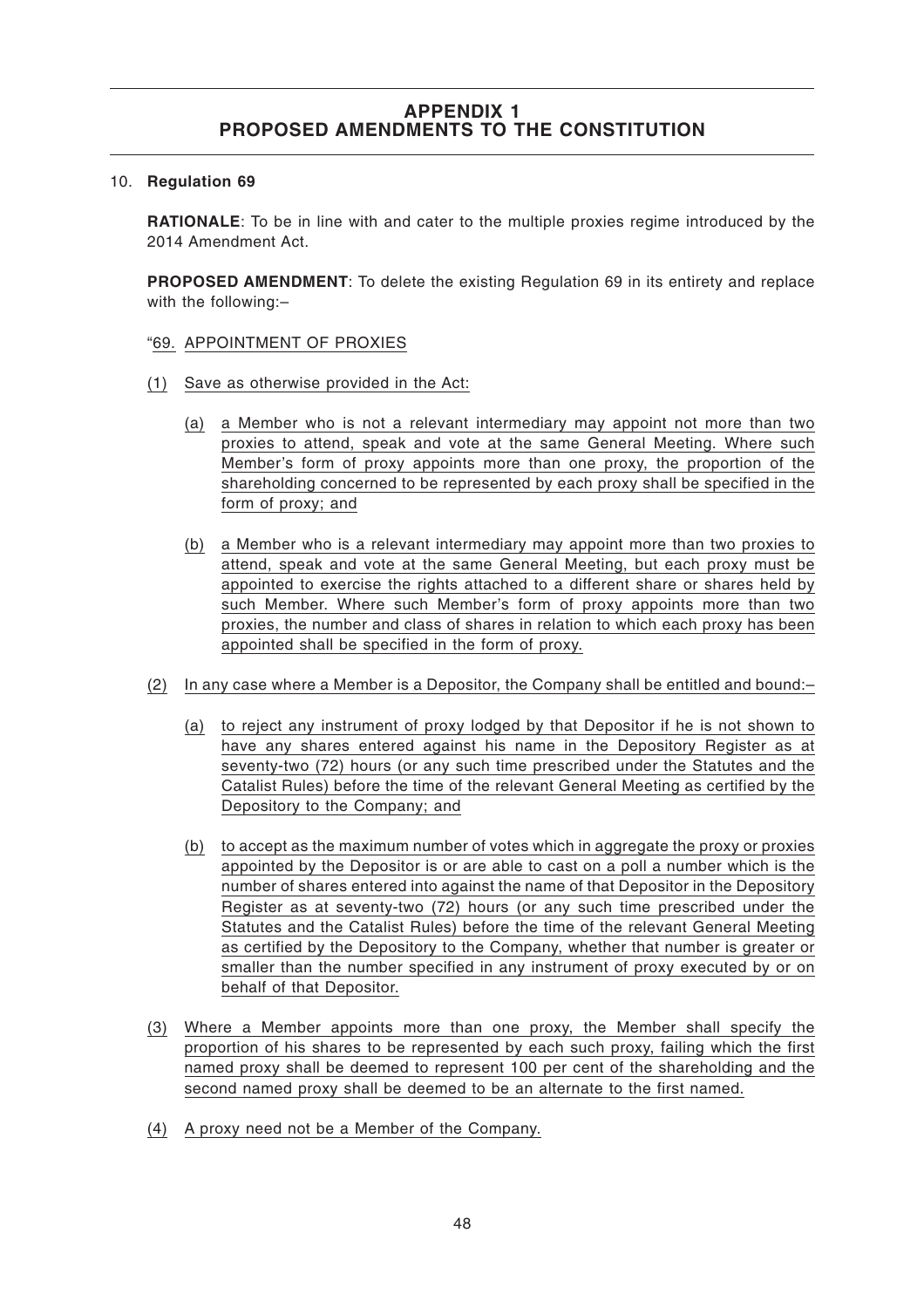- (5) The Company shall be entitled and bound, in determining rights to vote and other matters in respect of a completed instrument of proxy submitted to it, to have regard to the instructions (if any) given by and the notes (if any) set out in the instrument of proxy.
- (6) A Member who has deposited an instrument appointing any number of proxies to vote on his behalf at a General Meeting shall not be precluded from attending, speaking and voting in person at that General Meeting. Any such appointment of all the proxies concerned shall be deemed to be revoked upon the attendance of the Member appointing the proxy/proxies at the relevant General Meeting.

### 11. **Regulation 70**

**RATIONALE**: To reflect the amendments to Section 178(1)(c) of the Act, which stipulates the cutoff time for the deposit of instruments appointing proxies as seventy-two (72) (previously forty eight (48)) hours before the time appointed for holding a General Meeting.

**PROPOSED AMENDMENT**: To delete the existing Regulation 70 in its entirety and replace it as follows:–

### "70. INSTRUMENT APPOINTING A PROXY.

- (1) An instrument appointing a proxy or the power of attorney or other authority, if any:
	- (i) if sent personally or by post, must be left at the Office or such other place (if any) as is specified for the purpose in the notice convening the General Meeting; or
	- (ii) if submitted by electronic communication, must be received through such means as may be specified for that purpose in or by way of a note to the notice convening the General Meeting or in any document accompanying the notice convening the General Meeting,

and in either case not less than seventy-two (72) hours (or any such time prescribed under the Act and the Catalist Rules) before the time appointed for the holding of the meeting or adjourned meeting or (in the case of a poll taken otherwise than at or on the same day as the meeting or adjourned meeting) for the taking of the poll at which it is to be used, and in default shall not be treated as valid. The instrument shall, unless the contrary is stated thereon, be valid as well for any adjournment of the General Meeting as for the meeting to which it relates, Provided that an instrument of proxy relating to more than one meeting (including any adjournment thereof) having once been so delivered for the purposes of any meeting shall not require again to be delivered for the purposes of any subsequent meeting to which it relates.

(2) The Directors may, in their absolute discretion, and in relation to such Members or class of Members as they may determine, specify the means through which instruments appointing a proxy may be submitted by electronic communication, as contemplated in Regulation 70(1)(ii). Where the Directors do not so specify in relation to a Member (whether of a class or otherwise), Regulation  $70(1)(i)$  shall apply."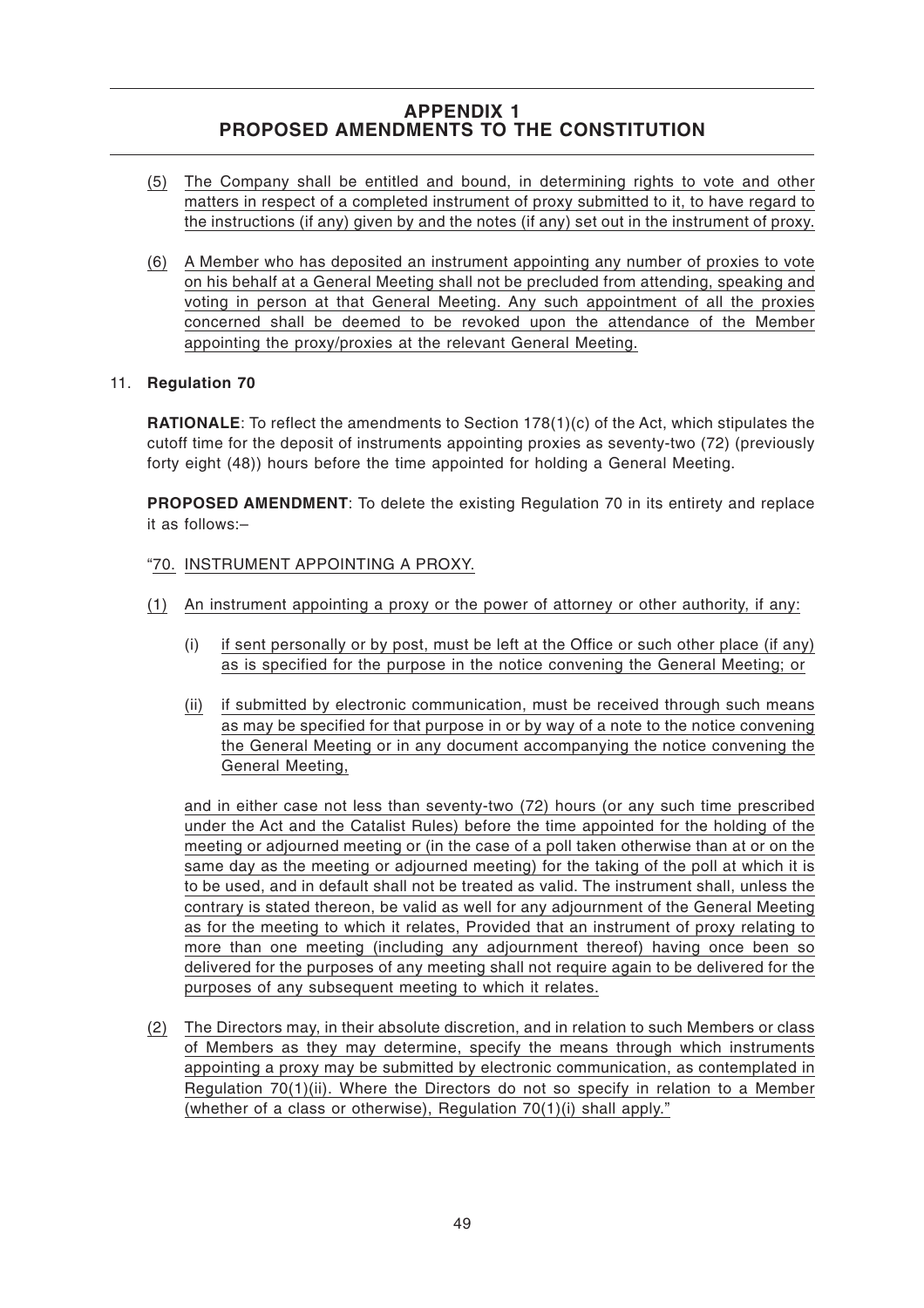### 12. **Regulation 71**

**RATIONALE**: To clarify the requirements for the form of proxy.

**PROPOSED AMENDMENT**: To delete the existing Regulation 71 in its entirety and replace it as follows:–

- "71. FORM OF PROXY.
- (1) An instrument appointing a proxy for any Member shall be in writing in any usual or common form or in any other form which the Directors may from time to time approve and:–
	- (a) in the case of an individual Member, shall be:
		- (i) signed by the Member or his attorney duly authorised in writing if the instrument of proxy is delivered personally or sent by post; or
		- (ii) authorised by the Member through such method and in such manner as may be approved by the Directors, if the instrument of proxy is submitted by electronic communication; and
	- (b) in the case of a Member which is a corporation, shall be:
		- (i) either given under its common seal or such alternative to sealing as is valid under the law of its jurisdiction of incorporation, or signed on its behalf by an attorney duly authorised in writing or a duly authorised officer of the corporation if the instrument of proxy is delivered personally or sent by post; or
		- (ii) authorised by the Member through such method and in such manner as may be approved by the Directors, if the instrument of proxy is submitted by electronic communication.

The Directors may, for the purposes of this Regulation, designate procedures for authenticating any such instrument, and any such instrument not so authenticated by use of such procedures shall be deemed not to have been received by the Company.

- (2) The signatures on, or authorisation of, an instrument of proxy need not be witnessed. Where an instrument appointing a proxy is signed or authorised on behalf of a Member (which shall, for purposes of this paragraph include a Depositor) by an attorney, the letter or power of attorney or a duly certified copy thereof shall (failing previous registration with the Company) be lodged with the instrument of proxy pursuant to the next following Regulation, failing which the instrument of proxy may be treated as invalid.
- (3) The Directors may, in their absolute discretion:
	- (a) approve the method and manner for an instrument appointing a proxy to be authorised; and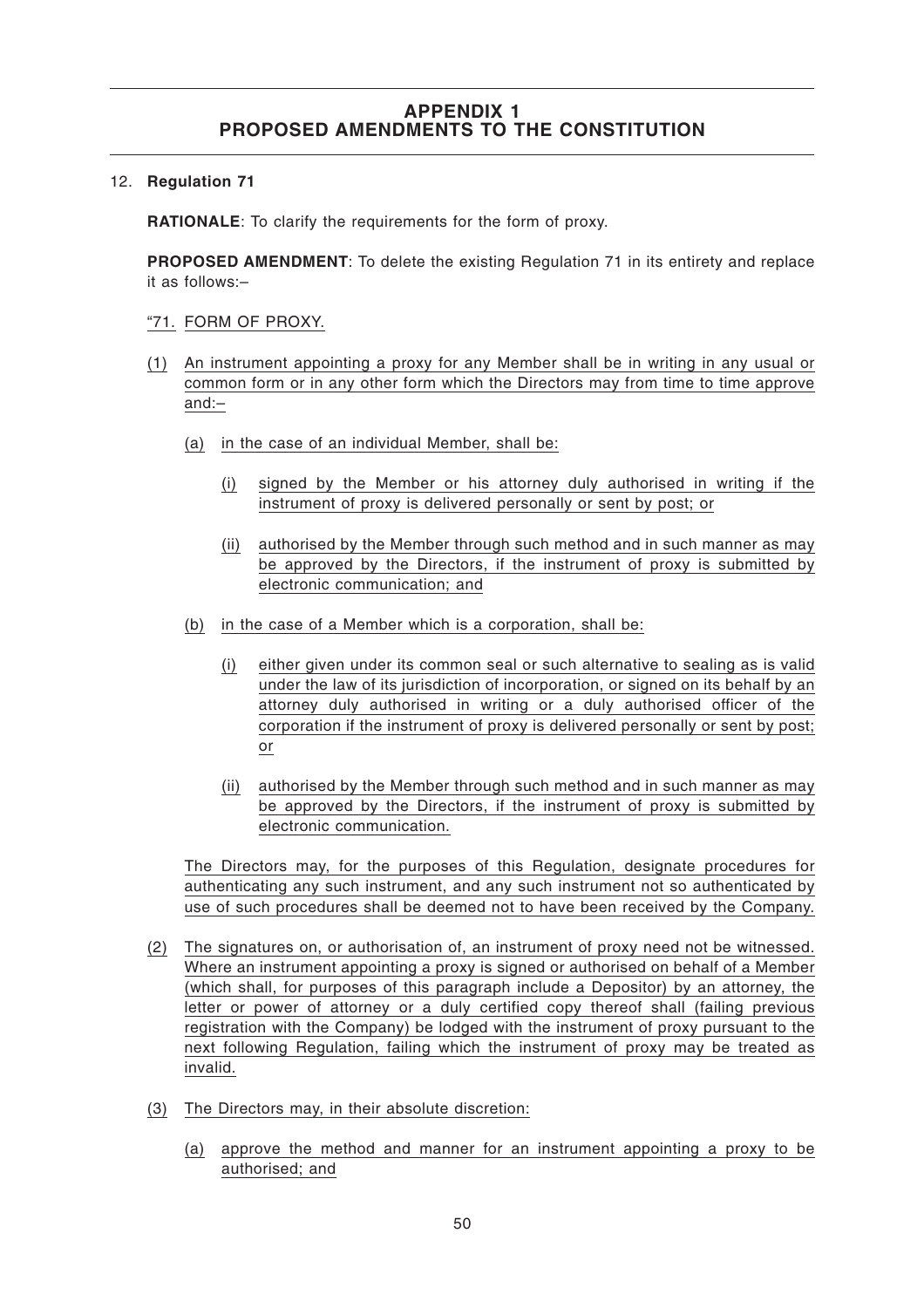- (b) designate the procedure for authenticating an instrument appointing a proxy, as contemplated in Regulation  $71(1)(a)(ii)$  and  $71(1)(b)(ii)$  for application to such Members or class of Members as they may determine. Where the Directors do not so approve and designate in relation to a Member (whether of a class or otherwise), Regulation  $71(1)(a)(i)$  and/or (as the case may be) Regulation  $71(1)(b)(i)$  shall apply.
- (4) An instrument appointing a proxy shall be deemed to include the right to demand or join in demanding a poll, to move any resolution or amendment thereto and to speak at the General Meeting."

### 13. **Regulation 79**

**RATIONALE**: To reflect the amendments to Section 157A of the Act, which stipulates that the business and affairs of the Company are to be managed by, or under the direction or supervision of, the Directors.

**PROPOSED AMENDMENT:** To delete the existing Regulation 79 in its entirety and replace it as follows:–

### "79. DIRECTORS TO MANAGE COMPANY'S BUSINESS

The business and affairs of the Company shall be managed by or under the direction or supervision of the Directors, who may exercise all such powers of the Company as are not by the Statutes or by this Constitution required to be exercised by the Company in General Meeting, subject nevertheless to any Regulations of this Constitution, to the provisions of the Statutes and to such Regulations, being not inconsistent with the aforesaid Regulations or provisions, as may be prescribed by Special Resolution of the Company, but no Regulation so made by the Company shall invalidate any prior act of the Directors which would have been valid if such Regulation had not been made. The general powers given by this Regulation shall not be limited or restricted by any special authority or power given to the Directors by any other Regulation."

### 14. **Regulation 81**

**RATIONALE**: To provide for the rotation of Managing Director(s) with the rest of the board of Directors of the Company.

**PROPOSED AMENDMENT**: To delete the words "and a Director so appointed shall not, while holding that office, be subject to retirement by rotation and he shall not be taken into account in determining the rotation of retirement of Directors or the number of Directors to retire, but he shall, subject to the provisions of any contract between him and the Company" in the existing Regulation 81 as follows:

"81. MANAGING DIRECTORS. Subject to Regulations 77 and 92, the Directors may from time to time and at any time appoint one or more of their body to be Managing Director or Managing Directors for a term not exceeding five three years and upon such terms and at such remuneration (whether by way of salary or commission or participation in profits, or by any or all of these modes or otherwise) as they think fit, and a Director so appointed shall not. while holding that office, be subject to retirement by rotation and he shall not be taken into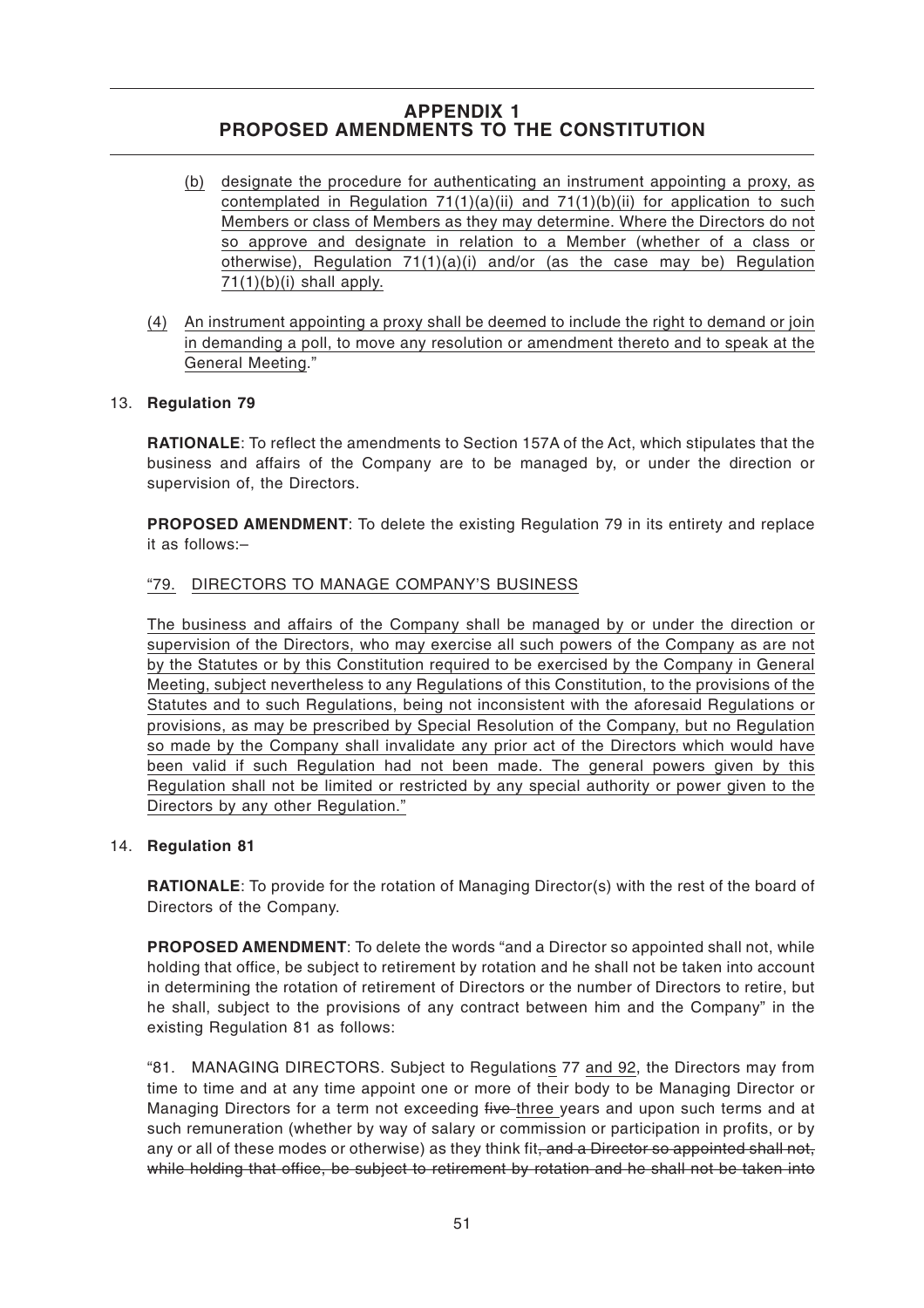account in determining the rotation of retirement of Directors or the number of Directors to retire, but he shall, subject to the provisions of any contract between him and the Company, be subject to the same provisions as to resignation and removal as the other Directors of the Company and if he ceases to hold the office of Director he shall ipso facto and immediately cease to be a Managing Director. A Managing Director shall at all times be subject to the control of the Directors."

### 15. **Regulation 90**

**RATIONALE:** To reflect the amendments to Appendix 4C of the Catalist Rules and Rule 720(1) of the Catalist Rules, which provide that a director who is disqualified from acting as a director in any jurisdiction for reasons other than on technical grounds must immediately resign from the board of directors. This Regulation has also been updated to substitute the references to persons of unsound mind with references to persons who are "mentally disordered", following the enactment of the Mental Health (Care and Treatment) Act, which repealed and replaced the Mental Disorders and Treatment Act.

**PROPOSED AMENDMENT**: To insert the words "mentally disordered or whose person or estate is liable to be dealt with in any way under the law relating to mental health" and "If he is disqualified from acting as a director in any jurisdiction for reasons other than on technical grounds" in the existing Regulation 90 as follows:

"90. OFFICE OF DIRECTOR VACATED IN CERTAIN CASES. Subject as herein otherwise provided or to the terms of any subsisting agreement, the office of a Director shall be vacated:–

- (1) If a receiving order is made against him or he makes any arrangement or composition with his creditors.
- (2) If he is prohibited from being a Director by reason of any order made under any provision of the Statutes.
- (3) If he is found lunatic or becomes of unsound mind mentally disordered or whose person or estate is liable to be dealt with in any way under the law relating to mental health;
- (4) If he resigns his office by notice in writing to the Company.
- (5) If he is disqualified from acting as a director in any jurisdiction for reasons other than on technical grounds.

#### 16. **Regulation 92**

**RATIONALE**: To provide for the rotation of Managing Director(s) with the rest of the board of Directors of the Company.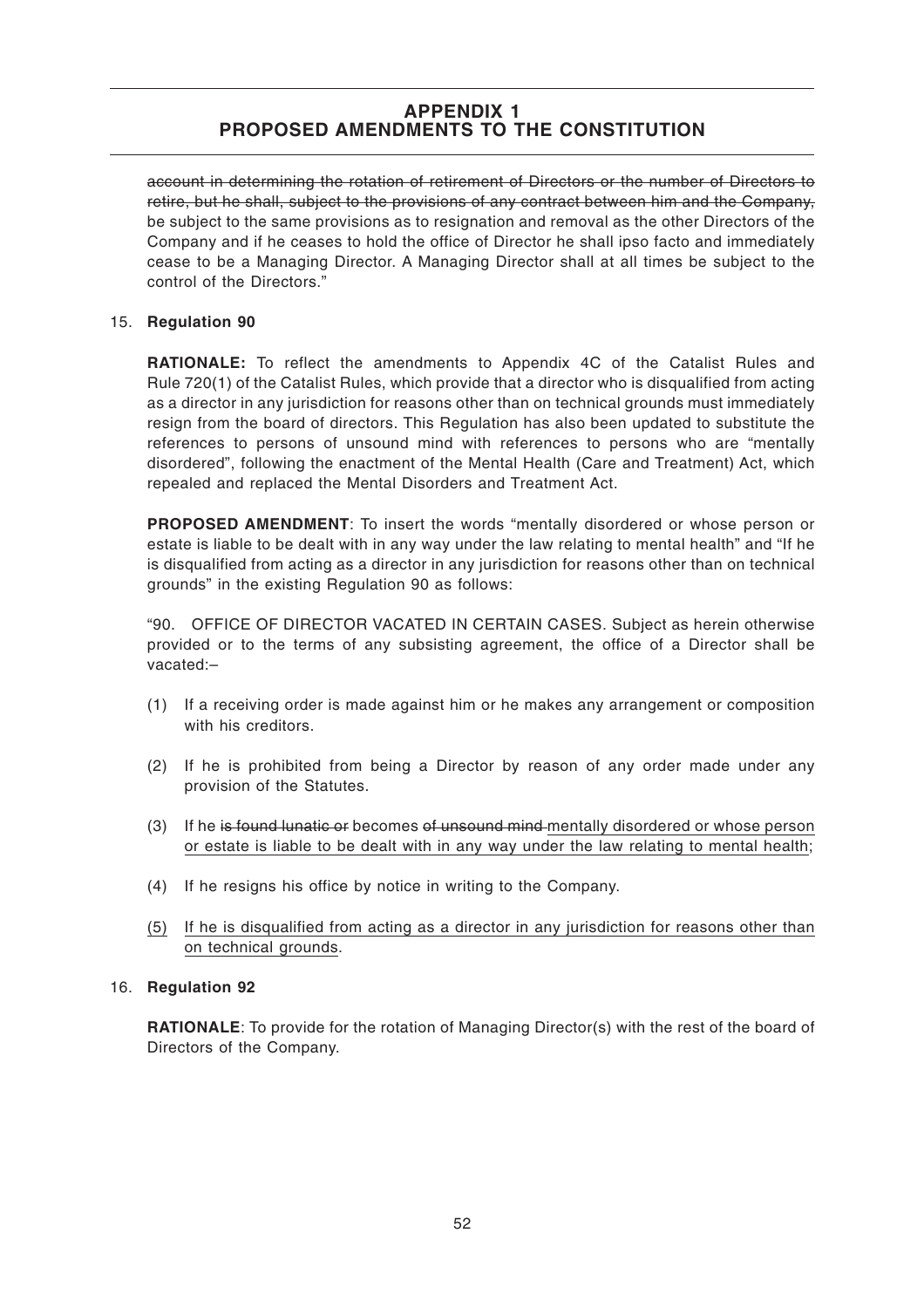**PROPOSED AMENDMENT**: To delete the words "except a Managing Director" in the existing Regulation 92 as follows:

"92. ELECTION OF DIRECTORS. An election of Directors shall take place each year. All Directors except a Managing Director shall retire from office once at least in each three years but shall be eligible for re-election."

### 17. **Regulation 106**

**RATIONALE**: To reflect the amendments to Section 41B and 41C of the Act, which stipulates that that the Company may execute a document described or expressed as a deed by affixing the common seal or in the manner prescribed by the Act as an alternative to sealing.

**PROPOSED AMENDMENT**: To delete the existing Regulation 106 in its entirety and replace it as follows:–

"106. SEAL TO BE AFFIXED BY AUTHORITY OF RESOLUTION OF BOARD AND IN THE PRESENCE OF TWO DIRECTORS OR ONE DIRECTOR AND THE SECRETARY.

(1) The Directors shall provide for the safe custody of the Seal which shall not be used without the authority of the Directors or of a committee authorised by the Directors in that behalf.

The general powers given by this Regulation shall not be limited or restricted by any special authority or power given to the Directors by any other Regulation.

(2) The Company may execute a document described or expressed as a deed by affixing the Seal or in the manner prescribed by the Act as an alternative to sealing. The Seal shall not be affixed to any instrument except by the authority of a resolution of the Board of Directors, and in the presence of two Directors or a Director and the Secretary or such other person as the Directors may appoint for the purpose and that the Directors or the Director and the Secretary or other person as aforesaid shall sign every instrument to which the Seal is so affixed in their presence, and in favour of any person bona fide dealing with the Company either autographically or mechanically by a method approved by the auditors, such signatures shall be conclusive evidence of the fact that the Seal has been properly affixed.

(3) The Company may exercise the powers conferred by Section 41 and Section 124 of the Act with regard to having an official seal for use abroad and a duplicate common seal respectively, and such powers shall be exercised by the Directors."

### 18. **Regulation 119A**

**RATIONALE**: Rules 1207-1209 of the Catalist Rules provide for the service of notices and documents by electronic means. Alterations to the Constitution in this respect have been proposed accordingly.

**PROPOSED AMENDMENT**: To delete the existing Regulation 119A in its entirety and replace it as follows:–

"119A. SERVICE OF NOTICES AND DOCUMENTS BY ELECTRONIC COMMUNICATION. Without prejudice to the provisions of these Regulations, any notice or document (including,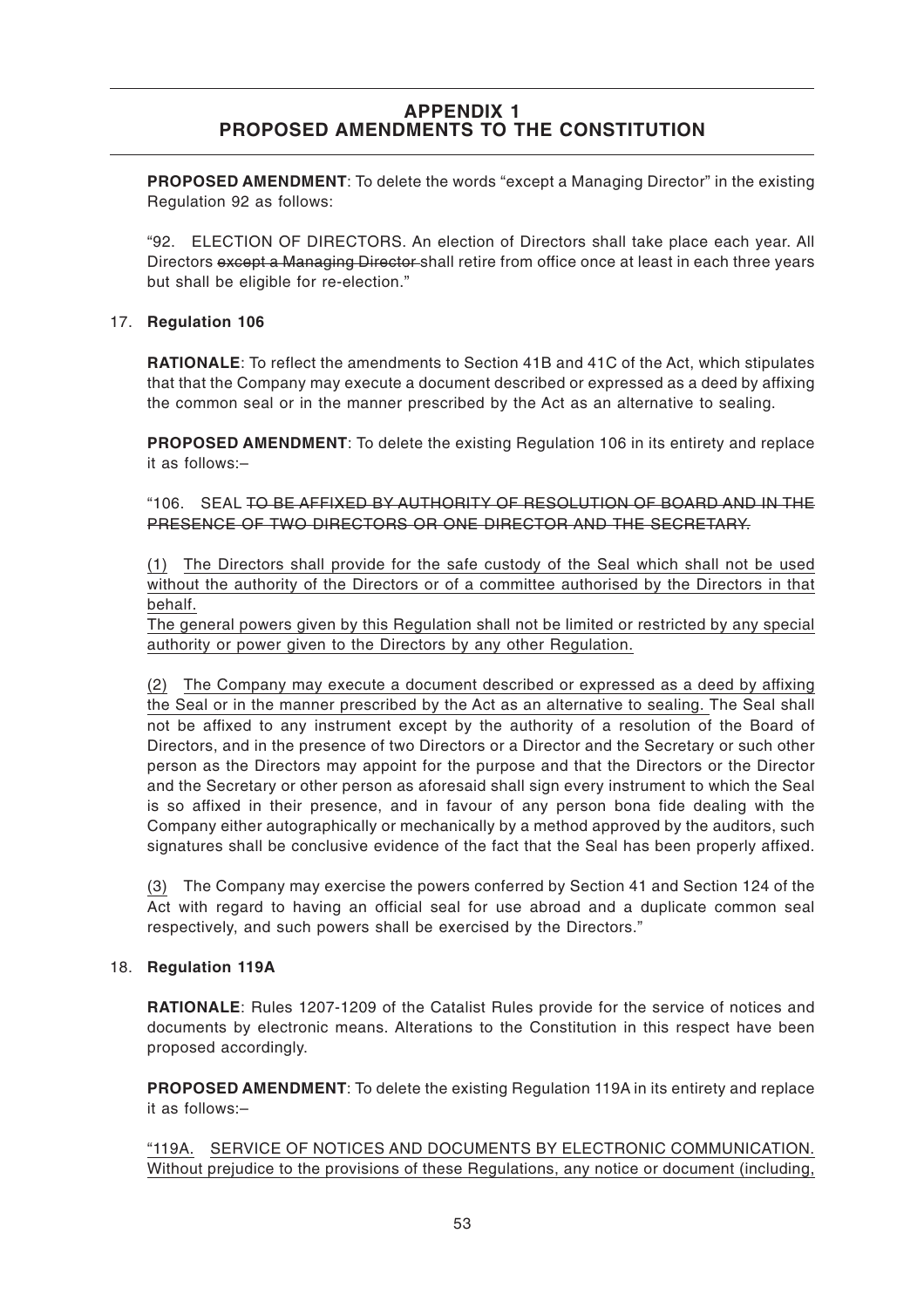without limitations, any accounts, balance-sheet or report) which is required or permitted to be given, sent or served under the Act or under these presents by the Company, or by the Directors, to a member or an officer or auditor of the Company may be given, sent or served using electronic communications to the current address of that person in accordance with the provisions of or as otherwise provided by the Act and/or any other applicable Regulations or procedures. Such notice or document shall be deemed to have been duly given, sent or served upon transmission of the electronic communication to the current address of such person or as otherwise provided under the Act and/or other applicable Regulations or procedures.

- (1) Any notice or document (including a share certificate) may be served on or delivered to any Member by the Company either personally or by sending it through the post in a prepaid cover addressed to such Member at his Singapore registered address appearing in the Register of Members or (as the case may be) the Depository Register, or (if he has no registered address within Singapore) to the address, if any, within Singapore supplied by him to the Company, or (as the case may be) CDP as his address for the service of notices, or by delivering it to such address as aforesaid. Where any notice or other document is served or delivered by post, service or delivery shall be deemed to have been served at the time the envelope or cover containing the same is posted, and in proving such service or delivery, it shall be sufficient to prove that such envelope or cover was properly addressed, stamped and posted.
- (2) Without prejudice to the foregoing provisions of Regulation 119A(1) and subject to the Act, the listing rules of the Designated Stock Exchange and/or other applicable Regulations or procedures, any notice or document required or permitted to be given, sent or served under the Act, the listing rules of the Designated Stock Exchange, Constitution of the Company or these Regulations may be given, sent or served by the Company using electronic communications:
	- (a) to the current address of such person (which may be an email address); or
	- (b) by making it available on a website prescribed by the Company from time to time,

in accordance with the provisions of these Regulations, the Act, the listing rules of the Designated Stock Exchange and/or other applicable Regulations or procedures.

- (3) Express Consent: For the purposes of Regulation 119A(2) above, the Company may send such notice or document by way of such electronic communications to a Member, if there is express consent from that Member.
- (4) Deemed Consent: For the purposes of Regulation 119A(2) above, the Directors may, at their discretion, give a Member an opportunity to elect within a specified period of time whether to receive such notice or document by way of electronic communications or as a physical copy, and such Member shall be deemed to have consented to receive such notice or document by way of electronic communications if he was given such an opportunity and he failed to make an election within the specified time, and he shall not in such an event have a right to receive a physical copy of such notice or document, unless otherwise provided under the Act, the listing rules of the Designated Stock Exchange and/or other applicable Regulations or procedures. Any election or deemed election by a Member pursuant to this Regulation 119A(4) is a standing election but the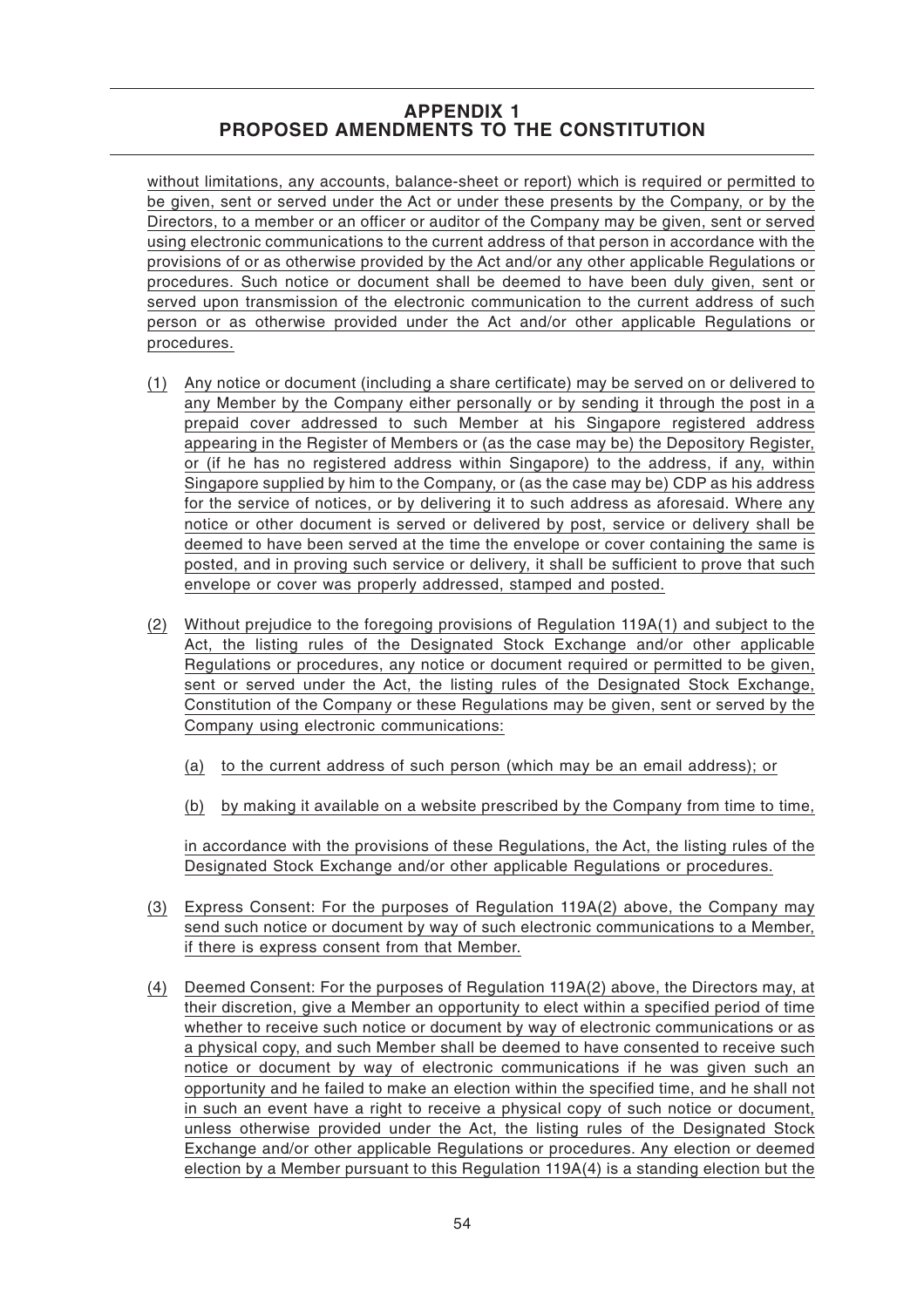Member may make a fresh election at any time, provided that until the Member makes a fresh election, the election or deemed election that is conveyed to the Company last in time prevails over all previous elections as that Member's valid and subsisting election in relation to all notices or documents to be sent.

- (5) Implied Consent: For the purposes of Regulation 119A(2) above, a Member shall be implied to have agreed to receive such notice or document by way of such electronic communications and shall not have a right to elect to receive a physical copy of such notice or document, unless otherwise provided under the Act, the listing rules of the Designated Stock Exchange and/or other applicable Regulations or procedures.
- (6) Regulations 119A(2), (3), (4) and (5) above shall not apply to such notice or documents which are excluded from being given, sent or served by electronic communications or means pursuant to the Act, the listing rules of the Designed Stock Exchange and/or other applicable Regulations or procedures, unless permitted by the Act, the listing rules of the Designated Stock Exchange and/or other applicable Regulations or procedures.
- (7) Where a notice or document is sent by electronic communications, the Company shall inform the Member as soon as practicable of the mode by which the Member may request a physical copy of that notice or document from the Company. The Company shall provide a physical copy of that notice or document upon such request.
- (8) Where the Company uses website publication as the form of electronic communications, the Company shall separately provide a physical notification to Members notifying of the following:
	- (a) the publication of the document on the website;
	- (b) if the document is not available on the website on the date of notification, the date on which it will be available;
	- (c) the address of the website;
	- (d) the place on the website where the document may be accessed; and
	- (e) how to access the document.
- (9) Where a notice or document is given, sent or served by electronic communications:
	- (a) to the current address of a person pursuant to Regulation  $119A(2)(a)$ , it shall be deemed to have been duly given, sent or served at the time of transmission of the electronic communication by the email server or facility operated by the Company or its service provider to the current address of such person (notwithstanding any delayed receipt, non-delivery or "returned mail" reply message or any other error message indicating that the electronic communication was delayed or not successfully sent), unless otherwise provided under the Act, the listing rules of the Designated Stock Exchange and/or other applicable Regulations or procedures; or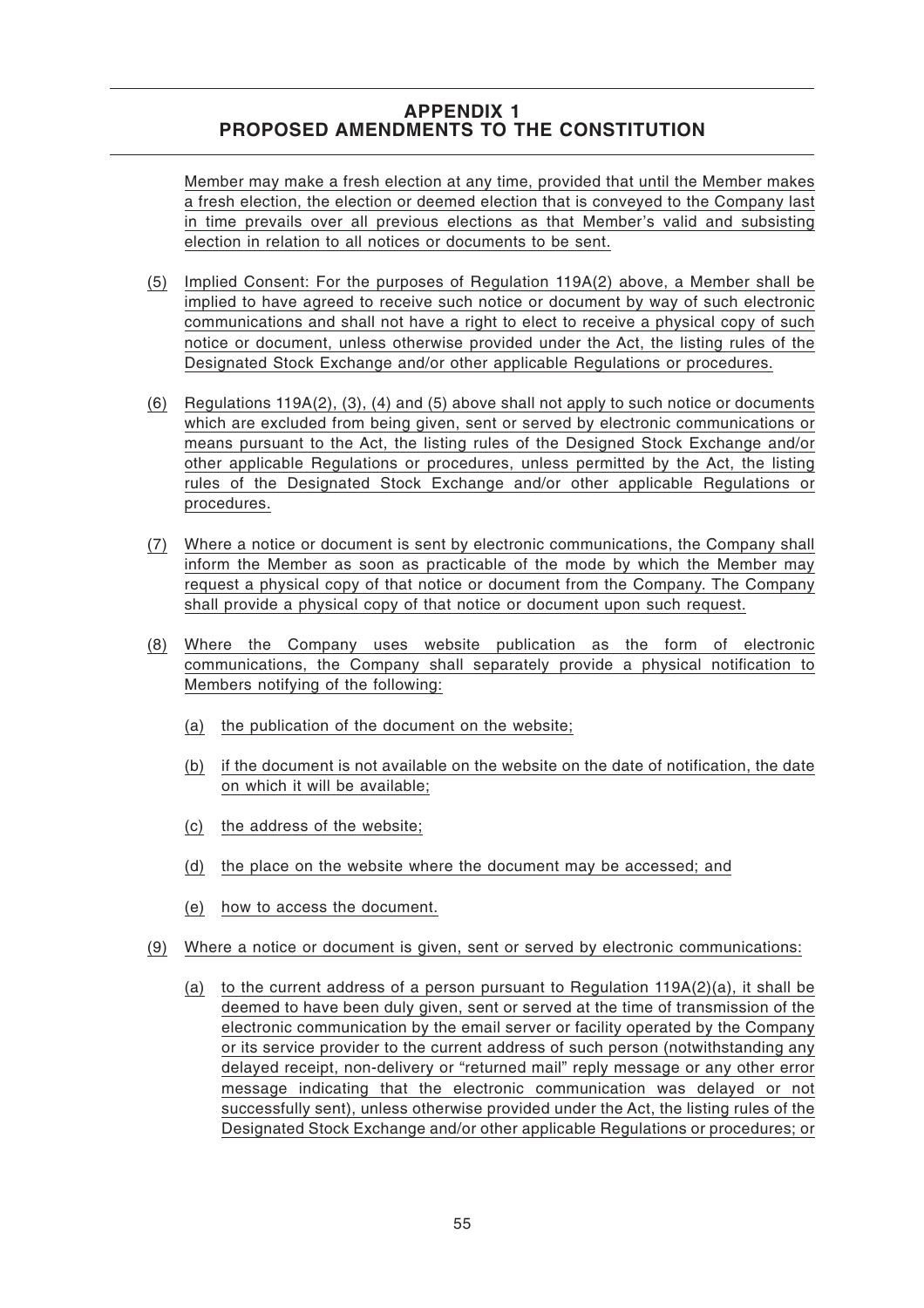(b) by making it available on a website pursuant to Regulation  $119A(2)(b)$ , it shall be deemed to have been duly given, sent or served on the date on which the notice or document is fist made available on the website, or unless otherwise provided under the Act, the listing rules of the Designated Stock Exchange and/or other applicable Regulations or procedures."

### 19. **New Regulation 126**

**RATIONALE**: To specify, *inter alia*, the purposes for which the Company and/or its agents and service providers can collect, use and disclose personal data of Shareholders and their appointed proxies or representatives. The new Regulation 126 has been inserted to allow the Company to fulfil the requirements of the PDPA and allow it to use the personal data of the Shareholders for the purposes stated in Regulation 126, as required in the Company's operations.

**PROPOSED AMENDMENT**: To insert a new Regulation 126 after the existing Regulation 125.

This Regulation provides:–

#### "126. PERSONAL DATA.

- (1) A Member who is a natural person is deemed to have consented to the collection, use and disclosure of his personal data (whether such personal data is provided by that Member or is collected through a third party) by the Company (or its agents or service providers) from time to time for any of the following purposes:
	- (a) implementation and administration of any corporate action by the Company (or its agents or service providers);
	- (b) internal analysis and/or market research by the Company (or its agents or service providers);
	- (c) investor relations communications by the Company (or its agents or service providers);
	- (d) administration by the Company (or its agents or service providers) of that Member's holding of shares in the capital of the Company;
	- (e) implementation and administration of any service provided by the Company (or its agents or service providers) to its Members to receive notices of meetings, annual reports and other shareholder communications and/or for proxy appointment, whether by electronic means or otherwise;
	- (f) processing, administration and analysis by the Company (or its agents or service providers) of proxies and representatives appointed for any General Meeting (including any adjournment thereof) and the preparation and compilation of the attendance lists, minutes and other documents relating to any General Meeting (including any adjournment thereof);
	- (g) implementation and administration of, and compliance with, any provision of these Regulations;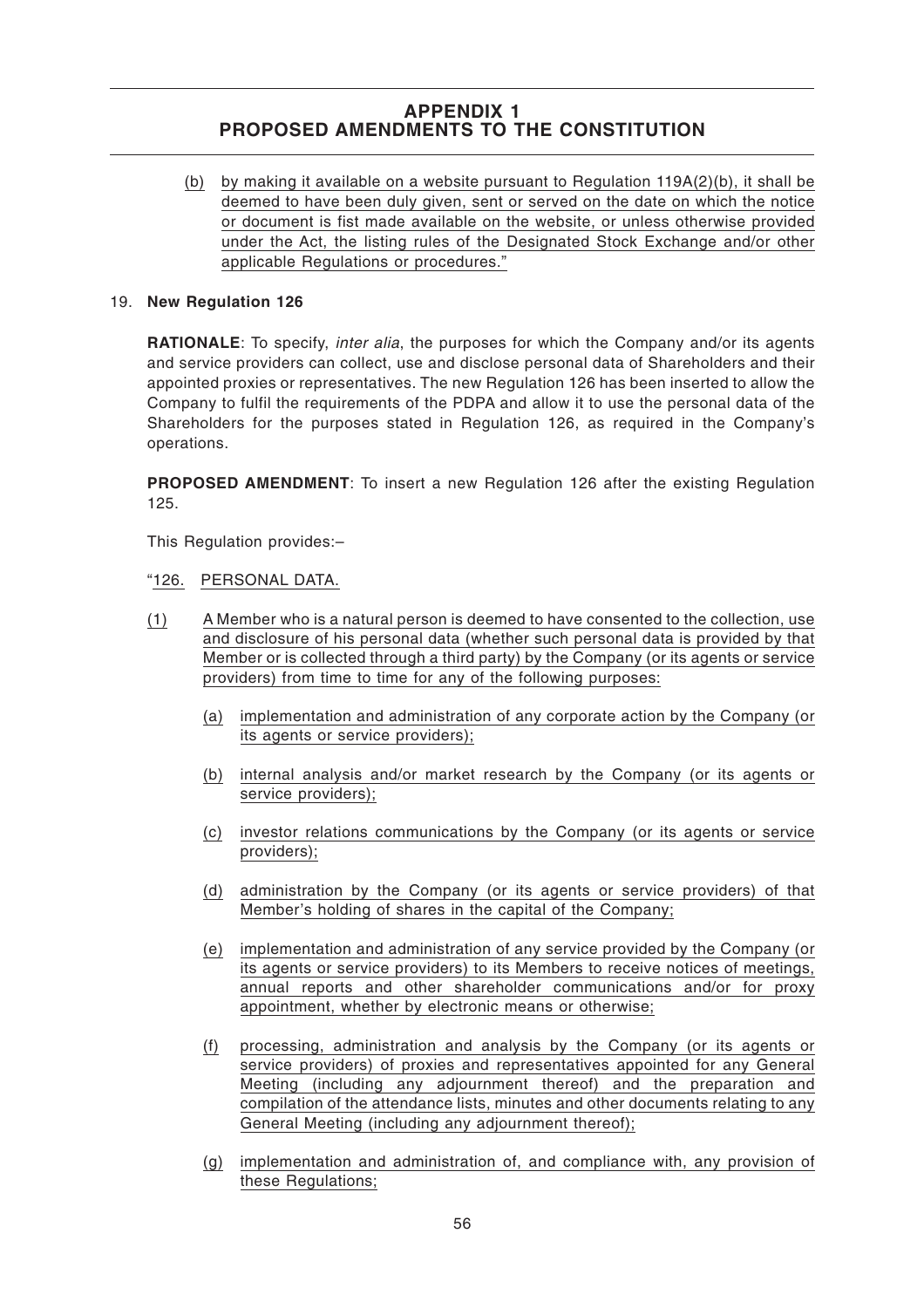- (h) compliance with any applicable laws, listing rules of the Stock Exchange, take-over rules, Regulations and/or guidelines; and purposes which are reasonably related to any of the above purpose.
- (2) Any Member who appoints a proxy and/or representative for any General Meeting and/or any adjournment thereof is deemed to have warranted that where such Member discloses the personal data of such proxy and/or representative to the Company (or its agents or service providers), that Member has obtained the prior consent of such proxy and/or representative for the collection, use and disclosure by the Company (or its agents or service providers) of the personal data of such proxy and/or representative for the purposes specified in Regulation  $126(1)(f)$ , and is deemed to have agreed to indemnify the Company in respect of any penalties, liabilities, claims, demands, losses and damages as a result of such Member's breach of warranty."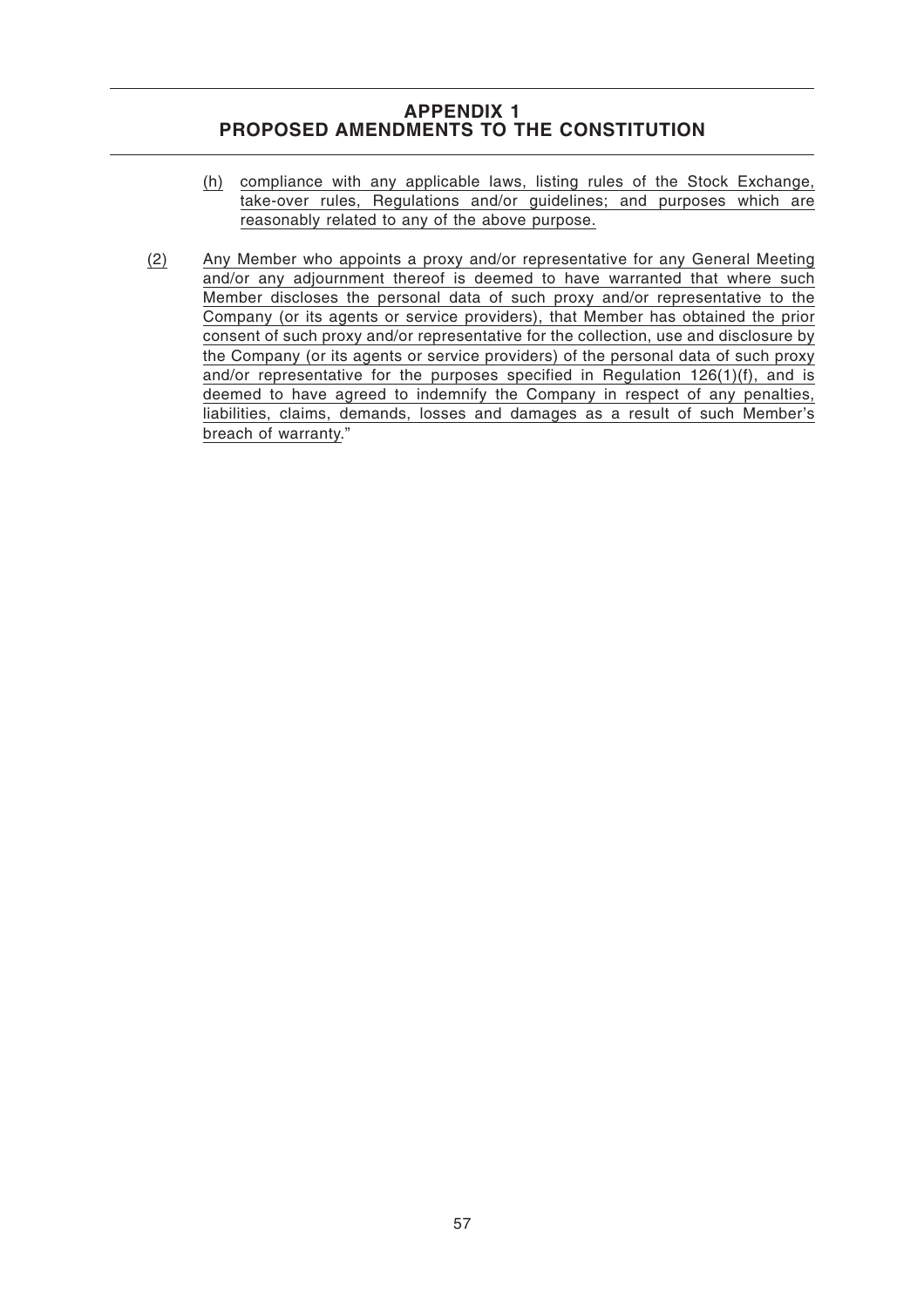### **DISA LIMITED**

(Incorporated in the Republic of Singapore) (Company Registration No. 197501110N)

### **NOTICE OF EXTRAORDINARY GENERAL MEETING**

**NOTICE IS HEREBY GIVEN** that an **EXTRAORDINARY GENERAL MEETING** ("**EGM**") of DISA Limited (the "**Company**") will be convened on 26 October 2018 at 11.30 a.m. (or as soon thereafter following the conclusion or adjournment of the 2018 Annual General Meeting of the Company to be held at 10:30 a.m. on the same day and at the same place) at 2 Bukit Merah Central, Podium Block, Level 3, Room P301, Singapore 159835, for the purpose of considering and, if thought fit, passing with or without any modifications the following special and ordinary resolutions:–

### **(1) ORDINARY RESOLUTION (1) – THE PROPOSED RENEWAL OF THE SHARE PURCHASE MANDATE**

RESOLVED THAT:–

- (a) the Directors of the Company be and are hereby authorised to purchase or otherwise acquire from time to time issued ordinary shares in the capital of the Company ("**Shares**"), up to a maximum of 10% of the issued ordinary share capital of the Company as at the date of the passing of this Resolution excluding treasury shares and subsidiary holdings at any price which the Directors may determine at their discretion, up to but not exceeding the Maximum Price (defined below), and such purchases and acquisitions of the Shares may be effected by way of:–
	- (i) an on-market share acquisition ("**Market Purchase**") transacted on the Singapore Exchange Securities Trading Limited ("**SGX-ST**"), through one or more duly licensed stockbrokers appointed by the Company for such purpose; and/or
	- (ii) an off-market share acquisition ("**Off-Market Purchase**") pursuant to an equal access scheme(s) as may be determined or formulated by the Directors in their discretion, which scheme(s) shall satisfy all the conditions prescribed by the Companies Act, Chapter 50, of Singapore, and otherwise be in accordance with all other laws and regulations and rules of the SGX-ST; (the "**Share Purchase Mandate**");
- (b) the Share Purchase Mandate shall, unless revoked or varied by the Company in general meeting, continue in force until the date on which the next annual general meeting of the Company is or is required by law to be held, the date on which the aggregate purchases or acquisitions of the Shares pursuant to the Share Purchase Mandate are carried out to the full extent mandated whichever is the earliest;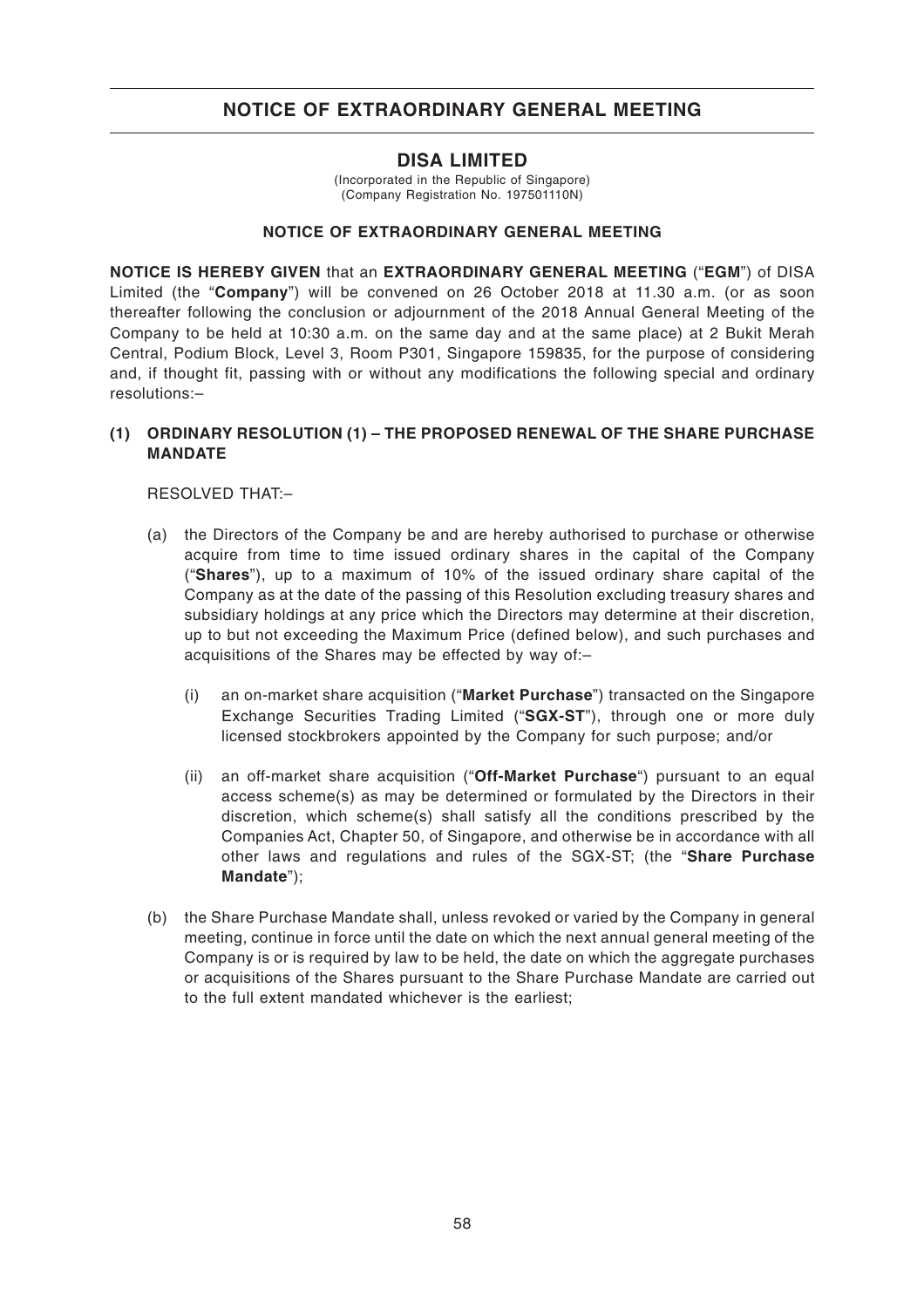- (c) in this Resolution, the purchase price (excluding brokerage, commission, applicable goods and services tax, stamp duties, clearance fees and other related expenses) to be paid for a DISA Share will be determined by the Directors for the purposes to effect the purchase or acquisition of DISA Shares. The purchase price to be paid for the DISA Shares pursuant to the Share Purchase Mandate (both Market Purchases and Off-Market Purchases), excluding related expenses of the purchase or acquisition must not exceed:–
	- (i) in the case of a market purchase of a DISA Share, 105% of the Average Closing Price of the Shares; and
	- (ii) in the case of an off-market purchase of a DISA Share, 110% of the Average Closing Price of the Shares, ("**Maximum Price**")

For the above purposes:–

"**Average Closing Price**" means the average of the last dealt prices of a DISA Share for the five (5) consecutive Market Days (as defined in the Circular dated 3 October 2018) on which the DISA Shares are transacted on the Catalist immediately preceding the date of the Market Purchase by the Company or, as the case may be, the date of the making of the offer pursuant to an Off-Market Purchase, and deemed to be adjusted, in accordance with the Rules of Catalist, for any corporate action that occurs after the relevant 5-day period; and

"**date of the making of the offer**" means the date on which the Company announces its intention to make an offer for an Off-Market Purchase, stating the purchase price (which shall not be more than the Maximum Price calculated on the foregoing basis) for each Share and the relevant terms of the equal access scheme for effecting the Off-Market Purchase; and

(d) the Directors and each of them be authorised, empowered to complete and do and execute all such things and acts as they or he may think necessary or expedient to give effect to this Resolution, with such modifications thereto (if any) as they or he shall think fit in the interests of the Company.

### **(2) ORDINARY RESOLUTION (2) – THE PROPOSED RENEWAL OF THE DISA PS SCHEME**

RESOLVED THAT:–

- (a) the extension of the duration of the DISA PS Scheme for a period of ten (10) years from and including 26 October 2018, up to and including 25 October 2028, be and is hereby approved;
- (b) the Directors of the Company be and are hereby authorised to establish and administer the DISA PS Scheme;
- (c) the Directors of the Company be and are hereby authorised to grant awards in accordance with the provisions of the DISA PS Scheme and pursuant to Section 161 of the Companies Act, Cap. 50, allot and issue from time to time such number of fully paid-up Shares as may be required to be allotted and/or issued pursuant to the vesting of Awards under the DISA PS Scheme, provided that the aggregate number of Shares to be allotted and/or issued pursuant to the DISA PS Scheme and any other share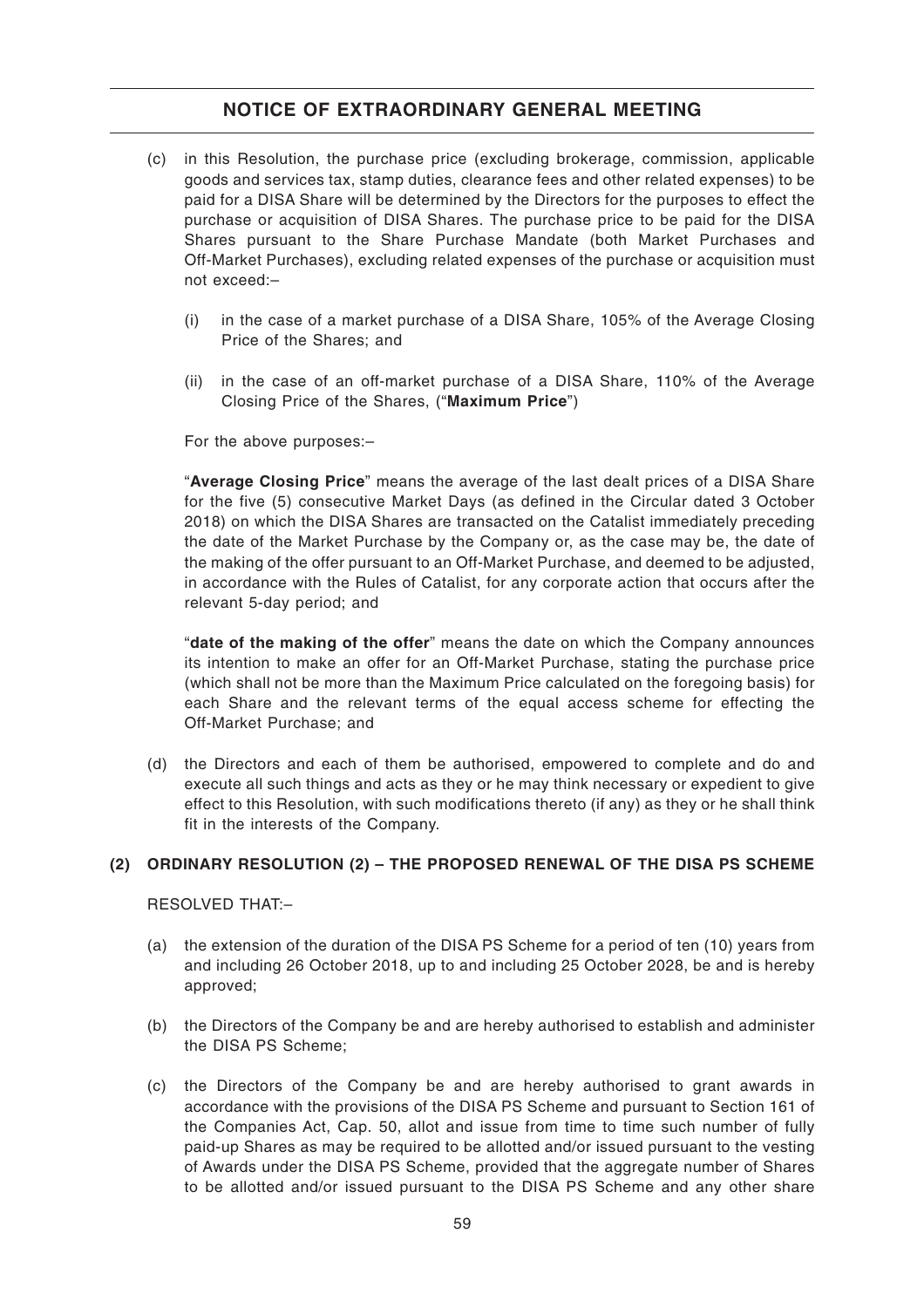based schemes of the Company shall not exceed 15% of the total issued shares excluding treasury shares and subsidiary holdings from time to time;

(d) in this Resolution:

"**Awards**" means a contingent award of Shares granted under the rules of the DISA PS Scheme; and

"**Shares**" means ordinary shares in the capital of the Company.

### **(3) ORDINARY RESOLUTION (3) – THE PROPOSED CHANGE OF AUDITORS FROM MESSRS MAZARS LLP TO MESSRS CROWE HORWATH FIRST TRUST LLP**

RESOLVED THAT the Audit Committee and the Board having confirmed that:

- (a) Messrs Mazars LLP ("**Mazars**") has served as auditors of the Company ("**Auditors**") for three (3) consecutive audits since the financial year ended 30 June 2016. The Board is of the view that a change of Auditors is in the best interests of the Company and the Shareholders as the quantum of professional fees for the audit services proposed by Crowe Horwath First Trust LLP ("**Crowe Horwath**") is more competitive in comparison to that charged by Mazars. Accordingly, the Board is of the view that it would be in the interests of the Company to effect a change of external auditors with effect from the current financial year ending 30 June 2019;
- (b) Mazars has confirmed that it is not aware of any professional reasons why Crowe Horwath should not accept the appointment as Auditors;
- (c) the Company confirms that there were no disagreements with Mazars on accounting treatments within the last twelve (12) months from the date of the Circular;
- (d) the Company is not aware of any circumstances connected with the Proposed Change of Auditors that should be brought to the attention of the Shareholders which has not been disclosed in the Circular;
- (e) the specific reasons for the Proposed Change of Auditors are disclosed in paragraph 3(a) of this Resolution. The Proposed Change of Auditors is neither due to the dismissal of Mazars nor Mazars declining to stand for election; and
- (f) the Company confirms that it complies with Rules 712 and 715 of the Rules of Catalist in relation to the appointment of Crowe Horwath as its Auditors,

that (i) Crowe Horwath be and is hereby appointed as Auditors in place of Mazars to hold office until the conclusion of the next annual general meeting of the Company at a fee and on such terms to be agreed between the Directors of the Company and Crowe Horwath, and (ii) the Directors and each of them be authorised and empowered to complete and do and execute all such things and acts (including, without limitation, executing all such documents as may be required) as they or he may think necessary or expedient to give effect to this Resolution, with such modifications thereto (if any) as they or he shall think fit in the interests of the Company.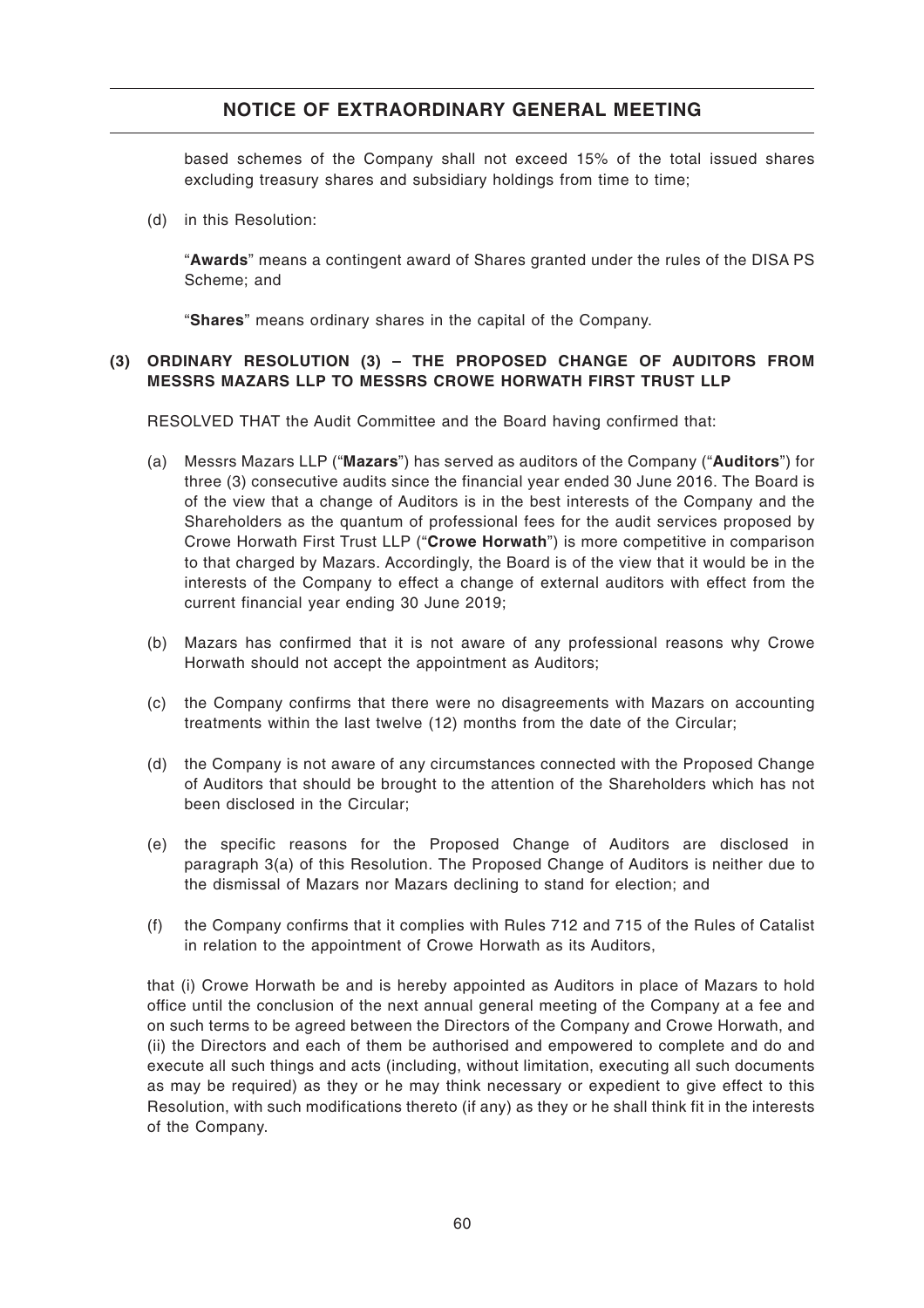#### **(4) SPECIAL RESOLUTION (1) – THE PROPOSED AMENDMENTS TO THE CONSTITUTION OF THE COMPANY**

RESOLVED THAT the amendments to the Constitution of the Company, as set out in **Appendix 1 (Proposed Amendments to the Constitution)** to the Circular to shareholders of the Company dated 3 October 2018, be approved and adopted.

BY ORDER OF THE BOARD

Chng Weng Wah Managing Director Singapore

#### 3 October 2018

#### **Notes:**

- 1. (a) A member who is not a relevant intermediary, is entitled to appoint one or two proxies to attend and vote at the annual general meeting ("**Meeting**") of the Company.
	- (b) A member who is a relevant intermediary is entitled to appoint more than two proxies to attend and vote at the Meeting of the Company, but each proxy must be appointed to exercise the rights attached to a different Share or Shares held by such member.

"Relevant intermediary" has the meaning ascribed to it in Section 181 of the Companies Act.

- 2. A proxy need not be a member of the Company.
- 3. A member of the Company which is a corporation is entitled to appoint its authorised representatives or proxies to vote on his behalf.
- 4. The instrument appointing a proxy or proxies must be deposited at the Company's Share Registrar, RHT Corporate Advisory Pte. Ltd at 9 Raffles Place, #29-01 Republic Plaza Tower 1, Singapore 048619 not less than forty-eight (48) hours before the time appointed for holding the Meeting of the Company.

#### **Personal data privacy:**

By submitting an instrument appointing a proxy(ies) and/or representative(s) to attend, speak and vote at the Meeting and/or any adjournment thereof, a member of the Company:

- (i) consents to the collection, use and disclosure of the member's personal data by the Company (or its agents) for the purpose of the processing and administration by the Company (or its agents) of proxies and representatives appointed for the Meeting (including any adjournment thereof) and the preparation and compilation of the attendance lists, minutes and other documents relating to the Meeting (including any adjournment thereof), and in order for the Company (or its agents) to comply with any applicable laws, listing rules, regulations and/or guidelines (collectively, the "**Purposes**");
- (ii) warrants that where the member discloses the personal data of the member's proxy(ies) and/or representative(s) to the Company (or its agents), the member has obtained the prior consent of such proxy(ies) and/or representative(s) for the collection, use and disclosure by the Company (or its agents) of the personal data of such proxy(ies) and/or representative(s) for the Purposes; and
- (iii) agrees that the member will indemnify the Company in respect of any penalties, liabilities, claims, demands, losses and damages as a result of the member's breach of warranty.

This notice has been prepared by the Company and its contents have been reviewed by the Company's Sponsor, SAC Capital Private Limited ("**Sponsor**"), for compliance with the relevant rules of the Singapore Exchange Securities Trading Limited ("**SGX-ST**"). The Sponsor has not independently verified the contents of this notice.

This notice has not been examined or approved by the SGX-ST and the SGX-ST assumes no responsibility for the contents of this notice, including the correctness of any of the statements or opinions made or reports contained in this notice.

The contact person for the Sponsor is Mr Ong Hwee Li (Telephone: 65 6532 3829) at 1 Robinson Road, #21-00, AIA Tower, Singapore 048542.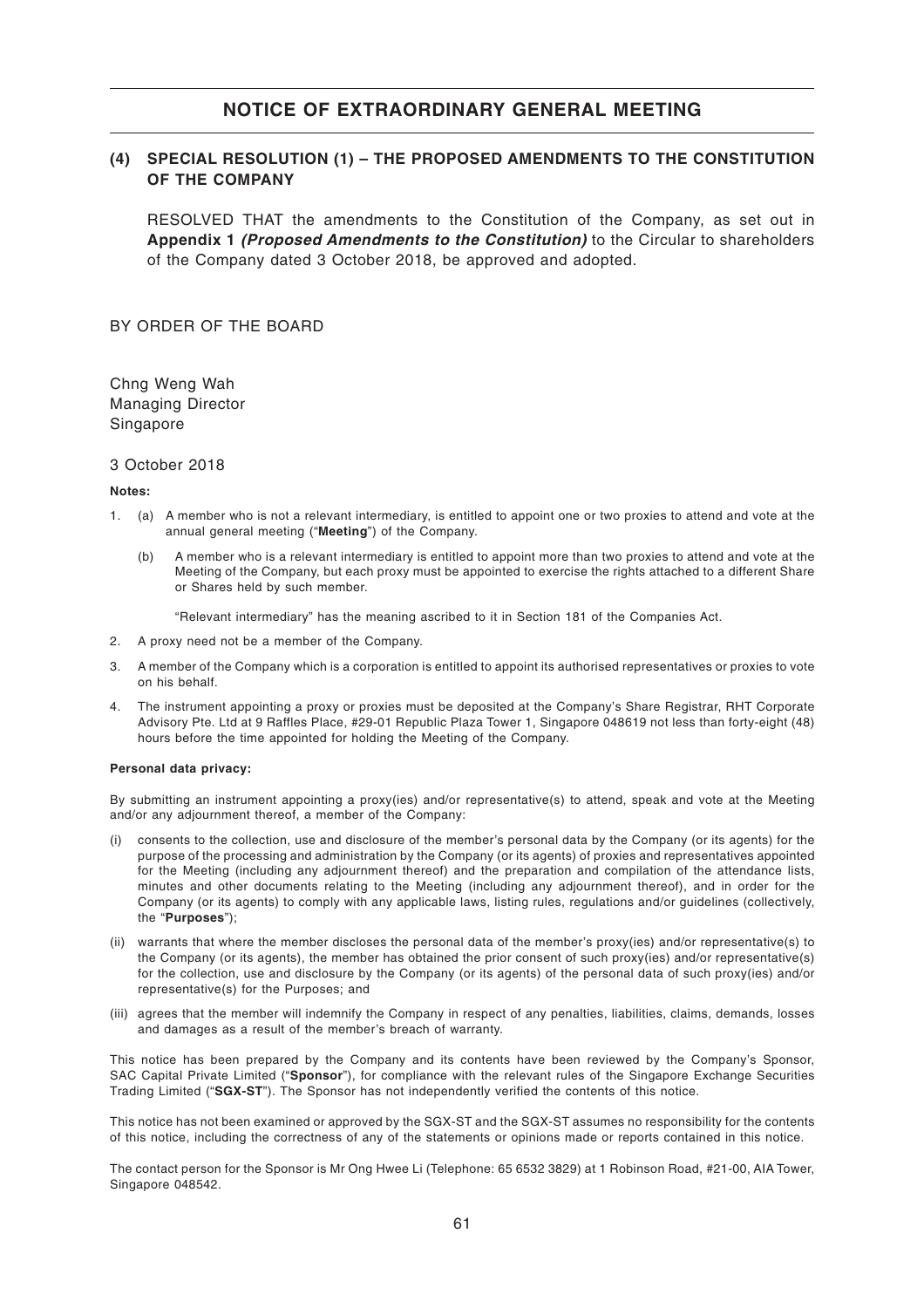## **DISA LIMITED**

(Company Registration No. 197501110N) (Incorporated in the Republic of Singapore)

#### **PROXY FORM**

(Please see notes overleaf before completing this form)

#### **IMPORTANT**

- 1. A relevant intermediary may appoint more than two proxies to attend the Annual General Meeting and vote (please see note 4 for the definition of "relevant intermediary").
- 2. For investors who have used their CPF monies to buy the Company's shares, this Annual Report is forwarded to them at the request of their CPF Approved Nominees and is sent solely **FOR INFORMATION ONLY**.
- 3. This Proxy Form is not valid for use by CPF investors and shall be ineffective for all intents and purposes if used or purported to be used by them.

| $I/We^*$ | 'Name` | (NRIC/Passport No.*) |
|----------|--------|----------------------|
|          |        |                      |

of (Address)

being a Member/Members\* of DISA Limited ("**Company**"), hereby appoint:

| <b>Name</b>    | <b>NRIC/Passport Number</b> | <b>Proportion of Shareholdings</b> |      |
|----------------|-----------------------------|------------------------------------|------|
|                |                             | <b>Number of Shares</b>            | $\%$ |
| <b>Address</b> |                             |                                    |      |
|                |                             |                                    |      |

and/or\*

- - - - - - - - - - - - - - - - - - - - - - - - - - - - - - - - - - - - - - - - - - - - - - - - - - -- - - - - - - - - - - - - - - - - - - - - - - - - - - - - - - - - - - - - - - - - - - - - - - - - - -- - - - - - - - - - - - - - - - - - - - - - - - - - - - - - - - - - - - - - - - -

| <b>Name</b>    | <b>NRIC/Passport Number</b> | <b>Proportion of Shareholdings</b> |      |
|----------------|-----------------------------|------------------------------------|------|
|                |                             | <b>Number of Shares</b>            | $\%$ |
| <b>Address</b> |                             |                                    |      |
|                |                             |                                    |      |

or failing the person, or either or both of the persons, referred to above, the Chairman of the Meeting as my/our\* proxy/proxies\* to vote for me/us\* on my/our\* behalf at the Extraordinary General Meeting (the "**Meeting**") of the Company, to be held at 26 October 2018 at 11.30 a.m. (or as soon thereafter following the conclusion or adjournment of the 2018 Annual General Meeting of the Company to be held at 10:30 a.m. on the same day and at the same place) at 2 Bukit Merah Central, Podium Block, Level 3, Room P301, Singapore 159835. I/We\* direct my/our\* proxy/proxies\* to vote for or against the Resolutions to be proposed at the Meeting as indicated hereunder. If no specified direction as to voting is given, the proxy/proxies\* will vote or abstain from voting at his/her/their\* discretion, as he/she/they\* will on any other matter arising at the Meeting and at any adjournment thereof.

| No. | <b>Ordinary Resolutions</b>                                                                   | For | <b>Against</b> |
|-----|-----------------------------------------------------------------------------------------------|-----|----------------|
| 1.  | Proposed Renewal of Share Purchase Mandate                                                    |     |                |
| 2.  | Proposed Renewal of DISA PS Scheme                                                            |     |                |
| 3.  | Proposed Change of Auditors from Messrs Mazars LLP to Messrs Crowe<br>Horwath First Trust LLP |     |                |
|     | <b>Special Resolution</b>                                                                     |     |                |
| 4.  | Proposed Amendments to Constitution of the Company                                            |     |                |

**Notes:** If you wish to exercise all your votes "For" or "Against", please tick [✔] within the box provided. Alternatively, please indicate the number of votes "For" or "Against" for each resolution.

Dated this \_\_\_\_\_\_\_\_\_ day of \_\_\_\_\_\_\_\_\_\_\_\_\_\_\_\_\_\_ 2018

| Total number of Shares in: | No. of Shares |
|----------------------------|---------------|
| (a) CDP Register           |               |
| (b) Register of Members    |               |

Signature of Member(s) or, Common Seal of Corporate Member

\* Delete accordingly

✂